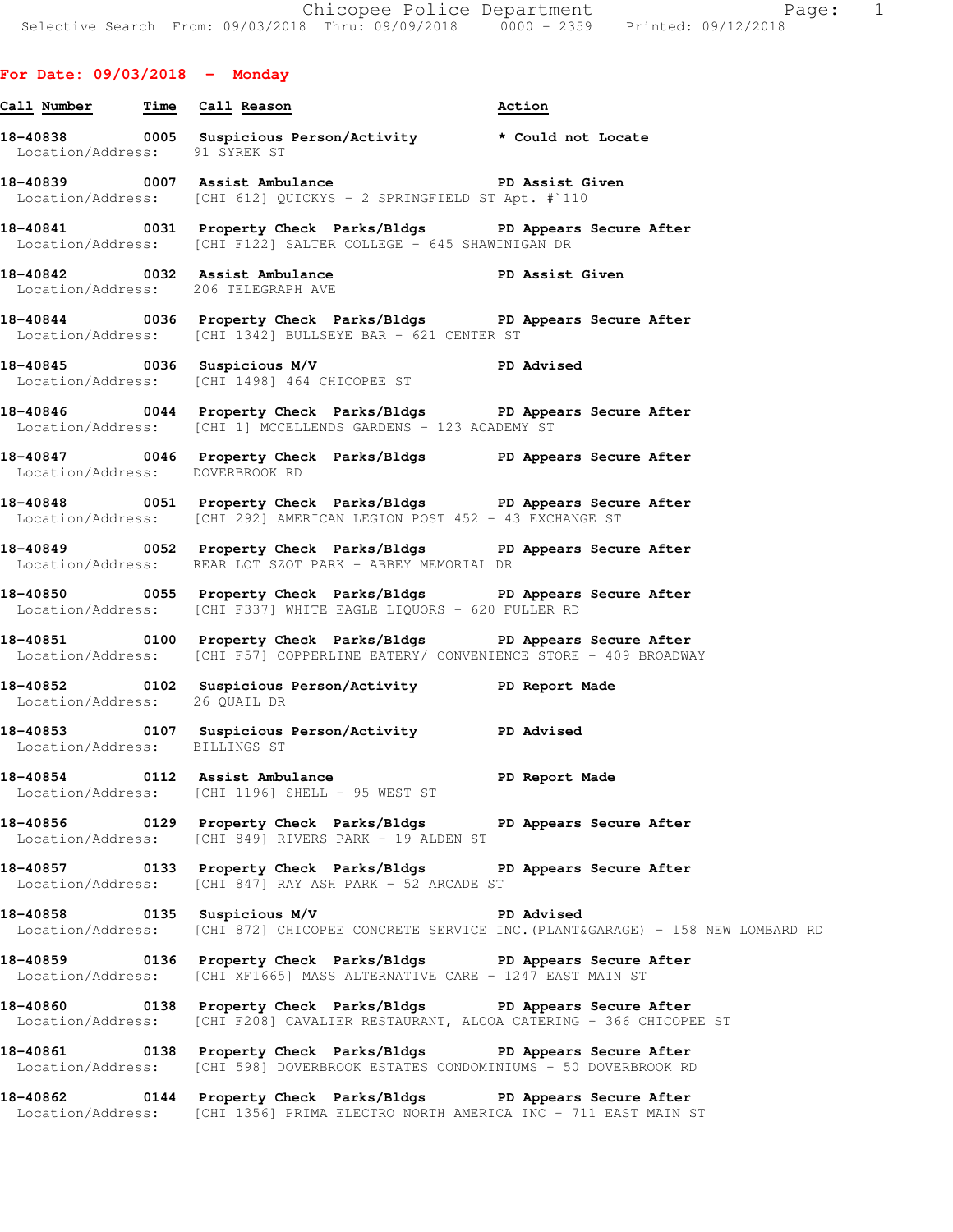Chicopee Police Department Fage: 2 Selective Search From: 09/03/2018 Thru: 09/09/2018 0000 - 2359 Printed: 09/12/2018 **18-40863 0151 Transport Service PD Transport Complete**  Location/Address: [CHI 958] PION PONTIAC (BOB) - 333 MEMORIAL DR **18-40864 0155 Property Check Parks/Bldgs PD Appears Secure After**  Location/Address: KEDDY BLVD **18-40865 0155 Property Check Parks/Bldgs PD Appears Secure After**  Location/Address: [CHI 68] AMF LANES CHICOPEE - 291 BURNETT RD **18-40866 0155 Suspicious M/V PD Complaint Taken Care**  Location/Address: [CHI 919] BIG Y WORLD CLASS MARKETS - 650 MEMORIAL DR **18-40867 0201 Property Check Parks/Bldgs PD Appears Secure After**  Location/Address: [CHI F1328] GALLAGHER OLDE FASHIONED SERVICE - 560 EAST ST **18-40868 0204 Property Check Parks/Bldgs PD Appears Secure After**  Location/Address: [CHI 325] BOAT RAMP, MEDINA STREET - 100 MEDINA ST **18-40869 0206 Fireworks Complaint \* Could not Locate**  Location/Address: ROYALTON ST **18-40872 0211 CHECK THE WELL BEING PD Assist Given**  Location/Address: [CHI 497] MOTEL 6 - 36 JOHNNY CAKE HOLLOW RD **18-40870 0212 Property Check Parks/Bldgs PD Appears Secure After**  Location/Address: [CHI XF1656] MERCEDES-BENZ OF SPRINGFIELD - 295 BURNETT RD **18-40871 0213 Property Check Parks/Bldgs PD Appears Secure After**  Location/Address: [CHI 840] STREIBER SCHOOL, HUGH SCOTT K-5 - 40 STREIBER DR **18-40873 0215 Property Check Parks/Bldgs PD Appears Secure After**  Location/Address: [CHI 856] NASH FIELD PARK - 90 CALL ST **18-40874 0217 Property Check Parks/Bldgs PD Appears Secure After**  Location/Address: [CHI F1342] CVS PHARMACY - 235 CENTER ST **18-40875 0222 Property Check Parks/Bldgs PD Appears Secure After**  Location/Address: [CHI 718] CVS 693 - 1616 MEMORIAL DR **18-40876 0222 Property Check Parks/Bldgs PD Appears Secure After**  Location/Address: [CHI F343] CABOTVILLE INDUSTRIAL PARK - 165 FRONT ST **18-40877 0243 Disturbance PD Advised**  Location/Address: 400 BRITTON ST **18-40879 0244 CHECK THE WELL BEING \* Could not Locate**  Location/Address: [CHI 574] PRIDE - 27 MONTGOMERY ST **18-40878 0245 Property Check Parks/Bldgs PD Appears Secure After**  Location/Address: [CHI 1816] RESTAURANT DEPOT - 123 FIRST AVE **18-40880 0249 Property Check Parks/Bldgs PD Appears Secure After**  Location/Address: [CHI 848] DANA PARK - 263 NEWBURY ST **18-40883 0253 Breaking & Entering-Report PD Report Made**  Location/Address: 43 BEVERLY ST **18-40881 0256 Property Check Parks/Bldgs PD Appears Secure After**  Location/Address: [CHI 178] BASICS PLUS MINI MART - 190 EAST ST **18-40882 0256 Property Check Parks/Bldgs PD Appears Secure After**  Location/Address: [CHI 1196] SHELL - 95 WEST ST **18-40884 0257 Property Check Parks/Bldgs PD Appears Secure After**  Location/Address: [CHI F968] PINES MOTEL, CREATIVE - 1508 MEMORIAL DR **18-40885 0304 Property Check Parks/Bldgs PD Appears Secure After**  Location/Address: [CHI 355] PIONEER PACKAGING - 165 FRONT ST

**18-40886 0305 Property Check Parks/Bldgs PD Appears Secure After** 

Location/Address: ROBBINS RD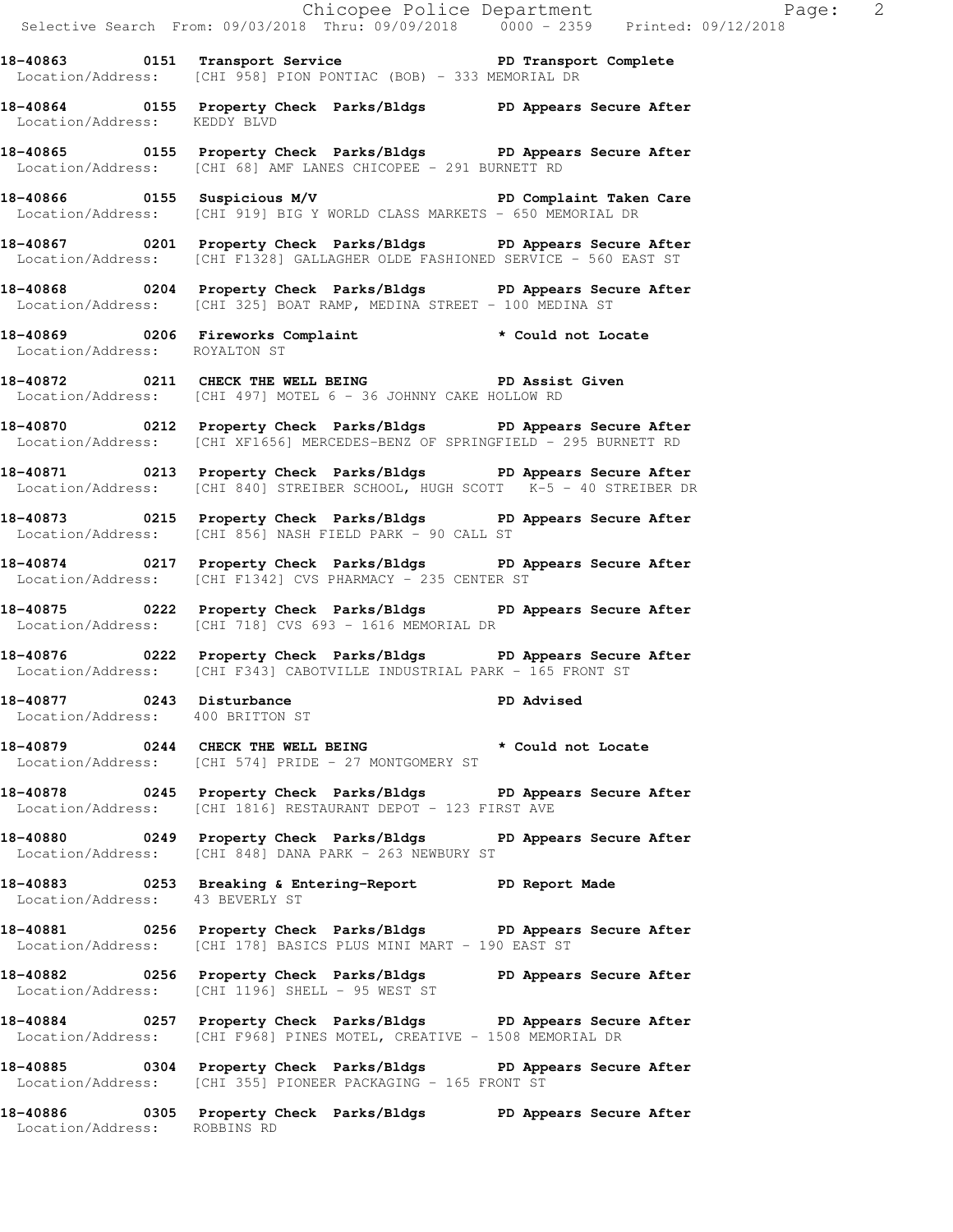**18-40887 0305 Property Check Parks/Bldgs PD Appears Secure After**  Location/Address: [CHI 334] CHICOPEE MOOSE FAMILY CENTER - 244 FULLER RD

**18-40888 0306 Property Check Parks/Bldgs PD Appears Secure After**  Location/Address: [CHI 525] GRISE FUNERAL HOME - 280 SPRINGFIELD ST

**18-40889 0307 Property Check Parks/Bldgs PD Appears Secure After**  Location/Address: [CHI F376] CURRY HONDA NISSAN - 767 MEMORIAL DR

**18-40891 0307 Missing Person PD Report Made**  Location/Address: 43 WALTER ST Apt. #1

**18-40892 0314 Property Check Parks/Bldgs PD Appears Secure After**  Location/Address: [CHI 857] SZOT PARK - 97 SGT TRACY DR

**18-40893 0314 Larceny Complaint Past PD Report Made**  Location/Address: 18 PERCY ST Apt. #2

**18-40894 0338 Suspicious Person/Activity PD Arrest Made**  Location/Address: 308 PROSPECT ST

**18-40895 0346 Assist Ambulance PD Assist Given**  Location/Address: [CHI 1859] WILLIMANSETT (EAST) NURSING HOME - 11 ST ANTHONY ST

**18-40897 0351 Domestic Complaint PD Advised**  Location/Address: [CHI F1570] RIVERS EDGE APARTMENT - 71 GRATTAN ST Apt. #C

**18-40898 0428 Property Check Parks/Bldgs PD Appears Secure After**  Location/Address: [CHI F163] RUMBLE SEAT LOUNGE - 482 SPRINGFIELD ST

**18-40899 0439 Abandoned 911 Call \* False Alarm**  Location/Address: [CHI 833] BOWIE SCHOOL, HERBERT V. K-5 - 80 DARE WAY

**18-40900 0442 Property Check Parks/Bldgs PD Appears Secure After**  Location/Address: 44 FRONT ST

**18-40901 0450 Property Check Parks/Bldgs PD Appears Secure After**  Location/Address: [CHI 913] KANE SCRAP IRON & METAL INC - 184 E MEADOW ST

**18-40902 0454 Property Check Parks/Bldgs PD Appears Secure After**  Location/Address: 69 GRAPE ST

**18-40903 0510 Property Check Parks/Bldgs PD Appears Secure After**  Location/Address: 31 PEARL ST

**18-40904 0515 Property Check Parks/Bldgs PD Appears Secure After**  Location/Address: [CHI 188] PRIDE SERVICE STATION - 167 CHICOPEE ST

**18-40905 0540 Property Check Parks/Bldgs PD Appears Secure After**  Location/Address: [CHI 560] CHICOPEE CENTRAL MAINTENANCE GARAGE - 677 MEADOW ST

**18-40906 0556 Property Check Parks/Bldgs PD Appears Secure After**  Location/Address: [CHI 1533] PRIDE TRUCK STOP - 363 BURNETT RD

**18-40907 0558 CHECK THE WELL BEING PD Complaint Taken Care**  Location/Address: [CHI F863] PARTRIDGE HOLLOW APARTMENTS, LLC. - 59 NEW LUDLOW RD

**18-40909 0640 Service of a Summons PD Not Served**  Location/Address: [CHI F863] PARTRIDGE HOLLOW APARTMENTS, LLC. - 59 NEW LUDLOW RD Apt. #6B

**18-40910 0658 Traffic/Parking Complaint PD Complaint Taken Care**  Location/Address: MEMORIAL DR

**18-40911 0706 Motor Vehicle Stop PD Citation/Warning Issu**  Location/Address: [CHI 1273] WINGS OVER CHICOPEE - 1408 MEMORIAL DR

18-40912 **0709** Service of a Summons **\*** Could not Locate Location/Address: 40 PAJAK ST

**18-40913 0710 Service of a Summons PD Not Served**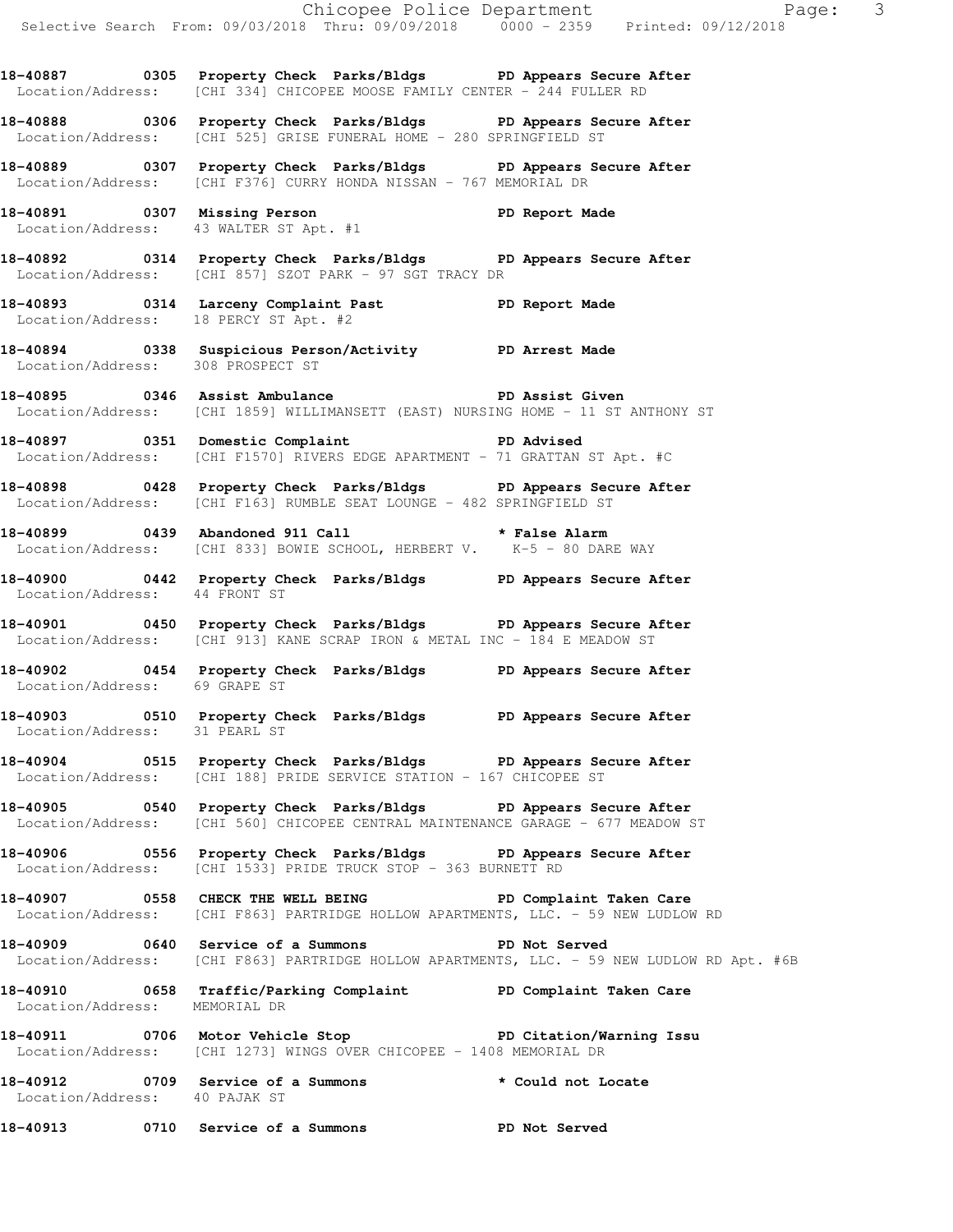Chicopee Police Department Page: 4 Selective Search From: 09/03/2018 Thru: 09/09/2018 0000 - 2359 Printed: 09/12/2018 Location/Address: 203 EAST ST **18-40914 0718 Motor Vehicle Stop PD Citation/Warning Issu**  Location/Address: 402 SPRINGFIELD ST **18-40916 0718 DPW/CELD/WATER NOTIFIED PD Complaint Taken Care**  Location/Address: 54 COCHRAN ST **18-40915 0719 Service of a Summons \* Could not Locate**  Location/Address: 6 FLORENCE ST 18-40917 **18-40917** 0723 CHECK THE WELL BEING **PD** Complaint Taken Care Location/Address: [CHI 309] MCDONALDS - 350 BURNETT RD **18-40918 0733 Service of a Summons \* Could not Locate**  Location/Address: 62 PELOQUIN DR **18-40919 0809 Domestic Complaint PD Advised**  Location/Address: 21 LUCRETIA AVE **18-40920 0829 Disabled Motor Vehicle PD Complaint Taken Care**  Location/Address: [CHI F729] U-HAUL MOVING AND STORAGE OF MEMORIAL DRIVE - 878 MEMORIAL DR **18-40921 0832 Traffic/Parking Complaint PD Complaint Taken Care**  Location/Address: [CHI F1161] CHICOPEE MARKETPLACE - 591 MEMORIAL DR **18-40922 0841 Malicious Damage-Past PD Report Made**  Location/Address: [CHI F89] CHICOPEE COUNTRY CLUB PRO-SHOP - 1290 BURNETT RD **18-40924 0845 Crash Property Damage PD Report Made**  Location/Address: 53 ST ANTHONY ST **18-40923 0846 Property Check Parks/Bldgs PD Appears Secure After**  Location/Address: [CHI 721] Stanley Berchulski boat ramp - 140 SYREK ST **18-40925 0847 Property Check Parks/Bldgs PD Appears Secure After**  Location/Address: [CHI 1065] CHICOPEE HIGH SCHOOL - 820 FRONT ST **18-40927 0859 Property Check Parks/Bldgs PD Appears Secure After**  Location/Address: [CHI 857] SZOT PARK - 97 SGT TRACY DR **18-40928 0905 Property Check Parks/Bldgs PD Complaint Taken Care**  Location/Address: [CHI F1150] CHICOPEE COMPREHENSIVE HIGH SCHOOL - 617 MONTGOMERY ST **18-40929 0916 Disabled Motor Vehicle PD Complaint Taken Care**  Location/Address: [CHI F811] NINETY NINE RESTAURANT - 555 MEMORIAL DR **18-40930 0918 Motor Vehicle Stop PD Advised**  Location/Address: 1041 MEMORIAL DR @ 591 PENDLETON AVE **18-40934 1005 Property Check Parks/Bldgs PD Appears Secure After**  Location/Address: [CHI 1356] PRIMA ELECTRO NORTH AMERICA INC - 711 EAST MAIN ST **18-40936 1009 Property Check Parks/Bldgs PD Appears Secure After**  Location/Address: [CHI 839] STEFANIK SCHOOL, GENERAL. JOHN J. K-5 - 720 MEADOW ST **18-40937 1013 Property Check Parks/Bldgs PD Appears Secure After**  Location/Address: [CHI 325] BOAT RAMP, MEDINA STREET - 100 MEDINA ST **18-40941 1118 Property Check Parks/Bldgs PD Appears Secure After**  Location/Address: [CHI 857] SZOT PARK - 97 SGT TRACY DR **18-40943 1118 Identity Fraud/Theft PD Report Made**  Location/Address: 52 GREENPOINT CIR **18-40942 1119 Traffic/Parking Complaint PD Complaint Taken Care**  Location/Address: [CHI 660] OCEAN STATE JOB LOT - 1451 MEMORIAL DR **18-40945 1151 Traffic/Parking Complaint PD Complaint Taken Care**  Location/Address: [CHI 722] PROSPECT ENTERPRISES (PROPERTY OWNER) - 1600 MEMORIAL DR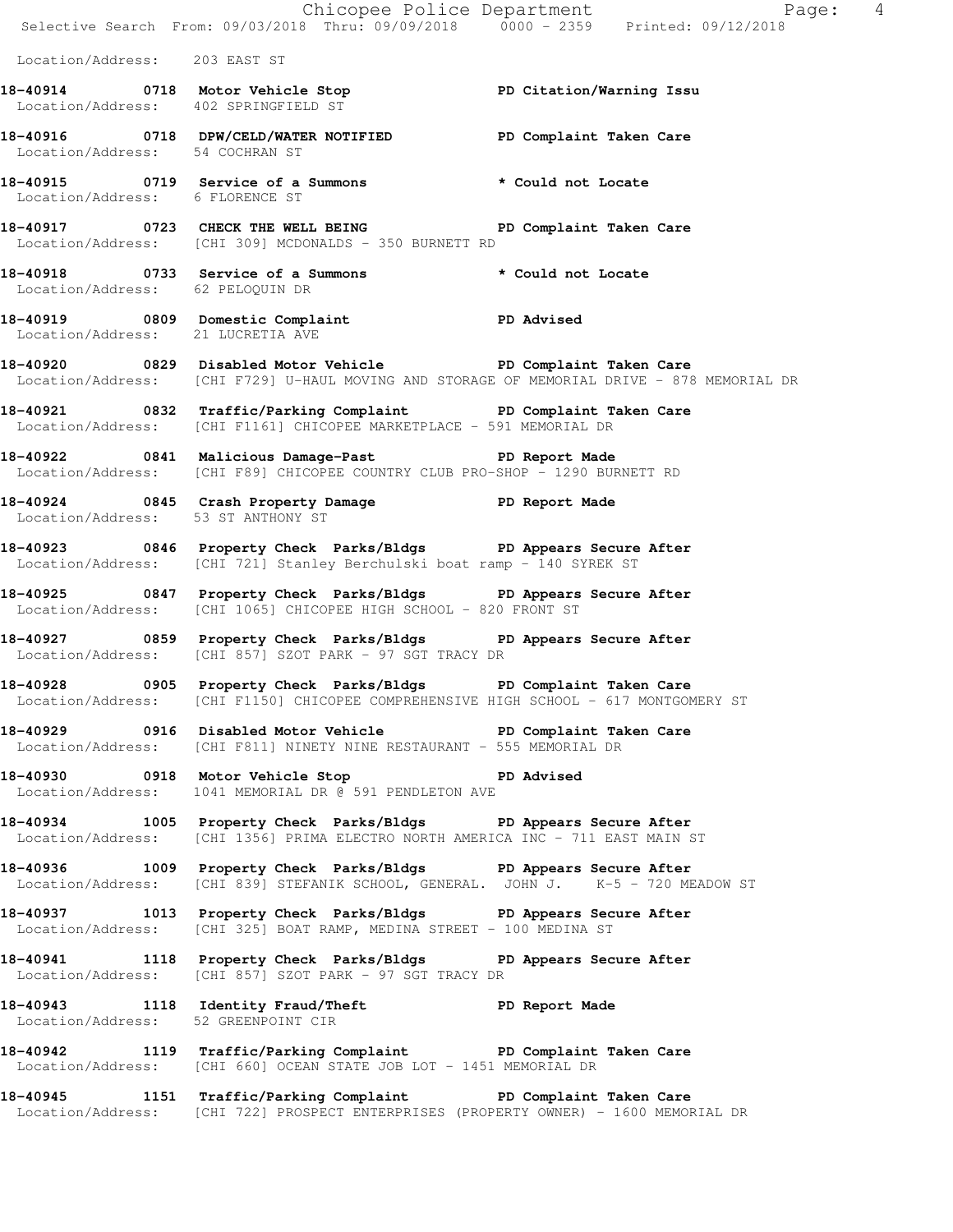|                                   |                                                                                                                                                     | Chicopee Police Department<br>Selective Search From: 09/03/2018 Thru: 09/09/2018 0000 - 2359 Printed: 09/12/2018 |
|-----------------------------------|-----------------------------------------------------------------------------------------------------------------------------------------------------|------------------------------------------------------------------------------------------------------------------|
|                                   | 18-40946 1151 Property Check Parks/Bldgs PD Appears Secure After<br>Location/Address: [CHI 837] LITWIN SCHOOL, SGT. ROBERT R. $K-5 - 135$ LITWIN LN |                                                                                                                  |
| Location/Address: 29 WHITMAN ST   | 18-40947 1204 Breaking & Entering-Report TPD Report Made                                                                                            |                                                                                                                  |
|                                   | 18-40949 1224 Animal Complaint * Could not Locate<br>Location/Address: [CHI 636] DENNYS - 467 MEMORIAL DR                                           |                                                                                                                  |
|                                   | 18-40950 1228 Property Check Parks/Bldgs PD Appears Secure After<br>Location/Address: [CHI F89] CHICOPEE COUNTRY CLUB PRO-SHOP - 1290 BURNETT RD    |                                                                                                                  |
|                                   | 18-40952 1255 Traffic/Parking Complaint PD Complaint Taken Care<br>Location/Address: [CHI F1161] CHICOPEE MARKETPLACE - 591 MEMORIAL DR             |                                                                                                                  |
| Location/Address: 16 CHESTNUT ST  | 18-40953 1256 Malicious Damage-Past 18-40953                                                                                                        |                                                                                                                  |
|                                   | 18-40954 1304 Abandoned 911 Call PD Advised<br>Location/Address: [CHI 1654] 18 GRANT ST                                                             |                                                                                                                  |
|                                   | 18-40955 1309 Motor Vehicle Stop 5 PD Advised<br>Location/Address: JAMES ST @ NINTH AVE                                                             |                                                                                                                  |
|                                   | 18-40957 1326 Assist Ambulance New PD Assist Given<br>Location/Address: [CHI 1938] SOLDIER ON - VETERAN HOME - 40 MEADOW ST Apt. #6                 |                                                                                                                  |
| Location/Address: 752 MEMORIAL DR | 18-40959 1332 Motor Vehicle Stop North PD Citation/Warning Issu                                                                                     |                                                                                                                  |
| Location/Address: 39 ABBEY ST     | 18-40960 1336 Service of a Summons * Could not Locate                                                                                               |                                                                                                                  |
|                                   | 18-40961 1344 Property Check Parks/Bldgs PD Appears Secure After<br>Location/Address: [CHI 847] RAY ASH PARK - 52 ARCADE ST                         |                                                                                                                  |
|                                   | 18-40962 1345 Crash Property Damage 5 PD Arrest Made<br>Location/Address: [CHI 574] PRIDE - 27 MONTGOMERY ST                                        |                                                                                                                  |
|                                   | 18-40963 1345 CHECK THE WELL BEING * No Action Required<br>Location/Address: [CHI 1938] SOLDIER ON - VETERAN HOME - 40 MEADOW ST                    |                                                                                                                  |
|                                   | 18-40966 1400 Property Check Parks/Bldgs PD Appears Secure After<br>Location/Address: [CHI 325] BOAT RAMP, MEDINA STREET - 100 MEDINA ST            |                                                                                                                  |
|                                   | 18-40967 1404 CHECK THE WELL BEING PD Advised<br>Location/Address: [CHI 670] CUMBERLAND FARMS - 1061 MEMORIAL DR                                    |                                                                                                                  |
| Location/Address: 17 BEMIS ST     | 18-40970 1415 CHECK THE WELL BEING PD Complaint Taken Care                                                                                          |                                                                                                                  |
| Location/Address: 15 CHESTNUT ST  | 18-40968 1421 Disturbance                                                                                                                           | PD Arrest Made                                                                                                   |
| Location/Address: 203 EAST ST     | 18-40969 1421 Service of a Summons PD Not Served                                                                                                    |                                                                                                                  |
|                                   | 18-40972 1535 Domestic Complaint PD Advised<br>Location/Address: 2 BEAUDOIN CT Apt. #2FL                                                            |                                                                                                                  |
|                                   | 18-40973 1552 CHECK THE WELL BEING PD Complaint Taken Care<br>Location/Address: [CHI 1233] WINDSOR COURT APARTMENTS - 470 MEMORIAL DR Apt. #349     |                                                                                                                  |
|                                   | 18-40975 1620 Car Wash 18 PD Complaint Taken Care<br>Location/Address: [CHI 448] SOFT TOUCH AUTO WASH - 1469 GRANBY RD                              |                                                                                                                  |
| Location/Address: 605 FRONT ST    | 18-40977 1630 Motor Vehicle Stop North PD Citation/Warning Issu                                                                                     |                                                                                                                  |
|                                   | 18-40978 1630 Crash Property Damage PD Report Made<br>Location/Address: REAR ENTRANCE TO WAL-M, ART - SHERIDAN ST                                   |                                                                                                                  |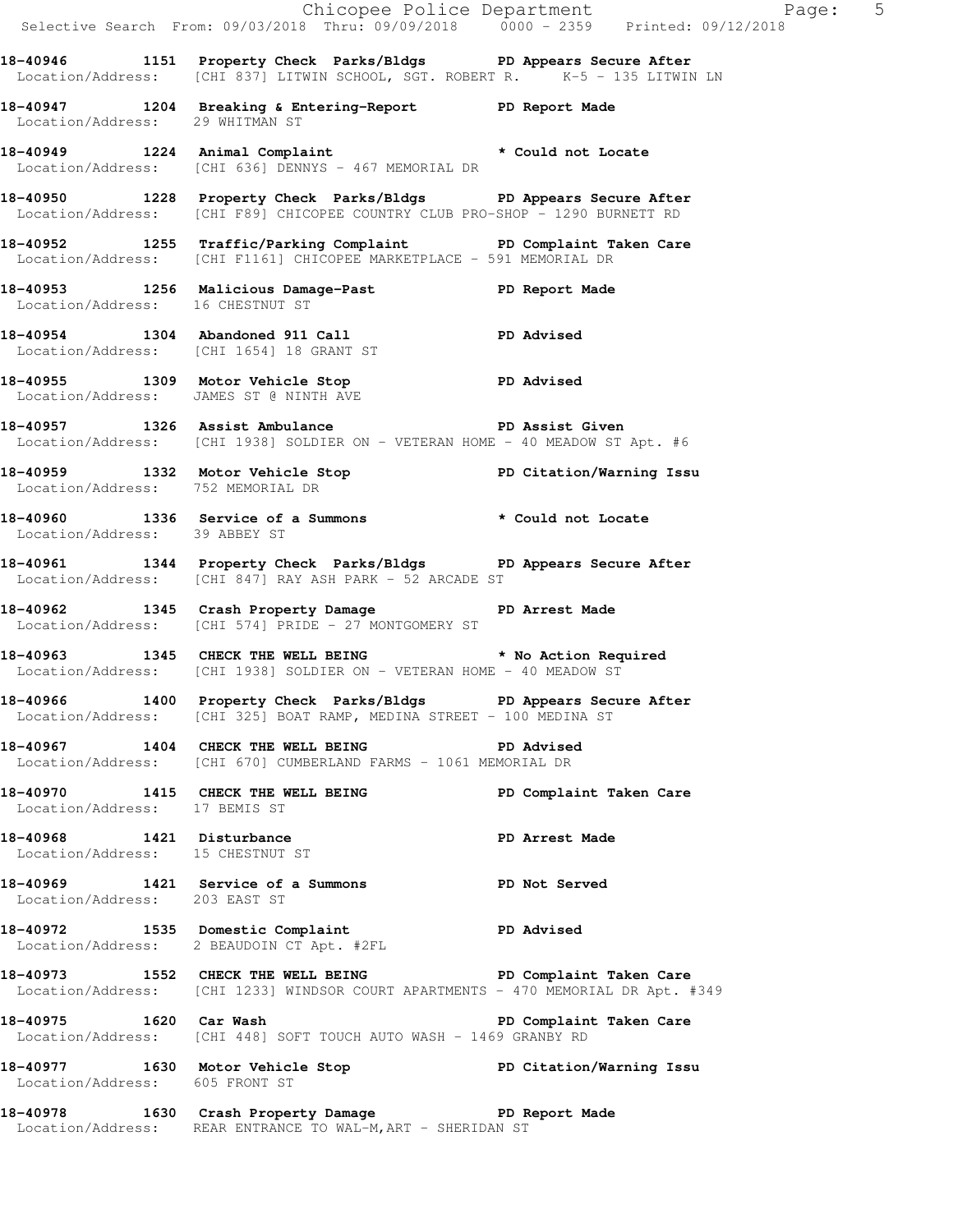18-40979 **1638** CHECK THE WELL BEING **PD** Complaint Taken Care Location/Address: [CHI 414] WINDSOR CAFE - 101 MAIN ST

**18-40980 1638 Property Check Parks/Bldgs PD Appears Secure After**  Location/Address: [CHI 849] RIVERS PARK - 19 ALDEN ST

**18-40981 1643 Identity Fraud/Theft PD Report Made**  Location/Address: 13 IRWIN ST

**18-40982 1648 Motor Vehicle Stop PD Advised**  Location/Address: 419 FRONT ST **18-40983 1656 Service of a Summons PD Not Served** 

 Location/Address: 62 PELOQUIN DR **18-40984 1658 Domestic Complaint PD Arrest Made** 

**18-40988 1737 Larceny Complaint Past \* Could not Locate**  Location/Address: [CHI 638] BJS WHOLESALE FOOD WAREHOUSE - 650 MEMORIAL DR

18-40992 1806 Loud Music **PD Advised** Location/Address: 314 SPRINGFIELD ST

Location/Address: 120 RIVERS AVE Apt. #FLR3

**18-40993 1815 Disabled Motor Vehicle PD Assist Given**  Location/Address: [CHI 1313] CHICOPEE FLOOR COVERING - 19 OLD CHICOPEE ST

**18-40995 1824 Shoplifter PD Arrest Made**  Location/Address: [CHI 1191] WALMART - 591 MEMORIAL DR

**18-40996 1827 Disturbance PD Advised**  Location/Address: 314 SPRINGFIELD ST

**18-40998 1839 Neighbor/Landlord Dispute PD Complaint Taken Care**   $Location/Address:$  [CHI F162] 30 CENTER ST - 30 CENTER ST Apt. #15

**18-40999 1854 Neighbor/Landlord Dispute PD Advised**  Location/Address: [CHI F1120] CANTERBURY ARMS APTS - 165 EAST MAIN ST

**18-41003 1923 Transport Service PD Transport Complete**  Location/Address: [HOY F1] HOLYOKE HOSPITAL - 575 BEECH ST

**18-41004 1926 Property Check Parks/Bldgs PD Appears Secure After**  Location/Address: 149 GRATTAN ST

18-41005 1926 Fireworks Complaint **PD Complaint Taken Care** Location/Address: 50 CHRISTOPHER ST

**18-41006 1931 Animal Complaint \* Could not Locate**  Location/Address: [CHI 1191] WALMART - 591 MEMORIAL DR

18-41007 1932 Transport Service **PED PERS** PD Transport Complete Location/Address: 65 DWIGHT ST

**18-41009 2012 Motor Vehicle Stop PD Advised**  Location/Address: [CHI 307] EZ CONVENIENCE & VAPE SHOP - 751 MEADOW ST

**18-41010 2014 Domestic Complaint PD Arrest Made**  Location/Address: 116 LOOMIS DR

18-41011 **2026** Motor Vehicle Stop **PD M/V Citation Issued** Location/Address: 49 CABOT ST @ 210 FRONT ST

**18-41012 2032 Crash Property Damage PD Criminal Complaint Re**  Location/Address: 85 CIRCLE DR

**18-41013 2039 Domestic Complaint PD Advised**  Location/Address: 3 ACKER CIR

**18-41015 2041 Domestic Complaint PD Criminal Complaint Re**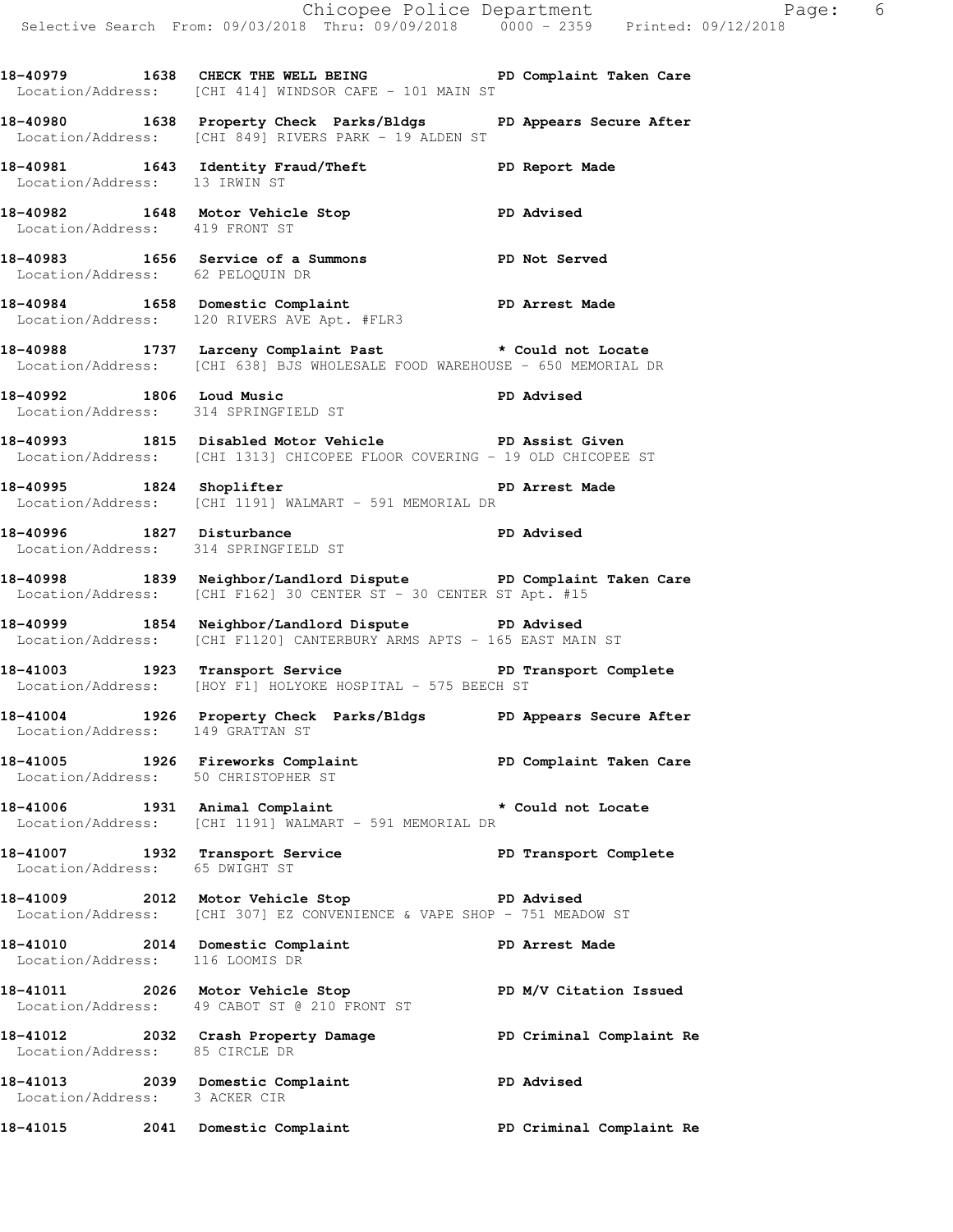|                                   |                                                                                                                                                       | Chicopee Police Department | 7<br>Page: |
|-----------------------------------|-------------------------------------------------------------------------------------------------------------------------------------------------------|----------------------------|------------|
|                                   | Selective Search From: 09/03/2018 Thru: 09/09/2018 0000 - 2359 Printed: 09/12/2018                                                                    |                            |            |
|                                   | Location/Address: 34 NONOTUCK AVE Apt. #1FL                                                                                                           |                            |            |
|                                   | 18-41018 2106 Traffic/Parking Complaint PD Complaint Taken Care<br>Location/Address: [CHI 44] DOOGANS DELI - 140 BROADWAY                             |                            |            |
|                                   | 18-41019 2119 Domestic Complaint <b>18-41019</b> PD Criminal Complaint Re<br>Location/Address: [CHI 1592] 207 / 209 BROADWAY - 207 BROADWAY Apt. #3FL |                            |            |
|                                   | 18-41020 2136 Property Check Parks/Bldgs PD Appears Secure After<br>Location/Address: [CHI 299] PRESTON PARK - 50 ACCESS RD                           |                            |            |
|                                   | 18-41022 2206 Assist Other Police Department PD Assisted other Agency<br>Location/Address: AT SOUTH HADLEY LINE - MEMORIAL DR                         |                            |            |
| Location/Address: 86 CRESCENT DR  | 18-41023 2209 Domestic Complaint                                                                                                                      | PD Arrest Made             |            |
| Location/Address: 172 PROSPECT ST | 18-41025 2218 Domestic Complaint                                                                                                                      | <b>PD Advised</b>          |            |
|                                   | 18-41026 2247 Domestic Complaint PD Advised<br>Location/Address: [CHI 1592] 207 / 209 BROADWAY - 207 BROADWAY Apt. #FLR3                              |                            |            |
| 18-41028                          | 2314 Loud Music                                                                                                                                       | PD Complaint Taken Care    |            |

Location/Address: LUKASIK ST

### **For Date: 09/04/2018 - Tuesday**

| 18-41030          | 0007 | Larceny Complaint Past        |  |  |  | PD Report Made |  |
|-------------------|------|-------------------------------|--|--|--|----------------|--|
| Location/Address: |      | 715 CHICOPEE ST @ 3 MEADOW ST |  |  |  |                |  |

- **18-41032 0010 Domestic Complaint PD Report Made**  Location/Address: 34 NONOTUCK AVE
- **18-41031 0013 Property Check Parks/Bldgs PD Appears Secure After**  Location/Address: [CHI F734] AMVETS CLUB POST 12 - 754 MONTGOMERY ST
- **18-41033 0017 Property Check Parks/Bldgs PD Appears Secure After**  Location/Address: [CHI F122] SALTER COLLEGE - 645 SHAWINIGAN DR
- **18-41034 0017 Domestic Complaint PD Complaint Taken Care**  Location/Address: 11 WHITMAN ST @ 738 CHICOPEE ST
- **18-41036 0019 Assist Ambulance PD Assist Given**  Location/Address: [CHI 612] QUICKYS - 2 SPRINGFIELD ST Apt. #110
- **18-41037 0028 Property Check Parks/Bldgs PD Appears Secure After**  Location/Address: [CHI 1122] LIGHTHOUSE LIQUORS - 856 MEMORIAL DR
- **18-41038 0030 Disturbance \* Could not Locate**  Location/Address: 55 EMPIRE ST
- **18-41039 0031 Transport Service PD Transport Complete**  Location: HOLYOKE HOSPITAL
- **18-41040 0035 Firearms/Shots Fired PD Report Made**  Location/Address: 615 BROADWAY
- **18-41041 0039 Property Check Parks/Bldgs PD Appears Secure After**  Location/Address: [CHI 555] TELLIERS AUTO BODY INC - 386 MEADOW ST
- **18-41042 0045 Motor Vehicle Stop PD M/V Citation Issued**  Location/Address: 525 GRANBY RD
- **18-41043 0110 Property Check Parks/Bldgs PD Appears Secure After**  Location/Address: [CHI F684] CASTLE OF KNIGHTS - 1599 MEMORIAL DR
- **18-41044 0119 Motor Vehicle Stop PD Advised**  Location: VETERANS MEMORIAL BRIDGE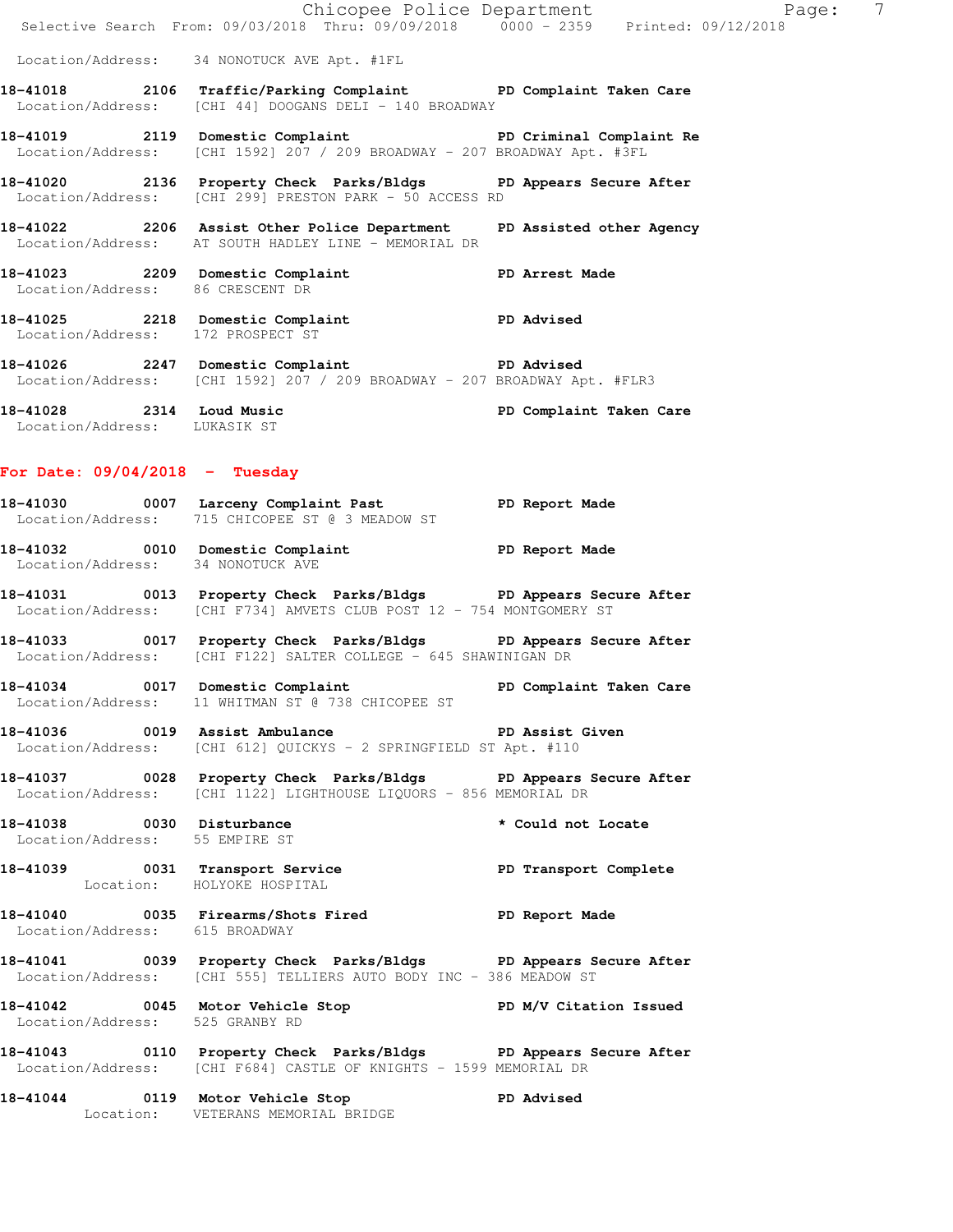|                             |                                                                                                                                                       | Chicopee Police Department<br>Selective Search From: 09/03/2018 Thru: 09/09/2018 0000 - 2359 Printed: 09/12/2018 |
|-----------------------------|-------------------------------------------------------------------------------------------------------------------------------------------------------|------------------------------------------------------------------------------------------------------------------|
|                             | 18-41045 0131 Property Check Parks/Bldgs PD Appears Secure After<br>Location/Address: [CHI 718] CVS 693 - 1616 MEMORIAL DR                            |                                                                                                                  |
|                             | 18-41046 0136 Property Check Parks/Bldgs PD Appears Secure After<br>Location/Address: [CHI 856] NASH FIELD PARK - 90 CALL ST                          |                                                                                                                  |
|                             | 18-41047 0151 Property Check Parks/Bldgs PD Appears Secure After<br>Location/Address: [CHI F1272] LIFE POINT CHURCH - 603 NEW LUDLOW RD               |                                                                                                                  |
|                             | 18-41048 0152 Property Check Parks/Bldgs PD Appears Secure After<br>Location/Address: [CHI F122] SALTER COLLEGE - 645 SHAWINIGAN DR                   |                                                                                                                  |
|                             | 18-41049 0154 Property Check Parks/Bldgs PD Appears Secure After<br>Location/Address: [CHI 958] PION PONTIAC (BOB) - 333 MEMORIAL DR                  |                                                                                                                  |
|                             | 18-41050 0203 Suspicious M/V PD Criminal Complaint Re<br>Location/Address: 0 FANWOOD AVE @ 0 TAFT AVE                                                 |                                                                                                                  |
|                             | 18-41051 0207 Suspicious M/V PD Advised<br>Location/Address: [CHI 1160] CHICOPEE LIBRARY-EMILY PARTYKA CENTER BRANCH - 449 FRONT ST                   |                                                                                                                  |
|                             | 18-41052 0236 Motor Vehicle Stop CD Advised<br>Location/Address: ABBEY MEMORIAL DR @ BROADWAY                                                         |                                                                                                                  |
|                             | 18-41053 0237 Property Check Parks/Bldgs PD Appears Secure After<br>Location/Address: [CHI 1714] UNION MART-2 - 457 GRANBY RD                         |                                                                                                                  |
|                             | 18-41054 0303 Property Check Parks/Bldgs PD Appears Secure After<br>Location/Address: [CHI 638] BJS WHOLESALE FOOD WAREHOUSE - 650 MEMORIAL DR        |                                                                                                                  |
|                             | 18-41055 0303 Property Check Parks/Bldgs PD Appears Secure After<br>Location/Address: [CHI 958] PION PONTIAC (BOB) - 333 MEMORIAL DR                  |                                                                                                                  |
|                             | 18-41056 0315 Property Check Parks/Bldgs PD Appears Secure After<br>Location/Address: [CHI 563] RITE AID PHARMACY - 577 MEADOW ST                     |                                                                                                                  |
|                             | 18-41059 0434 Property Check Parks/Bldgs PD Appears Secure After<br>Location/Address: [CHI 178] BASICS PLUS MINI MART - 190 EAST ST                   |                                                                                                                  |
|                             | 18-41060 0438 Property Check Parks/Bldgs PD Appears Secure After<br>Location/Address: [CHI F337] WHITE EAGLE LIQUORS - 620 FULLER RD                  |                                                                                                                  |
| Location/Address: MEADOW ST | 18-41061 		 0438 Property Check Parks/Bldgs 		 PD Appears Secure After                                                                                |                                                                                                                  |
|                             | 18-41062 0443 Property Check Parks/Bldgs PD Appears Secure After<br>Location/Address: [CHI 56] WALGREENS - 583 JAMES ST                               |                                                                                                                  |
| Location/Address: CHURCH ST | 18-41063 0445 CHECK THE WELL BEING * No Action Required                                                                                               |                                                                                                                  |
|                             | 18-41064 0448 Property Check Parks/Bldgs PD Appears Secure After<br>Location/Address: [CHI 832] BELLAMY MIDDLE SCHOOL, EDWARD 6-8 - 314 PENDLETON AVE |                                                                                                                  |
|                             | 18-41065 0450 Property Check Parks/Bldgs PD Appears Secure After<br>Location/Address: [CHI 854] SARAH JANE PARK - 21 VIVIAN ST                        |                                                                                                                  |
|                             | 18-41066 0458 Property Check Parks/Bldgs * No Action Required<br>Location/Address: [CHI 276] SUNOCO A PLUS MINI MART - 1031 CHICOPEE ST               |                                                                                                                  |
|                             | 18-41067 0509 Property Check Parks/Bldgs PD Appears Secure After<br>Location/Address: [CHI 1567] FAIRVIEW EYECARE - 1176 MEMORIAL DR Apt. #STE B      |                                                                                                                  |
|                             | 18-41068 0518 Property Check Parks/Bldgs * No Action Required<br>Location/Address: [CHI 670] CUMBERLAND FARMS - 1061 MEMORIAL DR                      |                                                                                                                  |
|                             | 18-41069 0551 Property Check Parks/Bldgs PD Appears Secure After<br>Location/Address: [CHI 299] PRESTON PARK - 50 ACCESS RD                           |                                                                                                                  |
|                             | 18-41070 0603 Property Check Parks/Bldgs PD Appears Secure After<br>Location/Address: CJ SCOTT BARBER - 1262 MEMORIAL DR                              |                                                                                                                  |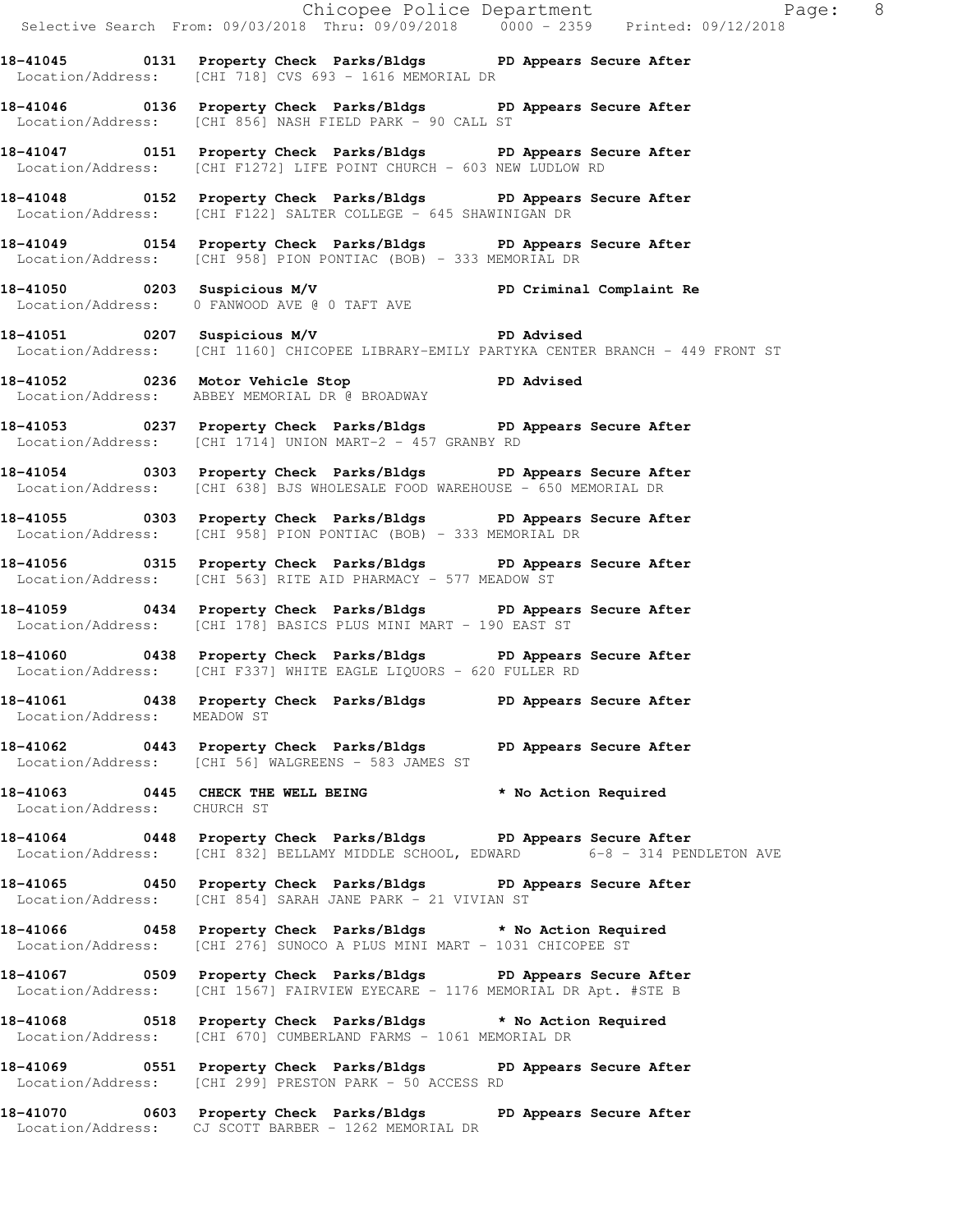Chicopee Police Department Page: 9 Selective Search From: 09/03/2018 Thru: 09/09/2018 0000 - 2359 Printed: 09/12/2018 **18-41071 0622 Property Check Parks/Bldgs PD Appears Secure After**  Location/Address: [CHI 840] STREIBER SCHOOL, HUGH SCOTT K-5 - 40 STREIBER DR **18-41072 0624 Property Check Parks/Bldgs PD Appears Secure After**  Location/Address: [CHI 938] HOME DEPOT - 655 MEMORIAL DR **18-41073 0625 Property Check Parks/Bldgs PD Appears Secure After**  Location/Address: [CHI 334] CHICOPEE MOOSE FAMILY CENTER - 244 FULLER RD **18-41074 0640 Property Check Parks/Bldgs PD Appears Secure After**  Location/Address: [CHI F122] SALTER COLLEGE - 645 SHAWINIGAN DR **18-41076 0643 Assist Ambulance PD Assist Given**  Location/Address: 151 SIMONICH CIR **18-41078 0651 Abandoned/Found Property PD Report Made**  Location/Address: [CHI 306] RITE AID PHARMACY - 1-5 ST JAMES AVE **18-41077 0652 Motor Vehicle Stop PD Advised**  Location/Address: [CHI 730] TOWN FAIR TIRE CENTERS INC - 886 MEMORIAL DR **18-41080 0702 Crash Property Damage PD Report Made**  Location/Address: 107 COLUMBA ST **18-41081 0709 Motor Vehicle Stop PD M/V Citation Issued**  Location/Address: [CHI 832] BELLAMY MIDDLE SCHOOL, EDWARD 6-8 - 314 PENDLETON AVE **18-41084 0724 Traffic/Parking Complaint \* Could not Locate**  Location/Address: 610 GRATTAN ST @ 23 LAFAYETTE ST **18-41082 0725 Motor Vehicle Stop PD M/V Citation Issued**  Location/Address: SHAWINIGAN DR **18-41085 0732 Public Service PD Transport Complete**  Location/Address: [CHI F825] MASS TRIAL COURT [CHICOPEE] - 30 CHURCH ST 18-41087 **0755** Breaking & Entering-Report **PD** Report Made Location/Address: 123 EASTERN DR **18-41088 0757 Traffic/Parking Complaint \* Unfounded**  Location/Address: 16 LAWRENCE RD **18-41089 0759 Property Check Parks/Bldgs PD Complaint Taken Care**  Location/Address: [CHI 1604] BELCHER SCHOOL K-2 - 125 MONTGOMERY ST **18-41090 0801 Property Check Parks/Bldgs PD Appears Secure After**  Location/Address: [CHI 830] BARRY SCHOOL, ANNA E. K-5 - 44 CONNELL ST **18-41091 0806 Property Check Parks/Bldgs PD Complaint Taken Care**  Location/Address: [CHI 830] BARRY SCHOOL, ANNA E. K-5 - 44 CONNELL ST **18-41092 0808 Property Check Parks/Bldgs PD Complaint Taken Care**  Location/Address: [CHI 841] SZETELA EARLY CHILDHOOD SCHOOL - 66 MACEK DR **18-41093 0810 THREATS MADE PD Report Made**  Location/Address: 74 FRONT ST Apt. #4 **18-41094 0813 Property Check Parks/Bldgs PD Complaint Taken Care**  Location/Address: [CHI F61] ST JOAN/ ST GEORGE SCHOOL - 587 GRATTAN ST **18-41095 0815 Property Check Parks/Bldgs PD Complaint Taken Care**  Location/Address: [CHI 836] LAMBERT - LAVOIE SCHOOL K-5 - 99 KENDALL ST 18-41096 **0819** Traffic Assignment **PD Complaint Taken Care** 

Location/Address: [CHI F122] SALTER COLLEGE - 645 SHAWINIGAN DR

**18-41097 0820 Property Check Parks/Bldgs PD Complaint Taken Care**  Location/Address: [CHI F1150] CHICOPEE COMPREHENSIVE HIGH SCHOOL - 617 MONTGOMERY ST

**18-41098 0821 Motor Vehicle Stop PD Citation/Warning Issu**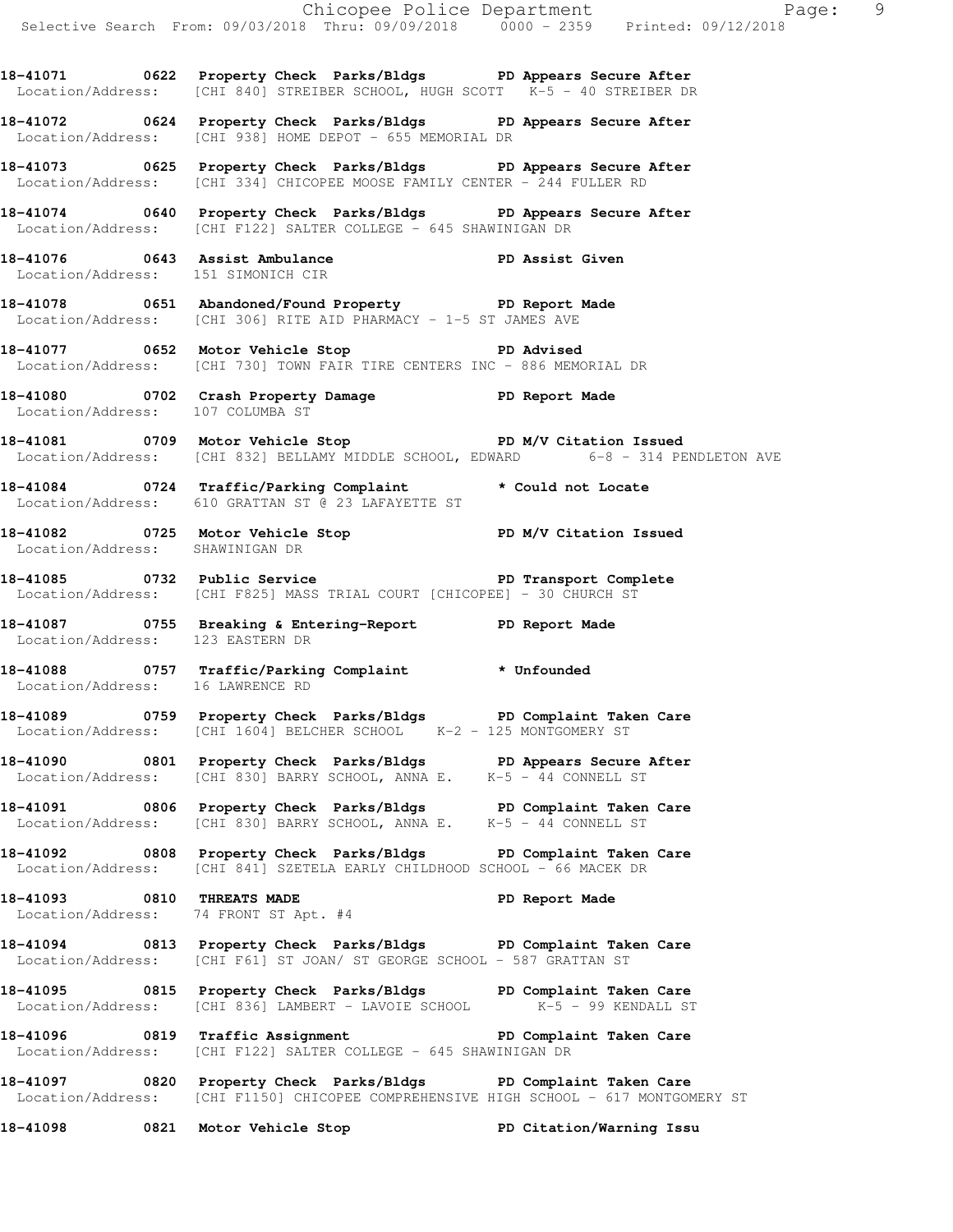|                                  |                                                                                                                                                           | Chicopee Police Department<br>Selective Search From: 09/03/2018 Thru: 09/09/2018 0000 - 2359 Printed: 09/12/2018 |  |
|----------------------------------|-----------------------------------------------------------------------------------------------------------------------------------------------------------|------------------------------------------------------------------------------------------------------------------|--|
|                                  | Location/Address: [CHI F122] SALTER COLLEGE - 645 SHAWINIGAN DR                                                                                           |                                                                                                                  |  |
|                                  | 18-41099 0822 Transport Service The PD Transport Complete<br>Location/Address: [CHI F825] MASS TRIAL COURT [CHICOPEE] - 30 CHURCH ST                      |                                                                                                                  |  |
|                                  | 18-41100 0824 Traffic/Parking Complaint * Unfounded<br>Location/Address: [CHI 670] CUMBERLAND FARMS - 1061 MEMORIAL DR                                    |                                                                                                                  |  |
|                                  | 18-41101 0824 Property Check Parks/Bldgs PD Complaint Taken Care<br>Location/Address: [CHI 832] BELLAMY MIDDLE SCHOOL, EDWARD 6-8 - 314 PENDLETON AVE     |                                                                                                                  |  |
|                                  | 18-41103 0834 Property Check Parks/Bldgs PD Complaint Taken Care<br>Location/Address: [CHI 844] FAIRVIEW MEMORIAL ELEMENTARY SCHOOL K-5 - 26 MEMORIAL AVE |                                                                                                                  |  |
|                                  | 18-41104 0837 Property Check Parks/Bldgs PD Appears Secure After<br>Location/Address: [CHI 1564] HAMPDEN CHARTER SCHOOL OF SCIENCE - 20 JOHNSON RD        |                                                                                                                  |  |
|                                  | 18-41105 0841 Property Check Parks/Bldgs PD Appears Secure After<br>Location/Address: [CHI 838] CHICOPEE ACADEMY @SELSER 6-12 - 12 DARE WAY               |                                                                                                                  |  |
|                                  | 18-41106 0845 Property Check Parks/Bldgs PD Appears Secure After<br>Location/Address: [CHI 833] BOWIE SCHOOL, HERBERT V. K-5 - 80 DARE WAY                |                                                                                                                  |  |
|                                  | 18-41107 0846 Property Check Parks/Bldgs PD Appears Secure After<br>Location/Address: [CHI 429] KNIGHTS OF COLUMBUS - 460 GRANBY RD                       |                                                                                                                  |  |
| Location/Address: 368 MEADOW ST  | 18-41108 1849 Malicious Damage-Past 1990 PD Criminal Complaint Re                                                                                         |                                                                                                                  |  |
|                                  | 18-41109 0854 Property Check Parks/Bldgs PD Complaint Taken Care<br>Location/Address: [CHI 840] STREIBER SCHOOL, HUGH SCOTT K-5 - 40 STREIBER DR          |                                                                                                                  |  |
|                                  | 18-41110 0905 Motor Vehicle Stop 50 PD Advised<br>Location/Address: [CHI 1067] JANLYNN CORPORATION - 2070 WESTOVER RD                                     |                                                                                                                  |  |
| Location/Address: 441 BRITTON ST | 18-41114 19906 Malicious Damage-Past 1990 PD Criminal Complaint Re                                                                                        |                                                                                                                  |  |
|                                  | 18-41111 		 0907 Property Check Parks/Bldgs 		 PD Appears Secure After<br>Location/Address: [CHI 1206] FREEDOM CREDIT UNION - 1976 MEMORIAL DR            |                                                                                                                  |  |
|                                  | 18-41112 0910 Property Check Parks/Bldgs PD Appears Secure After<br>Location/Address: [CHI 706] PEOPLES BANK - 1936 MEMORIAL DR                           |                                                                                                                  |  |
|                                  | 18-41113 0910 Property Check Parks/Bldgs PD Appears Secure After<br>Location/Address: [CHI 325] BOAT RAMP, MEDINA STREET - 100 MEDINA ST                  |                                                                                                                  |  |
|                                  | 18-41115 0919 Property Check Parks/Bldgs PD Appears Secure After<br>Location/Address: [CHI 839] STEFANIK SCHOOL, GENERAL. JOHN J. K-5 - 720 MEADOW ST     |                                                                                                                  |  |
|                                  | 18-41117 0929 Property Check Parks/Bldgs PD Appears Secure After<br>Location/Address: [CHI 1893] WILLIAMS PARK - 880 BURNETT RD                           |                                                                                                                  |  |
|                                  | 18-41118 		 0936 Property Check Parks/Bldgs 		 PD Appears Secure After<br>Location/Address: [CHI 346] US POST OFFICE - 28 MAIN ST                         |                                                                                                                  |  |
|                                  | 18-41119 		 0943 Property Check Parks/Bldgs 		 PD Appears Secure After<br>Location/Address: [CHI 1191] WALMART - 591 MEMORIAL DR                          |                                                                                                                  |  |
| Location/Address: 414 BROADWAY   | 18-41120 		 0948 Traffic/Parking Complaint 		 PD Complaint Taken Care                                                                                     |                                                                                                                  |  |
|                                  | 18-41122 1038 Larceny Complaint Past PD Report Made<br>Location/Address: [CHI 382] FRUIT FAIR MARKET - 398 FRONT ST                                       |                                                                                                                  |  |
| Location/Address: 22 WELLS AVE   | 18-41123 1047 Neighbor/Landlord Dispute PD Advised                                                                                                        |                                                                                                                  |  |
| Location/Address: 30 FELIX ST    | 18-41124 1050 Keep The Peace-Others PD Assisted other Agency                                                                                              |                                                                                                                  |  |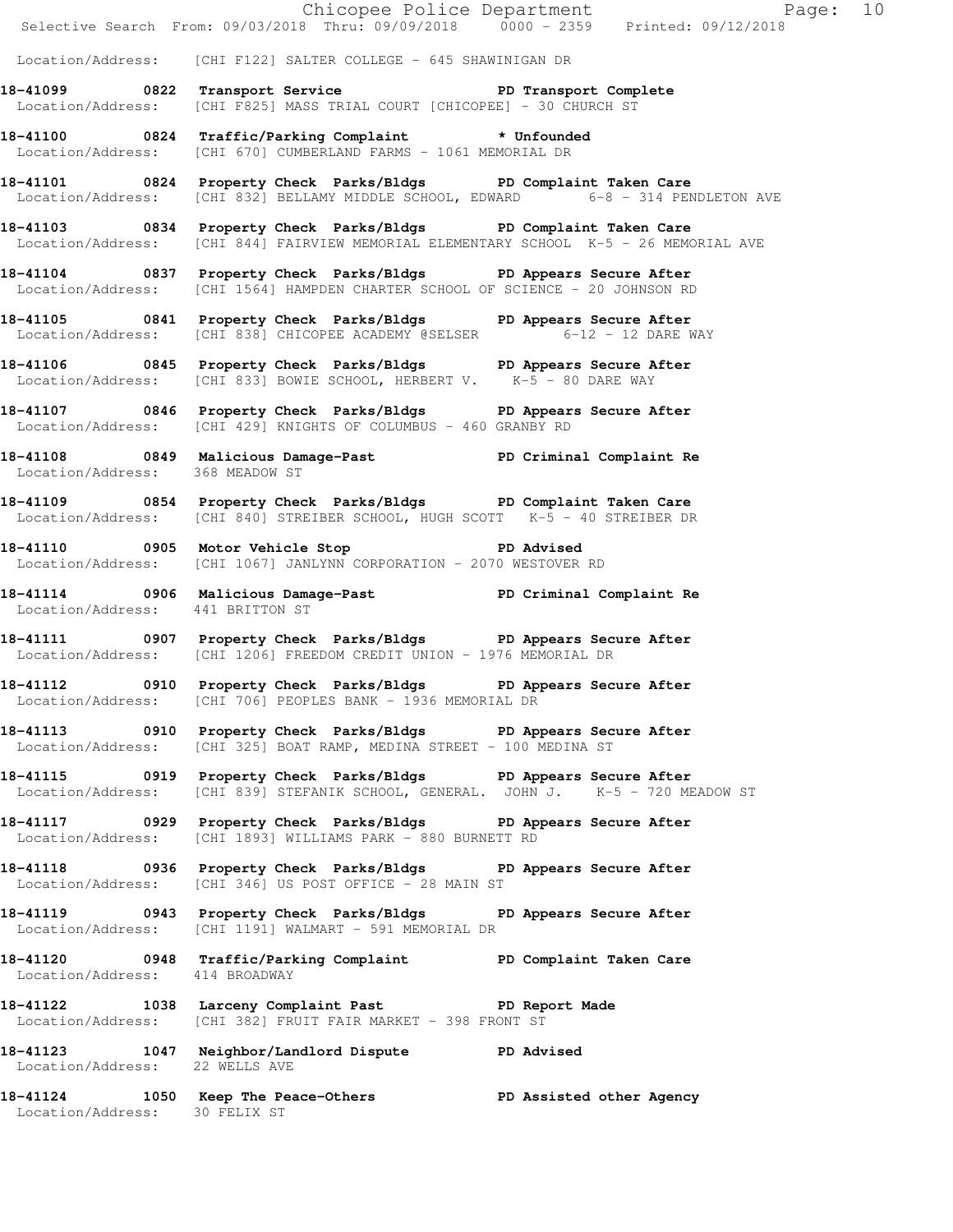|                                                                |                                                                                                                                                         | Chicopee Police Department<br>Selective Search From: 09/03/2018 Thru: 09/09/2018 0000 - 2359 Printed: 09/12/2018 |  |
|----------------------------------------------------------------|---------------------------------------------------------------------------------------------------------------------------------------------------------|------------------------------------------------------------------------------------------------------------------|--|
|                                                                | 18-41126 1102 Property Check Parks/Bldgs PD Appears Secure After<br>Location/Address: [CHI F740] BRADS SERVICE CENTER - 760 FRONT ST                    |                                                                                                                  |  |
|                                                                | 18-41127 1107 Property Check Parks/Bldgs PD Appears Secure After<br>Location/Address: [CHI 938] HOME DEPOT - 655 MEMORIAL DR                            |                                                                                                                  |  |
| Location/Address: 42 STEPHENS ST                               | 18-41128 1120 Public Service PD Assist Given                                                                                                            |                                                                                                                  |  |
|                                                                | 18-41129 1121 Traffic/Parking Complaint PD Complaint Taken Care<br>Location/Address: [CHI 660] OCEAN STATE JOB LOT - 1451 MEMORIAL DR                   |                                                                                                                  |  |
|                                                                | 18-41130 1125 Traffic/Parking Complaint PD Complaint Taken Care<br>Location/Address: [CHI 722] PROSPECT ENTERPRISES (PROPERTY OWNER) - 1600 MEMORIAL DR |                                                                                                                  |  |
|                                                                | 18-41131 1129 Motor Vehicle Stop N/V Citation Issued<br>Location/Address: [CHI 174] COMMUNITY SUBSTANCE ABUSE CENTER - 628 CENTER ST                    |                                                                                                                  |  |
|                                                                | 18-41132 1129 Crash Property Damage PD Report Made<br>Location/Address: [CHI 706] PEOPLES BANK - 1936 MEMORIAL DR                                       |                                                                                                                  |  |
|                                                                | 18-41133 1130 Property Check Parks/Bldgs PD Appears Secure After<br>Location/Address: [CHI 856] NASH FIELD PARK - 90 CALL ST                            |                                                                                                                  |  |
| Location/Address: 16 CHAPMAN ST                                | 18-41134 1135 Domestic Complaint PD Advised<br>Location/Address: 16 CHAPMAN ST                                                                          |                                                                                                                  |  |
|                                                                | 18-41135 1159 Suspicious Person/Activity * Could not Locate<br>Location/Address: 0 CHICOPEE ST @ 0 BEVERLY ST                                           |                                                                                                                  |  |
|                                                                | 18-41136 1216 Property Check Parks/Bldgs PD Appears Secure After<br>Location/Address: [CHI 48] TYLUNAS FUNERAL HOME - 159 BROADWAY                      |                                                                                                                  |  |
|                                                                | 18-41138 1228 Crash Property Damage PD Assist Given<br>Location/Address: [CHI 1255] SUBWAY - 645 MEMORIAL DR                                            |                                                                                                                  |  |
| Location/Address: 106 ELMER DR                                 | 18-41139 1247 Juvenile Complaint (1898) PD Complaint Taken Care                                                                                         |                                                                                                                  |  |
|                                                                | 18-41140 1257 Public Service<br>Location/Address: 33 BELCHER ST @ 15 EAST ST                                                                            | PD Transport Complete                                                                                            |  |
|                                                                | 18-41143 1305 Crash Property Damage The PD Report Made<br>Location/Address: [CHI 1191] WALMART - 591 MEMORIAL DR                                        |                                                                                                                  |  |
|                                                                | 18-41145 1313 Repossessed Motor Vehicle/Othe PD Complaint Taken Care<br>Location/Address: [CHI F1155] CHICOPEE VILLAGE TOWNHOMES - 68 EASTERN DR        |                                                                                                                  |  |
| Location/Address: 79 TRILBY AVE                                | 18-41144 1315 Traffic/Parking Complaint PD M/V Citation Issued                                                                                          |                                                                                                                  |  |
| 18-41146 1323 THREATS MADE<br>Location/Address: 183 SUMMIT AVE |                                                                                                                                                         | PD Report Made                                                                                                   |  |
|                                                                | 18-41147 1332 Property Check Parks/Bldgs PD Complaint Taken Care<br>Location/Address: [CHI 1191] WALMART - 591 MEMORIAL DR                              |                                                                                                                  |  |
|                                                                | 18-41148 1334 Public Service <b>128 PD</b> Transport Complete<br>Location/Address: [CHI 839] STEFANIK SCHOOL, GENERAL. JOHN J. K-5 - 720 MEADOW ST      |                                                                                                                  |  |
| Location/Address: 174 DESLAURIERS ST                           | 18-41149 1337 Malicious Damage-Past PD Report Made                                                                                                      |                                                                                                                  |  |
|                                                                | 18-41150 1349 Larceny Complaint Past PD Report Made<br>Location/Address: [CHI 73] PRIDE CONVENIENCE - 363 BURNETT RD                                    |                                                                                                                  |  |
| 18-41151 1352 Disturbance<br>Location/Address: 40 CRESCENT DR  |                                                                                                                                                         | PD Complaint Taken Care                                                                                          |  |
| 18-41165 1400 Drug Overdose<br>Location/Address: 106 ELMER DR  |                                                                                                                                                         | PD Report Made                                                                                                   |  |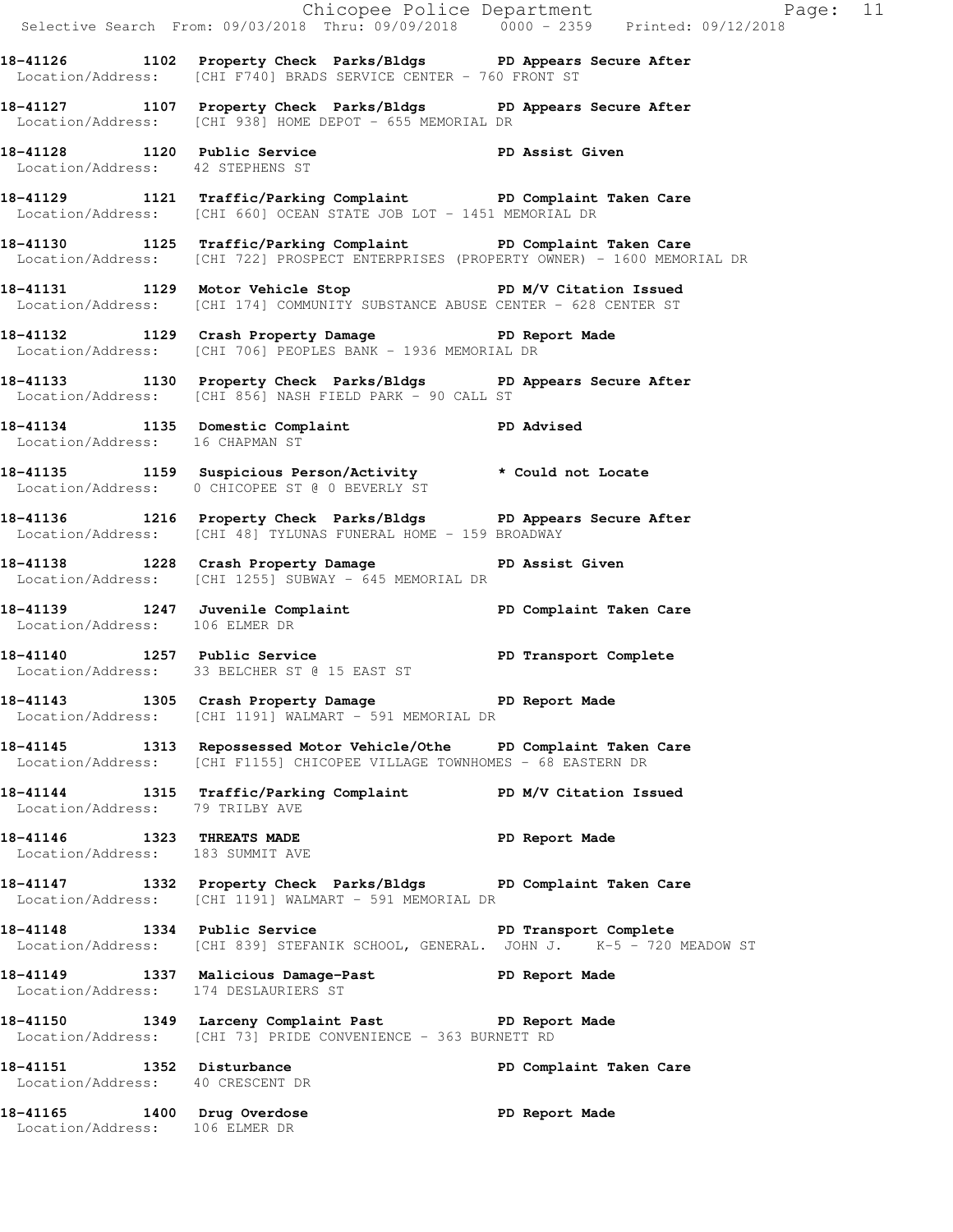Chicopee Police Department Page: 12 Selective Search From: 09/03/2018 Thru: 09/09/2018 0000 - 2359 Printed: 09/12/2018 **18-41154 1407 Service of a Summons PD Served in Hand**  Location/Address: 110 CHURCH ST **18-41155 1410 Unwanted Party/Undesirable \* Could not Locate**  Location/Address: NEAR 391 EXIT - GRATTAN ST **18-41158 1435 Traffic/Parking Complaint \* Unfounded**  Location/Address: [CHI 660] OCEAN STATE JOB LOT - 1451 MEMORIAL DR **18-41159 1502 Service of a Summons PD Not Served**  Location/Address: [CHI F863] PARTRIDGE HOLLOW APARTMENTS, LLC. - 59 NEW LUDLOW RD Apt. #6B **18-41160 1505 Public Service PD Assist Given**  Location/Address: 68 WOODBRIDGE RD **18-41161 1510 Larceny Complaint Past PD Report Made**  Location/Address: [CHI F1057] DOLLAR TREE - 591 MEMORIAL DR Apt. #B **18-41162 1511 Property Check Parks/Bldgs PD Appears Secure After**  Location/Address: [CHI 857] SZOT PARK - 97 SGT TRACY DR 18-41163 1516 Disturbance **1516** PD Complaint Taken Care Location/Address: [CHI 638] BJS WHOLESALE FOOD WAREHOUSE - 650 MEMORIAL DR **18-41164 1526 Abandoned 911 Call PD Complaint Taken Care**  Location/Address: [CHI 992] CHICOPEE DEPT. OF PUBLIC WORKS - 115 BASKIN DR **18-41167 1559 Identity Fraud/Theft PD Advised**  Location/Address: 13 IRWIN ST **18-41169 1607 Abandoned 911 Call PD Appears Secure After**  Location/Address: [CHI 782] ELMS, COLLEGE OF OUR LADY OF THE - 291 SPRINGFIELD ST **18-41170 1615 Disturbance PD Advised**  Location/Address: 36 CRESCENT DR **18-41171 1629 Harassing Phone Calls PD Report Made**  Location/Address: 30 THOMAS ST **18-41173 1656 Unwanted Party/Undesirable \* Could not Locate**  Location/Address: [CHI 938] HOME DEPOT - 655 MEMORIAL DR **18-41175 1700 Disturbance \* Unfounded**  Location/Address: 1066 CHICOPEE ST @ 1 EMERSON ST **18-41176 1710 Assist Ambulance PD Assist Given**  Location/Address: [CHI 242] BIRCH PARK PLACE APARTMENTS CHICOPEE HOUSING - 630 CHICOPEE ST Apt. #302 **18-41177 1710 Breaking & Entering-Report PD Report Made**  Location/Address: 61 ABBEY MEMORIAL DR Apt. #104 **18-41179 1716 Disturbance \* Could not Locate**  Location/Address: [CHI 1533] PRIDE TRUCK STOP - 363 BURNETT RD **18-41180 1719 Unwanted Party/Undesirable \* Could not Locate**  Location/Address: [CHI F1393] CHICK FIL A - 501 MEMORIAL DR **18-41184 1727 Domestic Complaint PD Complaint Taken Care**  Location/Address: 67 STONINA DR **18-41185 1734 Abandoned 911 Call PD Complaint Taken Care** 

**18-41186 1735 Disabled Motor Vehicle PD Assist Given**  Location/Address: 1041 MEMORIAL DR @ 591 PENDLETON AVE

Location/Address: 68 COCHRAN ST

**18-41187 1741 Crash Property Damage PD Assist Given**  Location/Address: [CHI F1342] CVS PHARMACY - 235 CENTER ST

**18-41188 1743 Crash Personal Injury PD Criminal Complaint Re**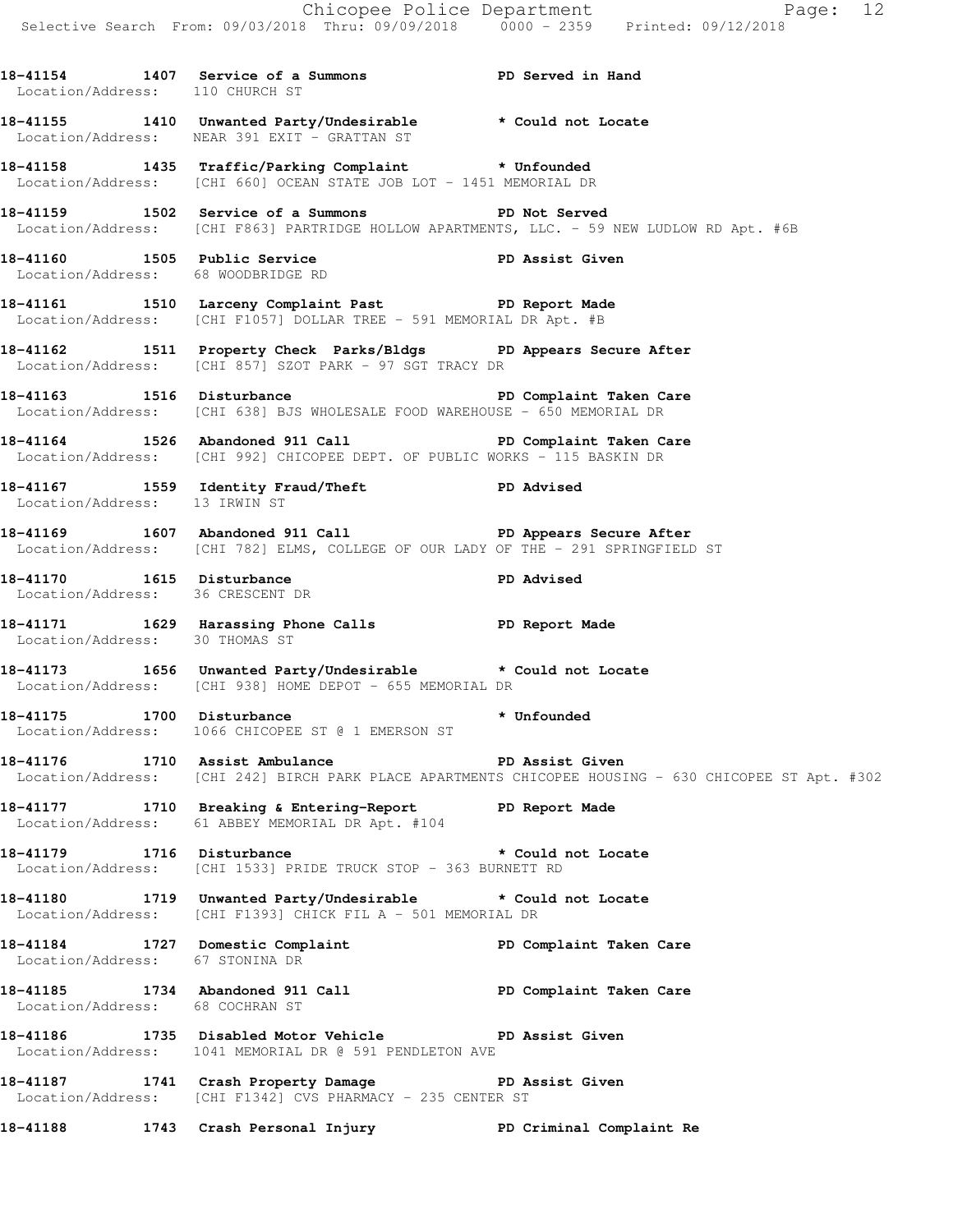|                                    | E Chicopee Police Department<br>Selective Search From: 09/03/2018 Thru: 09/09/2018 0000 - 2359 Printed: 09/12/2018                         | Page: 13                                                                                   |  |
|------------------------------------|--------------------------------------------------------------------------------------------------------------------------------------------|--------------------------------------------------------------------------------------------|--|
|                                    | Location/Address: 685 MCKINSTRY AVE @ 665 GRATTAN ST                                                                                       |                                                                                            |  |
| Location/Address: 120 GILL ST      | 18-41192 1820 THREATS MADE                                                                                                                 | PD Advised                                                                                 |  |
|                                    | 18-41194 1838 Drug/Narcotic Activity * Could not Locate<br>Location/Address: 0 BEAUDRY AVE @ 0 MONTCALM ST                                 |                                                                                            |  |
|                                    | 18-41195 1852 Disturbance PD Complaint Taken Care<br>Location/Address: 86 CRESCENT DR                                                      |                                                                                            |  |
|                                    | 18-41197 1908 CHECK THE WELL BEING * Could not Locate<br>Location/Address: [CHI F368] CITY HALL ANNEX - 274 FRONT ST                       |                                                                                            |  |
|                                    | 18-41200 1923 Domestic Complaint PD Advised<br>Location/Address: [CHI 1635] BRAGG RESIDENCE - 113 CRESTWOOD ST                             |                                                                                            |  |
|                                    | 18-41202 1935 Crash Property Damage PD Report Made<br>Location/Address: [CHI 39] MAC ARTHUR TERRACE APARTMENTS - 70 BROADWAY Apt. #169     |                                                                                            |  |
|                                    | 18-41203 1953 Suspicious Person/Activity PD Complaint Taken Care<br>Location/Address: CANAL WALK - FRONT ST                                |                                                                                            |  |
|                                    | 18-41205 2010 Motor Vehicle Stop 50 PD Advised<br>Location/Address: [CHI 958] PION PONTIAC (BOB) - 333 MEMORIAL DR                         |                                                                                            |  |
|                                    | 18-41207 18-41207 2024 Property Check Parks/Bldgs PD Appears Secure After<br>Location/Address: [CHI 73] PRIDE CONVENIENCE - 363 BURNETT RD |                                                                                            |  |
|                                    | 18-41210 2031 Suspicious Person/Activity * Could not Locate                                                                                | Location/Address: [CHI F863] PARTRIDGE HOLLOW APARTMENTS, LLC. - 59 NEW LUDLOW RD Apt. #2E |  |
| Location/Address: EAST MAIN ST     | 18-41209 2032 Traffic Assignment New PD Complaint Taken Care                                                                               |                                                                                            |  |
|                                    | 18-41211 2039 Domestic Complaint PD Report Made<br>Location/Address: 29 BELL ST Apt. #1FL                                                  |                                                                                            |  |
|                                    | 18-41212 2046 Motor Vehicle Stop N/V Citation Issued<br>Location/Address: [CHI 347] CHICOPEE ENGINEERING ASSOC - 1247 EAST MAIN ST         |                                                                                            |  |
|                                    | 18-41213 2101 Motor Vehicle Stop PD Criminal Complaint Re<br>Location/Address: MEMORIAL BRIDGE - EAST MAIN ST                              |                                                                                            |  |
| Location/Address: 7 MUZZY ST       | 18-41214 2116 Abandoned 911 Call PD Advised                                                                                                |                                                                                            |  |
|                                    | 18-41216   2150   Abandoned 911   Call   PD Complaint Taken Care<br>Location/Address: 29 WATSON ST                                         |                                                                                            |  |
|                                    | 18-41217 2151 Motor Vehicle Stop PD Advised<br>Location/Address: 1041 MEMORIAL DR @ 591 PENDLETON AVE                                      |                                                                                            |  |
|                                    | 18-41218 2154 CHECK THE WELL BEING<br>Location/Address: 537 BURNETT RD @ 11 BLANAN DR                                                      | * Could not Locate                                                                         |  |
| Location/Address: 150 CATHERINE ST | 18-41219 2202 Assist Ambulance No PD Assist Given                                                                                          |                                                                                            |  |
|                                    | 18-41221 2239 Identity Fraud/Theft 5 PD Report Made<br>Location/Address: [CHI 1191] WALMART - 591 MEMORIAL DR                              |                                                                                            |  |
|                                    | 18-41222 2244 Property Check Parks/Bldgs PD Appears Secure After<br>Location/Address: [CHI 857] SZOT PARK - 97 SGT TRACY DR                |                                                                                            |  |
|                                    | 18-41223 2305 Public Service 2008 PD Complaint Taken Care<br>Location/Address: [CHI 429] KNIGHTS OF COLUMBUS - 460 GRANBY RD               |                                                                                            |  |
|                                    | 18-41225 2309 Assist Ambulance No PD Report Made<br>Location/Address: [CHI 1859] WILLIMANSETT (EAST) NURSING HOME - 11 ST ANTHONY ST       |                                                                                            |  |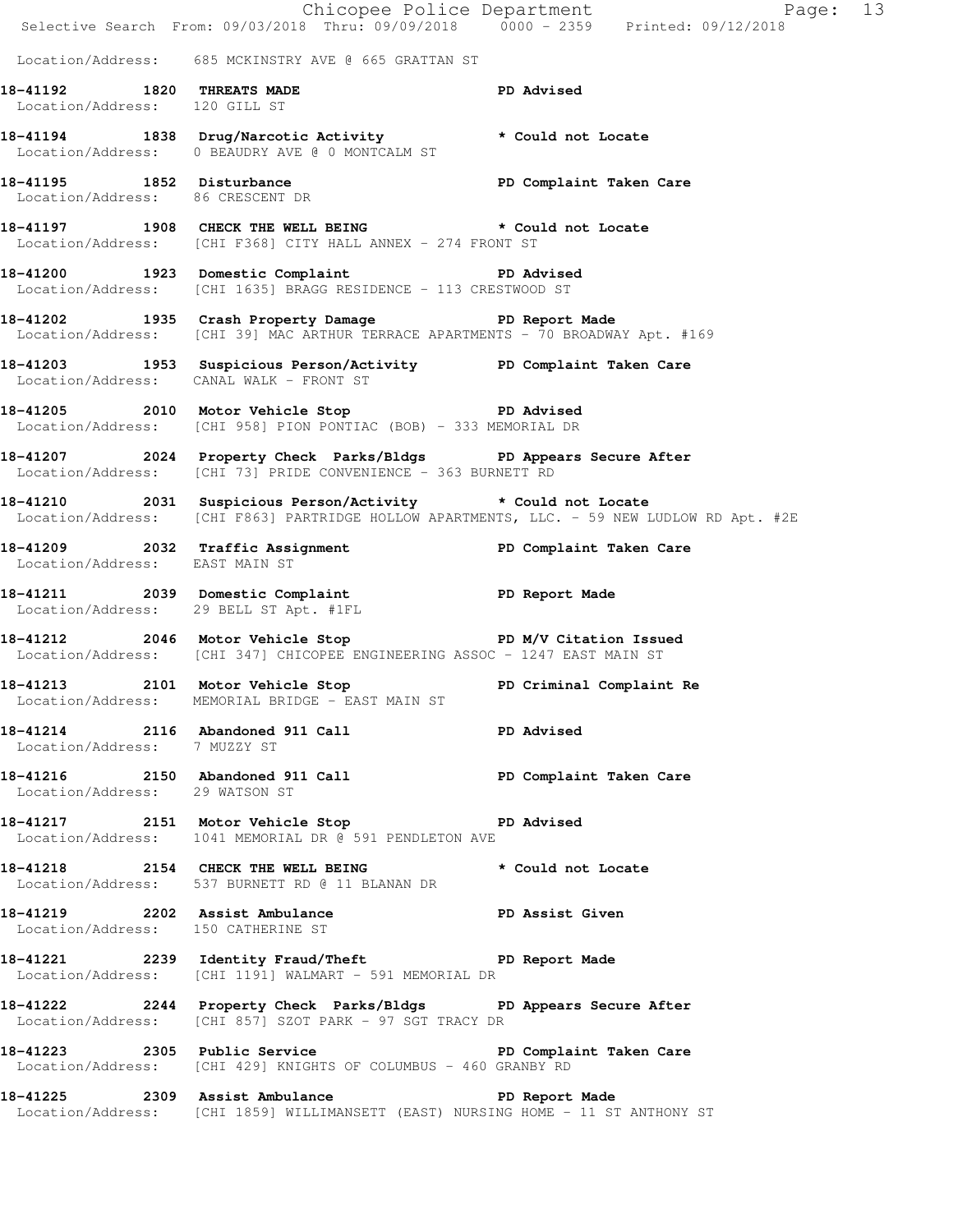|                                                                     | Chicopee Police Department<br>Selective Search From: 09/03/2018 Thru: 09/09/2018 0000 - 2359 Printed: 09/12/2018                                                  |                 |  |
|---------------------------------------------------------------------|-------------------------------------------------------------------------------------------------------------------------------------------------------------------|-----------------|--|
|                                                                     | 18-41226 2318 Motor Vehicle Stop ND M/V Citation Issued<br>Location/Address: [CHI XF1665] MASS ALTERNATIVE CARE - 1247 EAST MAIN ST                               |                 |  |
| Location/Address: CENTER ST                                         | 18-41227 2322 Traffic/Parking Complaint * Could not Locate                                                                                                        |                 |  |
| Location/Address: 7 MUZZY ST                                        | 18-41229 2353 Abandoned 911 Call <b>the fact of the State Alarm</b>                                                                                               |                 |  |
| For Date: $09/05/2018$ - Wednesday                                  |                                                                                                                                                                   |                 |  |
|                                                                     | 18-41230 0011 Property Check Parks/Bldgs PD Appears Secure After<br>Location/Address: [CHI F684] CASTLE OF KNIGHTS - 1599 MEMORIAL DR                             |                 |  |
|                                                                     | 18-41231 0011 Property Check Parks/Bldgs PD Appears Secure After<br>Location/Address: [CHI 849] RIVERS PARK - 19 ALDEN ST                                         |                 |  |
|                                                                     | 18-41232 18-0012 Property Check Parks/Bldgs PD Appears Secure After<br>Location/Address: [CHI F641] WENDYS OLD FASHIONED HAMBURGERS AREA OFFICE - 786 MEMORIAL DR |                 |  |
|                                                                     | 18-41233 0014 Property Check Parks/Bldgs PD Appears Secure After<br>Location/Address: [CHI 856] NASH FIELD PARK - 90 CALL ST                                      |                 |  |
|                                                                     | 18-41234 0015 Property Check Parks/Bldgs PD Appears Secure After<br>Location/Address: [CHI F122] SALTER COLLEGE - 645 SHAWINIGAN DR                               |                 |  |
|                                                                     | <br>18-41235              0018   Assist Ambulance                                 PD Assist Given<br>Location/Address: [CHI F360] B BAR - 16 BOLDUC LN            |                 |  |
|                                                                     | 18-41237 0023 Property Check Parks/Bldgs PD Appears Secure After<br>Location/Address: [CHI 1122] LIGHTHOUSE LIQUORS - 856 MEMORIAL DR                             |                 |  |
|                                                                     | 18-41239 0050 Property Check Parks/Bldgs PD Appears Secure After<br>Location/Address: [CHI 958] PION PONTIAC (BOB) - 333 MEMORIAL DR                              |                 |  |
|                                                                     | 18-41240 0050 Property Check Parks/Bldgs PD Appears Secure After<br>Location/Address: [CHI 958] PION PONTIAC (BOB) - 333 MEMORIAL DR                              |                 |  |
| Location/Address: I-391 - CENTER ST                                 | 18-41241 0051 Motor Vehicle Stop TD Advised                                                                                                                       |                 |  |
| 18-41242 0052 Assist Ambulance<br>Location/Address: 10 PHILATHEA ST |                                                                                                                                                                   | PD Assist Given |  |
|                                                                     | 18-41243 0053 Property Check Parks/Bldgs PD Appears Secure After<br>Location/Address: [CHI 56] WALGREENS - 583 JAMES ST                                           |                 |  |
|                                                                     | 18-41245 0104 Property Check Parks/Bldgs PD Appears Secure After<br>Location/Address: [CHI 718] CVS 693 - 1616 MEMORIAL DR                                        |                 |  |
| Location/Address: STONINA DR                                        | 18-41247 0112 Traffic/Parking Complaint PD Complaint Taken Care                                                                                                   |                 |  |
| Location/Address: FLETCHER CIR                                      | 18-41248 0112 Property Check Parks/Bldgs PD Appears Secure After                                                                                                  |                 |  |
|                                                                     | 18-41249 0124 Property Check Parks/Bldgs PD Appears Secure After<br>Location/Address: [CHI 938] HOME DEPOT - 655 MEMORIAL DR                                      |                 |  |
|                                                                     | 18-41250 		 0139 Property Check Parks/Bldgs 		 PD Appears Secure After<br>Location/Address: [CHI 847] RAY ASH PARK - 52 ARCADE ST                                 |                 |  |
|                                                                     | 18-41251 0149 Property Check Parks/Bldgs PD Appears Secure After<br>Location/Address: [CHI 1121] BERKSHIRE BANK - 1339 MEMORIAL DR                                |                 |  |
|                                                                     | 18-41252 		 0150 Property Check Parks/Bldgs 		 PD Appears Secure After<br>Location/Address: [CHI 73] PRIDE CONVENIENCE - 363 BURNETT RD                           |                 |  |
|                                                                     | 18-41253 0151 Breaking & Entering-Report PD Report Made<br>Location/Address: 305 BROADWAY                                                                         |                 |  |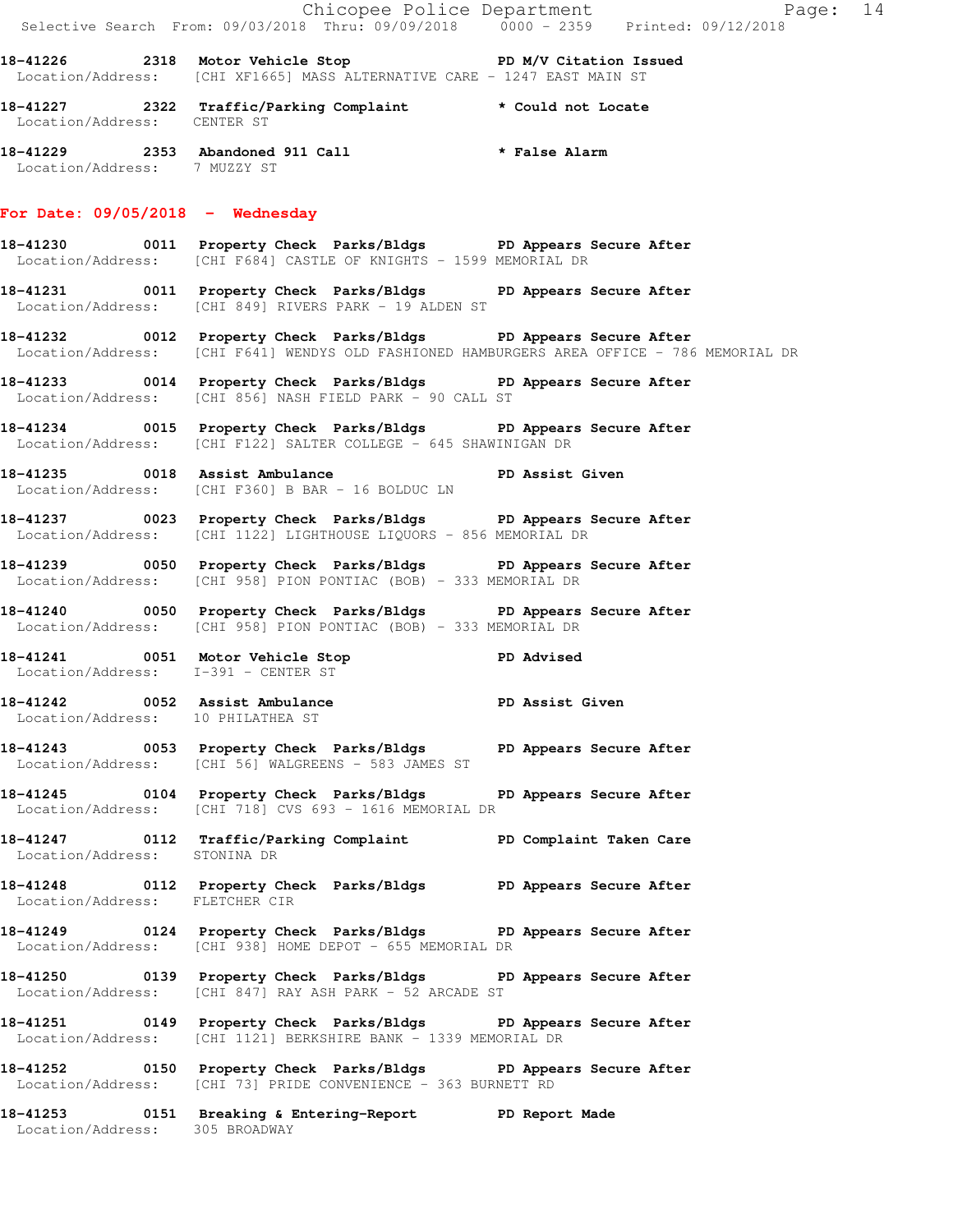18-41254 0158 Drug Overdose **PD Report Made** 

 Location/Address: 74 HUDSON AVE **18-41256 0159 Property Check Parks/Bldgs PD Appears Secure After**  Location/Address: [CHI 587] OREGON SPORTSMAN CLUB - 610 NEW LOMBARD RD **18-41258 0220 Motor Vehicle Stop PD Arrest Made**  Location/Address: [CHI 525] GRISE FUNERAL HOME - 280 SPRINGFIELD ST **18-41257 0243 Property Check Parks/Bldgs PD Appears Secure After**  Location/Address: [CHI 1714] UNION MART-2 - 457 GRANBY RD **18-41259 0306 Domestic Complaint PD Advised**  Location/Address: [CHI 931] TD BANK NA - 153 MEADOW ST **18-41260 0356 Property Check Parks/Bldgs PD Appears Secure After**  Location/Address: [CHI 832] BELLAMY MIDDLE SCHOOL, EDWARD 6-8 - 314 PENDLETON AVE **18-41261 0440 Property Check Parks/Bldgs PD Appears Secure After**  Location/Address: [CHI 1567] FAIRVIEW EYECARE - 1176 MEMORIAL DR Apt. #STE B **18-41262 0523 Property Check Parks/Bldgs PD Appears Secure After**  Location/Address: [CHI 178] BASICS PLUS MINI MART - 190 EAST ST **18-41263 0533 Breaking & Entering-Report PD Report Made**  Location/Address: 138 WOODCREST DR **18-41264 0538 Property Check Parks/Bldgs PD Appears Secure After**  Location/Address: [CHI 188] PRIDE SERVICE STATION - 167 CHICOPEE ST **18-41265 0538 Property Check Parks/Bldgs PD Appears Secure After**  Location/Address: [CHI 334] CHICOPEE MOOSE FAMILY CENTER - 244 FULLER RD **18-41266 0542 Assist Ambulance PD Assist Given**  Location/Address: 90 GELINAS DR **18-41269 0604 Property Check Parks/Bldgs PD Appears Secure After**  Location/Address: [CHI 1122] LIGHTHOUSE LIQUORS - 856 MEMORIAL DR **18-41270 0628 Motor Vehicle Stop PD M/V Citation Issued**  Location/Address: 31 PROSPECT ST @ 1043 CHICOPEE ST 18-41272 0631 Motor Vehicle Stop **PD M/V Citation Issued**  Location/Address: [CHI 636] DENNYS - 467 MEMORIAL DR **18-41273 0647 Motor Vehicle Stop PD Citation/Warning Issu**  Location/Address: 0 CHICOPEE ST @ 0 ERLINE ST **18-41274 0650 Motor Vehicle Stop PD M/V Citation Issued**  Location/Address: CHURCH ST **18-41275 0659 Motor Vehicle Stop PD M/V Citation Issued**  Location/Address: 534 PENDLETON AVE **18-41276 0701 Motor Vehicle Stop PD Citation/Warning Issu**  Location/Address: 1066 CHICOPEE ST @ 1 EMERSON ST **18-41277 0702 Motor Vehicle Stop PD M/V Citation Issued**  Location/Address: MONTGOMERY ST **18-41279 0713 Motor Vehicle Stop PD M/V Citation Issued**  Location/Address: BROADWAY **18-41280 0717 Motor Vehicle Stop PD Citation/Warning Issu**  Location/Address: 0 CHICOPEE ST @ 0 ERLINE ST **18-41281 0724 Motor Vehicle Stop PD M/V Citation Issued**  Location/Address: [CHI 1287] CHANNEL 22 NEWS CENTER - 1 BROADCAST CTR **18-41282 0724 Transport Service PD Transport Complete**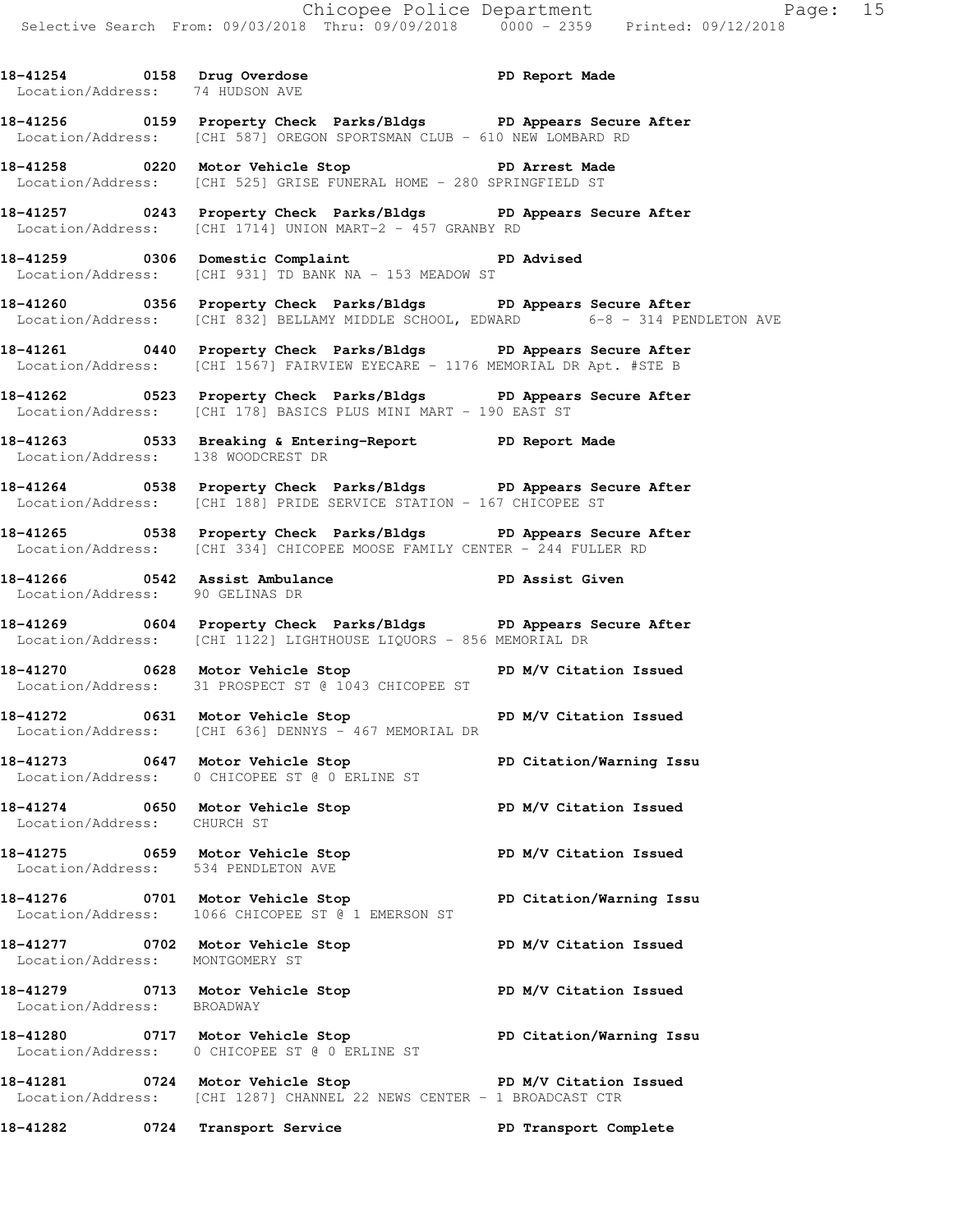|                                 | E<br>Chicopee Police Department<br>Selective Search From: 09/03/2018 Thru: 09/09/2018 0000 - 2359 Printed: 09/12/2018<br>Page: 16                         |  |
|---------------------------------|-----------------------------------------------------------------------------------------------------------------------------------------------------------|--|
| Location/Address: 110 CHURCH ST |                                                                                                                                                           |  |
| Location/Address: BROADWAY      | 18-41283 0727 Motor Vehicle Stop PD Advised                                                                                                               |  |
|                                 | 18-41284 0728 Motor Vehicle Stop ND PD M/V Citation Issued<br>Location/Address: [CHI 1096] ARBOR KIDS, THE - 999 MEMORIAL DR                              |  |
|                                 | 18-41285 0731 Motor Vehicle Stop PD Citation/Warning Issu<br>Location/Address: 1043 CHICOPEE ST @ 31 PROSPECT ST                                          |  |
| Location/Address: MEMORIAL DR   | 18-41286 0733 Motor Vehicle Stop New Yorkitation Issued                                                                                                   |  |
|                                 | 18-41287 18-41287 0736 Public Service 1980 1991 PD Transport Complete<br>Location/Address: [CHI F825] MASS TRIAL COURT [CHICOPEE] - 30 CHURCH ST          |  |
|                                 | 18-41288 0740 Motor Vehicle Stop PD Citation/Warning Issu<br>Location/Address: 1066 CHICOPEE ST @ 1 EMERSON ST                                            |  |
|                                 | 18-41289 18753 Property Check Parks/Bldgs PD Complaint Taken Care<br>Location/Address: [CHI 1604] BELCHER SCHOOL K-2 - 125 MONTGOMERY ST                  |  |
|                                 | 18-41290 0756 Property Check Parks/Bldgs PD Complaint Taken Care<br>Location/Address: [CHI 830] BARRY SCHOOL, ANNA E. K-5 - 44 CONNELL ST                 |  |
|                                 | 18-41291 0800 Property Check Parks/Bldgs PD Complaint Taken Care<br>Location/Address: [CHI F61] ST JOAN/ ST GEORGE SCHOOL - 587 GRATTAN ST                |  |
|                                 | 18-41292 0803 Property Check Parks/Bldgs PD Complaint Taken Care<br>$Location/Address:$ [CHI 836] LAMBERT - LAVOIE SCHOOL $K-5$ - 99 KENDALL ST           |  |
|                                 | 18-41293 0804 Property Check Parks/Bldgs PD Complaint Taken Care<br>Location/Address: [CHI 448] SOFT TOUCH AUTO WASH - 1469 GRANBY RD                     |  |
|                                 | 18-41294 0805 Property Check Parks/Bldgs PD Appears Secure After<br>Location/Address: [CHI 1065] CHICOPEE HIGH SCHOOL - 820 FRONT ST                      |  |
|                                 | 18-41295 0806 Property Check Parks/Bldgs PD Complaint Taken Care<br>Location/Address: [CHI F1150] CHICOPEE COMPREHENSIVE HIGH SCHOOL - 617 MONTGOMERY ST  |  |
|                                 | 18-41296 0812 Property Check Parks/Bldgs PD Complaint Taken Care<br>Location/Address: [CHI 832] BELLAMY MIDDLE SCHOOL, EDWARD 6-8 - 314 PENDLETON AVE     |  |
|                                 | 18-41297 0820 Property Check Parks/Bldgs PD Appears Secure After<br>Location/Address: [CHI 832] BELLAMY MIDDLE SCHOOL, EDWARD 6-8 - 314 PENDLETON AVE     |  |
|                                 | 18-41298 0821 Property Check Parks/Bldgs PD Complaint Taken Care<br>Location/Address: [CHI 1564] HAMPDEN CHARTER SCHOOL OF SCIENCE - 20 JOHNSON RD        |  |
|                                 | 18-41299 0823 Property Check Parks/Bldgs PD Complaint Taken Care<br>Location/Address: [CHI 838] CHICOPEE ACADEMY @SELSER 6-12 - 12 DARE WAY               |  |
|                                 | 18-41300 0825 Property Check Parks/Bldgs PD Complaint Taken Care<br>Location/Address: [CHI 833] BOWIE SCHOOL, HERBERT V. K-5 - 80 DARE WAY                |  |
|                                 | 18-41301 0828 Property Check Parks/Bldgs PD Appears Secure After<br>Location/Address: [CHI 844] FAIRVIEW MEMORIAL ELEMENTARY SCHOOL K-5 - 26 MEMORIAL AVE |  |
|                                 | 18-41303 0830 Property Check Parks/Bldgs PD Complaint Taken Care<br>Location/Address: [CHI 501] CHICOPEE CHILD DEVELOPMENT CENTER - 989 JAMES ST          |  |
|                                 | 18-41302 0831 Property Check Parks/Bldgs PD Appears Secure After<br>Location/Address: [CHI 836] LAMBERT - LAVOIE SCHOOL K-5 - 99 KENDALL ST               |  |
|                                 | 18-41306 0832 Property Check Parks/Bldgs * No Action Required<br>Location/Address: [CHI F621] FAMILY DOLLAR/ PLAZA - 209 EXCHANGE ST                      |  |
|                                 | 18-41304 0833 Property Check Parks/Bldgs PD Complaint Taken Care<br>Location/Address: [CHI F678] HOLYOKE CHICOPEE HEAD START INC - 30 GRIFFITH RD         |  |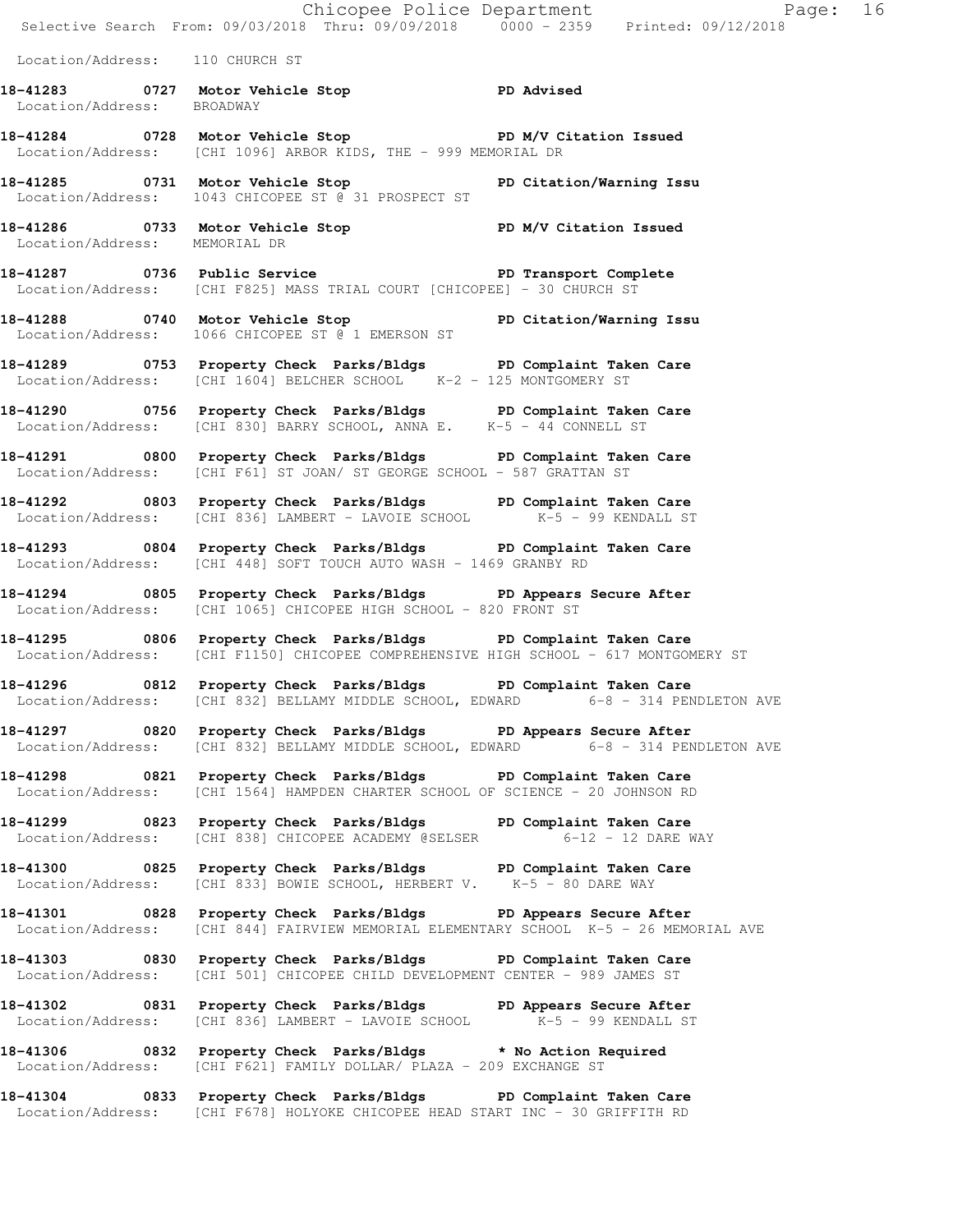|                                                                      |                                                                                                                                                           | Chicopee Police Department<br>Selective Search From: 09/03/2018 Thru: 09/09/2018 0000 - 2359 Printed: 09/12/2018 |
|----------------------------------------------------------------------|-----------------------------------------------------------------------------------------------------------------------------------------------------------|------------------------------------------------------------------------------------------------------------------|
|                                                                      | 18-41305 0833 Property Check Parks/Bldgs PD Appears Secure After<br>Location/Address: [CHI F208] CAVALIER RESTAURANT, ALCOA CATERING - 366 CHICOPEE ST    |                                                                                                                  |
| Location/Address: 195 GRATTAN ST                                     | 18-41307 0840 Firearms Investigation DD Report Made                                                                                                       |                                                                                                                  |
|                                                                      | 18-41308 0846 Property Check Parks/Bldgs PD Complaint Taken Care<br>Location/Address: [CHI 844] FAIRVIEW MEMORIAL ELEMENTARY SCHOOL K-5 - 26 MEMORIAL AVE |                                                                                                                  |
| Location/Address: 89 CRESCENT DR                                     | 18-41309 0852 Domestic Complaint (PD Advised                                                                                                              |                                                                                                                  |
|                                                                      | 18-41310 0859 Property Check Parks/Bldgs PD Complaint Taken Care<br>Location/Address: [CHI 840] STREIBER SCHOOL, HUGH SCOTT K-5 - 40 STREIBER DR          |                                                                                                                  |
| Location/Address: 62 WELLS AVE                                       | 18-41311 0901 Neighbor/Landlord Dispute PD Advised                                                                                                        |                                                                                                                  |
|                                                                      | 18-41313      0906 Property Check Parks/Bldgs     PD Appears Secure After<br>Location/Address: [CHI 838] CHICOPEE ACADEMY @SELSER 6-12 - 12 DARE WAY      |                                                                                                                  |
|                                                                      | 18-41314 0912 Property Check Parks/Bldgs PD Appears Secure After<br>Location/Address: [CHI 853] WISNIOWSKI PARK - 14 SPRUCE ST                            |                                                                                                                  |
|                                                                      | 18-41315 0915 Property Check Parks/Bldgs * No Action Required<br>Location/Address: [CHI 1196] SHELL - 95 WEST ST                                          |                                                                                                                  |
|                                                                      | 18-41316 		 0929 Property Check Parks/Bldgs 		 PD Complaint Taken Care<br>Location/Address: [CHI F1342] CVS PHARMACY - 235 CENTER ST                      |                                                                                                                  |
|                                                                      | 18-41318 		 0934 Public Service 		 PD Complaint Taken Care<br>Location/Address: [CHI 829] CHICOPEE PUBLIC SCHOOL ADMINISTRATION BLDG - 180 BROADWAY       |                                                                                                                  |
|                                                                      | 18-41321 0940 Motor Vehicle Stop North PD Advised<br>Location/Address: [CHI 48] TYLUNAS FUNERAL HOME - 159 BROADWAY                                       |                                                                                                                  |
|                                                                      | 18-41322 0949 Service of a Summons TPD Not Served                                                                                                         | Location/Address: [CHI F863] PARTRIDGE HOLLOW APARTMENTS, LLC. - 59 NEW LUDLOW RD Apt. #6B                       |
|                                                                      | 18-41323 0951 Suspicious Person/Activity * Could not Locate<br>Location/Address: [CHI F368] CITY HALL ANNEX - 274 FRONT ST                                |                                                                                                                  |
|                                                                      | 18-41324 0953 Suspicious Person/Activity tould not Locate<br>Location/Address: [CHI 1658] THE APARTMENTS AT AMES PRIVILEGE - 1 SPRINGFIELD ST             |                                                                                                                  |
| 18-41325 0957 Public Service<br>Location/Address: 374 SPRINGFIELD ST |                                                                                                                                                           | PD Advised                                                                                                       |
|                                                                      | 18-41326 		 0959 Traffic/Parking Complaint 		 PD Complaint Taken Care<br>Location/Address: 34 WINDSOR ST @ 895 MCKINSTRY AVE                              |                                                                                                                  |
|                                                                      | 18-41327 1001 Property Check Parks/Bldgs PD Appears Secure After<br>Location/Address: [CHI 662] WATER POLLUTION CONTROL - 80 MEDINA ST                    |                                                                                                                  |
| Location/Address: 455 NEW LUDLOW RD                                  | 18-41328 1003 Motor Vehicle Stop North PD Citation/Warning Issu                                                                                           |                                                                                                                  |
|                                                                      | 18-41329 1005 Property Check Parks/Bldgs PD Appears Secure After<br>Location/Address: [CHI 857] SZOT PARK - 97 SGT TRACY DR                               |                                                                                                                  |
|                                                                      | 18-41330 1012 Traffic/Parking Complaint PD Complaint Taken Care<br>Location/Address: [CHI F1550] 591 MEMORIAL DR                                          |                                                                                                                  |
|                                                                      | 18-41331 1013 Crash Property Damage 18-41331<br>Location/Address: [CHI 1191] WALMART - 591 MEMORIAL DR                                                    |                                                                                                                  |
| 18-41332 1019 Warrant Service<br>Location/Address: 220 CHICOPEE ST   |                                                                                                                                                           | * Could not Locate                                                                                               |
| 18-41334 1021 Disturbance<br>Location/Address: 5 BUSH AVE            |                                                                                                                                                           | * No Action Required                                                                                             |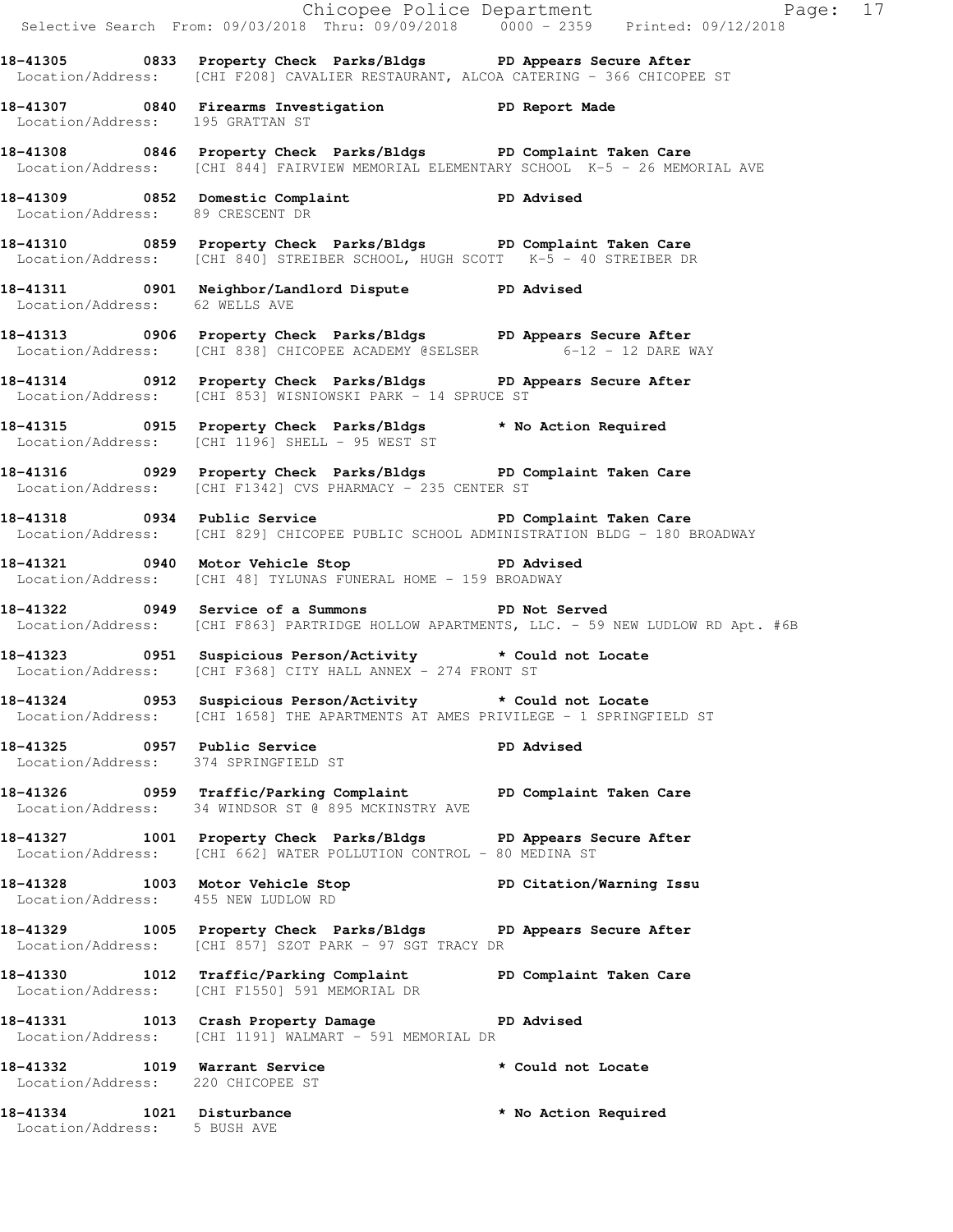**18-41335 1021 Suspicious Person/Activity PD Complaint Taken Care**  Location/Address: [CHI 1797] PETROS BREAKFAST AND LUNCH - 353 FRONT ST

**18-41336 1034 Traffic/Parking Complaint PD Complaint Taken Care**  Location/Address: [CHI F1161] CHICOPEE MARKETPLACE - 591 MEMORIAL DR

**18-41337 1039 Suspicious Person/Activity PD Advised**  Location/Address: AREA OF - 25 GROUSE DR

**18-41339 1043 Assist Ambulance PD Assist Given**  Location/Address: [CHI F1150] CHICOPEE COMPREHENSIVE HIGH SCHOOL - 617 MONTGOMERY ST

**18-41340 1050 Property Check Parks/Bldgs PD Appears Secure After**  Location/Address: [CHI 1173] WESTMASS DEVELOPMENT - 61 ROBBINS RD

**18-41341 1055 Property Check Parks/Bldgs PD Complaint Taken Care**  Location/Address: [CHI 1191] WALMART - 591 MEMORIAL DR

**18-41342 1110 Property Check Parks/Bldgs PD Appears Secure After**  Location/Address: [CHI 1893] WILLIAMS PARK - 880 BURNETT RD

**18-41343 1114 Property Check Parks/Bldgs PD Appears Secure After**  Location/Address: [CHI 856] NASH FIELD PARK - 90 CALL ST

**18-41346 1128 Public Service PD Report Made**  Location/Address: 110 CHURCH ST

**18-41348 1135 Traffic/Parking Complaint PD Complaint Taken Care**  Location/Address: 16 WARREN ST

**18-41349 1201 Traffic/Parking Complaint PD Advised**  Location/Address: [CHI 638] BJS WHOLESALE FOOD WAREHOUSE - 650 MEMORIAL DR

**18-41352 1220 Traffic/Parking Complaint PD Complaint Taken Care**  Location/Address: [CHI F1161] CHICOPEE MARKETPLACE - 591 MEMORIAL DR

18-41353 1223 Stolen M/V L/P Report **PD Complaint Taken Care** Location/Address: [CHI 1191] WALMART - 591 MEMORIAL DR

**18-41354 1224 Property Check Parks/Bldgs PD Appears Secure After**  Location/Address: [CHI 48] TYLUNAS FUNERAL HOME - 159 BROADWAY

**18-41355 1232 Abandoned/Found Property PD Complaint Taken Care**  Location/Address: 360 MEADOW ST

**18-41356 1240 Abandoned 911 Call \* False Alarm**  Location/Address: 23 STANLEY DR

**18-41357 1241 Firearms Investigation PD Report Made**  Location/Address: 615 BROADWAY

**18-41358 1249 Public Service PD Assist Given**  Location/Address: [CHI F863] PARTRIDGE HOLLOW APARTMENTS, LLC. - 59 NEW LUDLOW RD

18-41360 **1312** CHECK THE WELL BEING **PD** Assist Given Location/Address: [CHI F482] SUNOCO - 2041 MEMORIAL DR

**18-41362 1335 Crash Property Damage PD Report Made**  Location/Address: 82 NYE ST

**18-41364 1352 THREATS MADE PD Advised**  Location/Address: 92 COLUMBA ST Apt. #8A

**18-41366 1403 Crash Property Damage PD Report Made**  Location/Address: HASTINGS ST

**18-41367 1404 Stolen M/V L/P Report PD Report Made**  Location/Address: [CHI F1587] ENTERPRISE RENT-A-CAR & TRUCK - 70 FULLER RD

**18-41368 1412 Suspicious M/V \* No Action Required**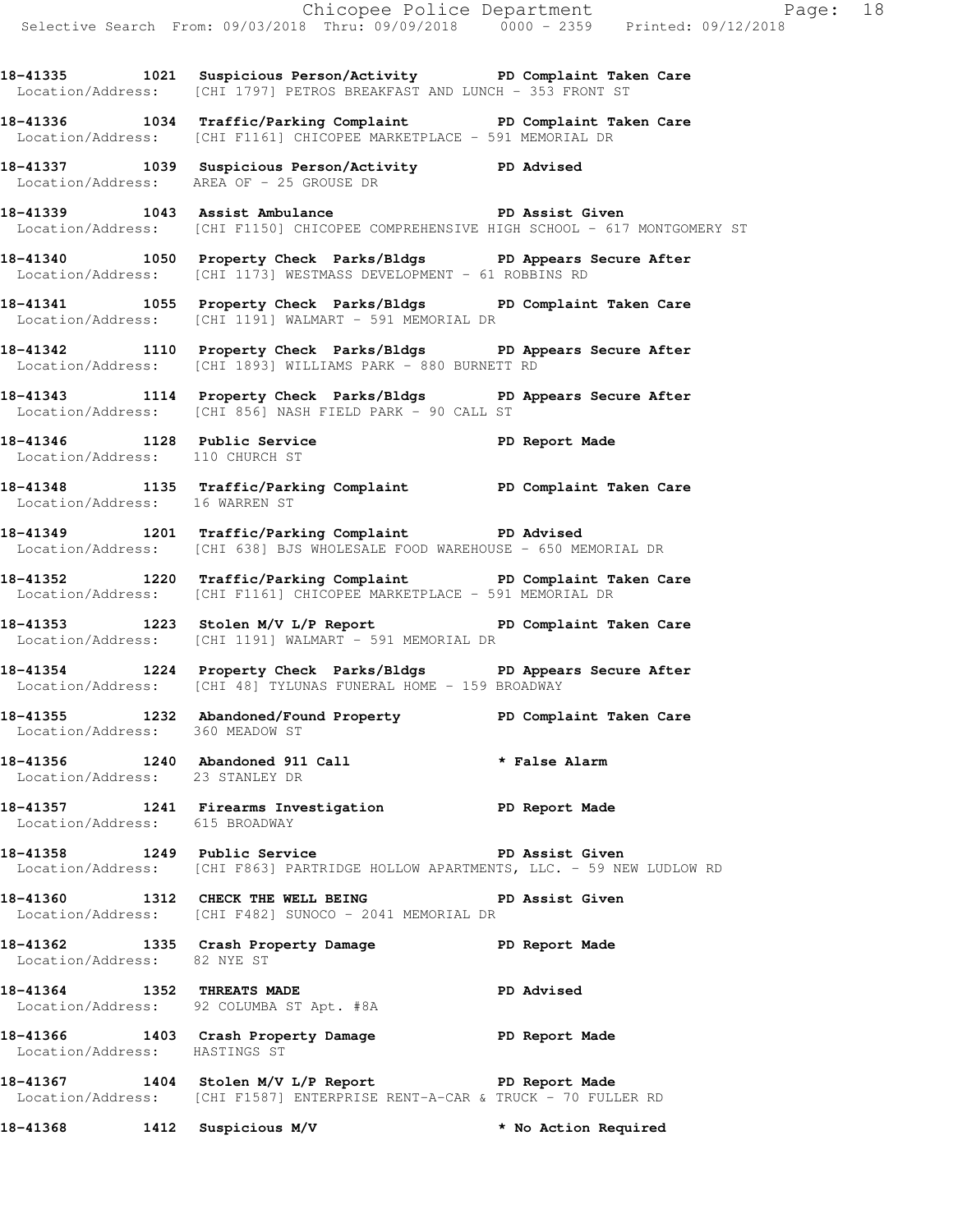|                                                                  |                                                                                                                                                  | Chicopee Police Department<br>Selective Search From: 09/03/2018 Thru: 09/09/2018 0000 - 2359 Printed: 09/12/2018<br>Page: 19 |  |
|------------------------------------------------------------------|--------------------------------------------------------------------------------------------------------------------------------------------------|------------------------------------------------------------------------------------------------------------------------------|--|
|                                                                  | Location/Address: [CHI 284] MONEY STOP - 1098 CHICOPEE ST                                                                                        |                                                                                                                              |  |
|                                                                  | 18-41369 1420 Traffic/Parking Complaint PD Complaint Taken Care<br>$Location/Address:$ [CHI 836] $LAMBERT - LAVOIE$ SCHOOL $K-5 - 99$ KENDALL ST |                                                                                                                              |  |
|                                                                  | 18-41370 1426 Assist Ambulance No PD Assist Given<br>Location/Address: [CHI 1189] PIONEER PACKAGING INC - 220 PADGETTE ST                        |                                                                                                                              |  |
| Location/Address: 360 MEADOW ST                                  | 18-41372 1429 Motor Vehicle Stop N/V Citation Issued                                                                                             |                                                                                                                              |  |
| Location/Address: 166 JAMROG DR                                  | 18-41373 1430 Crash Property Damage PD Report Made                                                                                               |                                                                                                                              |  |
| Location/Address: 19 BEMIS ST                                    | 18-41375 1443 Neighbor/Landlord Dispute PD Report Made                                                                                           |                                                                                                                              |  |
|                                                                  | 18-41377 1446 Larceny Complaint Past PD Report Made<br>Location/Address: [CHI 1191] WALMART - 591 MEMORIAL DR                                    |                                                                                                                              |  |
| 18-41379 1514 THREATS MADE<br>Location/Address: 57 WASHINGTON ST |                                                                                                                                                  | <b>PD Advised</b>                                                                                                            |  |
|                                                                  | 18-41380 1517 Larceny Complaint Past PD Report Made<br>Location/Address: 28 ELMER DR                                                             |                                                                                                                              |  |
| Location/Address: 40 SUNNYMEADE AVE                              | 18-41382 1543 Larceny Complaint Past PD Criminal Complaint Re                                                                                    |                                                                                                                              |  |
|                                                                  | 18-41384 1559 Domestic Complaint * False Alarm<br>Location/Address: [CHI 1635] BRAGG RESIDENCE - 113 CRESTWOOD ST                                |                                                                                                                              |  |
| Location/Address: 12 ELCON DR                                    | 18-41385 1601 Crash Property Damage PD Report Made                                                                                               |                                                                                                                              |  |
|                                                                  | 18-41386 1608 Disturbance 18 PD Complaint Taken Care<br>Location/Address: [CHI 644] STOP & SHOP SUPERMARKET - 672 MEMORIAL DR                    |                                                                                                                              |  |
| Location/Address: EAST MAIN ST                                   | 18-41388 1619 Disturbance                                                                                                                        | PD Complaint Taken Care                                                                                                      |  |
| Location/Address: 54 BEAUDRY AVE                                 | 18-41390 1644 Crash Property Damage PD No Report Necessary                                                                                       |                                                                                                                              |  |
|                                                                  | 18-41389 1645 Crash Property Damage New PD No Report Necessary<br>Location/Address: 99 YELLE ST @ 43 PROSPECT ST                                 |                                                                                                                              |  |
|                                                                  | 18-41392 1700 Crash Property Damage PD Report Made<br>Location/Address: [CHI 465] POLISH HOME CAFE - 27 GROVE ST                                 |                                                                                                                              |  |
|                                                                  | 18-41393 1704 Assist Fire Department PD Assist Given<br>Location/Address: [CHI 497] MOTEL 6 - 36 JOHNNY CAKE HOLLOW RD Apt. #216                 |                                                                                                                              |  |
|                                                                  | 18-41394 1721 Motor Vehicle Stop 5 PD Advised<br>Location/Address: [CHI 1065] CHICOPEE HIGH SCHOOL - 820 FRONT ST                                |                                                                                                                              |  |
| Location/Address: 162 TRILBY AVE                                 | 18-41396 1730 Domestic Complaint PD Advised                                                                                                      |                                                                                                                              |  |
|                                                                  | 18-41397 1736 Crash Property Damage PD Report Made<br>Location/Address: [CHI 1442] UNITED BANK - 445 MONTGOMERY ST                               |                                                                                                                              |  |
| Location/Address: 116 LOOMIS DR                                  | 18-41398 1738 CHECK THE WELL BEING PD Advised                                                                                                    |                                                                                                                              |  |
|                                                                  | 18-41399 1747 Shoplifter 2008 1747 PD Report Made<br>Location/Address: [CHI 306] RITE AID PHARMACY - 1-5 ST JAMES AVE                            |                                                                                                                              |  |
| Location/Address: 709 PROSPECT ST                                | 18-41400 1748 Larceny Complaint Past PD Report Made                                                                                              |                                                                                                                              |  |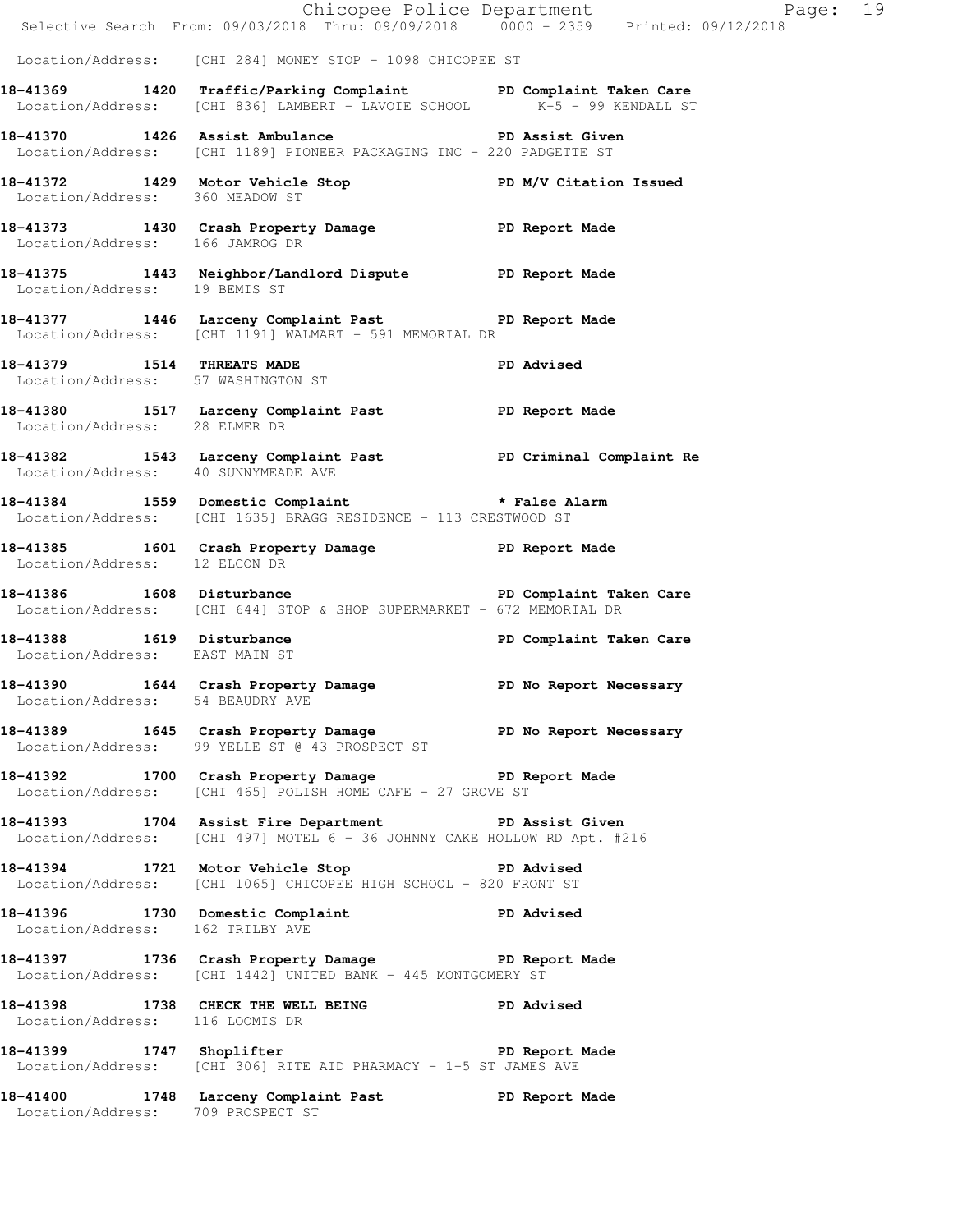|                                     |                                                                                                                                  | E Chicopee Police Department<br>Selective Search From: 09/03/2018 Thru: 09/09/2018 0000 - 2359 Printed: 09/12/2018<br>Page: 20 |  |
|-------------------------------------|----------------------------------------------------------------------------------------------------------------------------------|--------------------------------------------------------------------------------------------------------------------------------|--|
| Location/Address: 42 SUNNYMEADE AVE | 18-41401 1804 Missing Person Neport Made                                                                                         |                                                                                                                                |  |
| Location/Address: 62 PELOQUIN DR    | 18-41404 1833 Service of a Summons TPD Served in Hand                                                                            |                                                                                                                                |  |
| Location/Address: 15 GROCKI DR      | 18-41405 1840 Service of a Summons PD Not Served                                                                                 |                                                                                                                                |  |
|                                     | 18-41407 1907 Domestic Complaint PD Advised<br>Location/Address: 11 WASHINGTON ST Apt. #1L                                       |                                                                                                                                |  |
|                                     | 18-41411   1927   Shoplifter   * Could not Locate<br>Location/Address: [CHI 1191] WALMART - 591 MEMORIAL DR                      |                                                                                                                                |  |
|                                     | 18-41412 1951 Shoplifter 2008 PD Arrest Made<br>Location/Address: [CHI 1191] WALMART - 591 MEMORIAL DR                           |                                                                                                                                |  |
|                                     | 18-41413 2009 Domestic Complaint PD Advised<br>Location/Address: 182 NARRAGANSETT BLVD Apt. #1FL                                 |                                                                                                                                |  |
|                                     | 18-41415 2036 Domestic Complaint PD Arrest Made<br>Location/Address: 27 ADAMS ST Apt. #3R                                        |                                                                                                                                |  |
| Location/Address: 40 GREEN ST       | 18-41417 2104 Domestic Complaint (2008) PD Criminal Complaint Re                                                                 |                                                                                                                                |  |
|                                     | 18-41419 2140 Public Service New PD Assist Given<br>Location/Address: CANAL WALK - FRONT ST                                      |                                                                                                                                |  |
|                                     | 18-41421 2214 Disturbance PD Complaint Taken Care<br>Location/Address: [CHI F1343] CEDARWOOD CONDOS - 343 CHICOPEE ST            |                                                                                                                                |  |
|                                     | 18-41422 2225 Disturbance<br>Location/Address: [CHI 565] MCDONALDS - 777 MEADOW ST                                               | PD Complaint Taken Care                                                                                                        |  |
|                                     | 18-41423 2228 Property Check Parks/Bldgs PD Appears Secure After<br>Location/Address: [CHI 857] SZOT PARK - 97 SGT TRACY DR      |                                                                                                                                |  |
|                                     | 18-41425 2233 Motor Vehicle Stop PD Advised<br>Location/Address: 163 SHERIDAN ST                                                 |                                                                                                                                |  |
|                                     | 18-41426 2239 Domestic Complaint<br>Location/Address: 308 HAMPDEN ST                                                             | PD Arrest Made                                                                                                                 |  |
| Location/Address: 193 GREENWOOD TER | 18-41428 2247 Disturbance PD Complaint Taken Care                                                                                |                                                                                                                                |  |
| Location/Address: 123 MEADOW ST     | 18-41430 2257 Assault & Battery Complaint PD Report Made                                                                         |                                                                                                                                |  |
|                                     | 18-41431 2309 Suspicious M/V * No Action Required<br>Location/Address: [CHI 105] LIQUORSHED - 1345 BURNETT RD                    |                                                                                                                                |  |
| For Date: $09/06/2018$ - Thursday   |                                                                                                                                  |                                                                                                                                |  |
|                                     | 18-41435 0022 Assist Ambulance New PD Assist Given<br>Location/Address: [CHI F602] J POLEP - 285 MCKINSTRY AVE                   |                                                                                                                                |  |
|                                     | 18-41437 18-0039 Property Check Parks/Bldgs 1 PD Appears Secure After<br>Location/Address: [CHI 1196] SHELL - 95 WEST ST         |                                                                                                                                |  |
| 18-41438 0039 Public Service        | <b>PD</b> Advised<br>Location/Address: 74 SHERIDAN ST Apt. #1ST                                                                  |                                                                                                                                |  |
|                                     | 18-41439 0049 Property Check Parks/Bldgs PD Appears Secure After<br>Location/Address: [CHI 1027] DUNKIN DONUTS - 820 MEMORIAL DR |                                                                                                                                |  |

**18-41440 0049 Property Check Parks/Bldgs PD Appears Secure After**  Location/Address: [CHI 566] SAM'S FOOD STORES (SUNOCO) - 810 MEADOW ST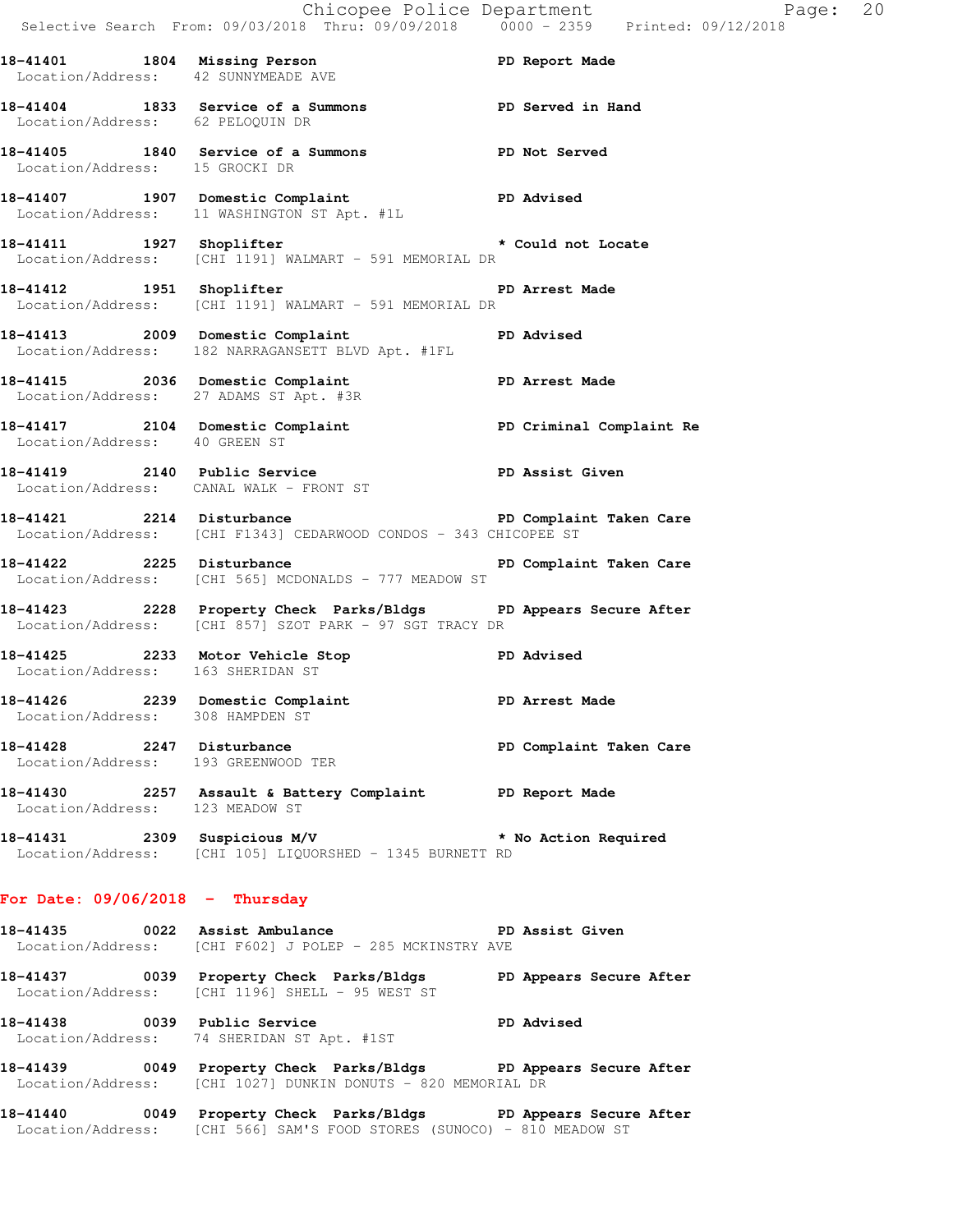**18-41441 0049 Property Check Parks/Bldgs PD Appears Secure After**  Location/Address: [CHI 366] HIGHLAND FARMS - 466 CHICOPEE ST

**18-41442 0107 Property Check Parks/Bldgs PD Appears Secure After**  Location/Address: [CHI 857] SZOT PARK - 97 SGT TRACY DR

**18-41443 0109 Property Check Parks/Bldgs PD Appears Secure After**  Location/Address: [CHI 525] GRISE FUNERAL HOME - 280 SPRINGFIELD ST

**18-41444 0118 Property Check Parks/Bldgs PD Appears Secure After**  Location/Address: 374 SPRINGFIELD ST

**18-41445 0123 Property Check Parks/Bldgs PD Appears Secure After**  Location/Address: [CHI 1893] WILLIAMS PARK - 880 BURNETT RD

**18-41446 0125 Property Check Parks/Bldgs PD Appears Secure After**  Location/Address: [CHI F1434] WHITE BIRCH PLAZA - 480 BURNETT RD

**18-41447 0131 Property Check Parks/Bldgs PD Appears Secure After**  Location/Address: [CHI 850] LINCOLN GROVE - PARK - 224 BROADWAY

**18-41448 0133 Property Check Parks/Bldgs PD Appears Secure After**  Location/Address: [CHI 1530] VALLEY WEST SCHOOL - 269 MOORE ST

**18-41449 0152 Property Check Parks/Bldgs PD Appears Secure After**  Location/Address: [CHI 328] SAMS CONVENIENCE STORE - 147 BROADWAY

**18-41450 0156 Property Check Parks/Bldgs PD Appears Secure After**  Location/Address: [CHI 178] BASICS PLUS MINI MART - 190 EAST ST

**18-41451 0200 Property Check Parks/Bldgs PD Appears Secure After**  Location/Address: [CHI F1328] GALLAGHER OLDE FASHIONED SERVICE - 560 EAST ST

**18-41452 0203 Property Check Parks/Bldgs PD Appears Secure After**  Location/Address: [CHI F1342] CVS PHARMACY - 235 CENTER ST

**18-41453 0209 Property Check Parks/Bldgs PD Appears Secure After**  Location/Address: [CHI 1600] MONTY'S ROADHOUSE - 733 CHICOPEE ST

**18-41454 0212 Property Check Parks/Bldgs PD Appears Secure After**  Location/Address: [CHI F122] SALTER COLLEGE - 645 SHAWINIGAN DR

**18-41455 0212 Property Check Parks/Bldgs PD Appears Secure After**  Location/Address: [CHI 839] STEFANIK SCHOOL, GENERAL. JOHN J. K-5 - 720 MEADOW ST

**18-41456 0212 Property Check Parks/Bldgs PD Appears Secure After**  Location/Address: [CHI 276] SUNOCO A PLUS MINI MART - 1031 CHICOPEE ST

**18-41457 0229 Property Check Parks/Bldgs PD Appears Secure After**  Location/Address: [CHI F163] RUMBLE SEAT LOUNGE - 482 SPRINGFIELD ST

**18-41459 0235 Property Check Parks/Bldgs PD Appears Secure After**  Location/Address: [CHI 162] MAXIMUM CAPACITY - 116 SCHOOL ST

**18-41460 0255 Property Check Parks/Bldgs PD Appears Secure After**  Location/Address: [CHI F1301] FACE TO NAILS - 600 SPRINGFIELD ST

**18-41461 0259 Property Check Parks/Bldgs PD Appears Secure After**  Location/Address: [CHI 1516] KAPINOS DDS - 661 FRONT ST

**18-41462 0319 Juvenile Complaint \* No Action Required**  Location/Address: [CHI F1549] ALERT AMBULANCE SERVICE - 317 MEADOW ST Apt. #U 4

**18-41463 0328 Property Check Parks/Bldgs PD Appears Secure After**  Location/Address: [CHI 292] AMERICAN LEGION POST 452 - 43 EXCHANGE ST

**18-41464 0337 Abandoned 911 Call \* Could not Locate**  Location/Address: 149 DALE ST Apt. #M

**18-41466 0344 CHECK THE WELL BEING PD Advised**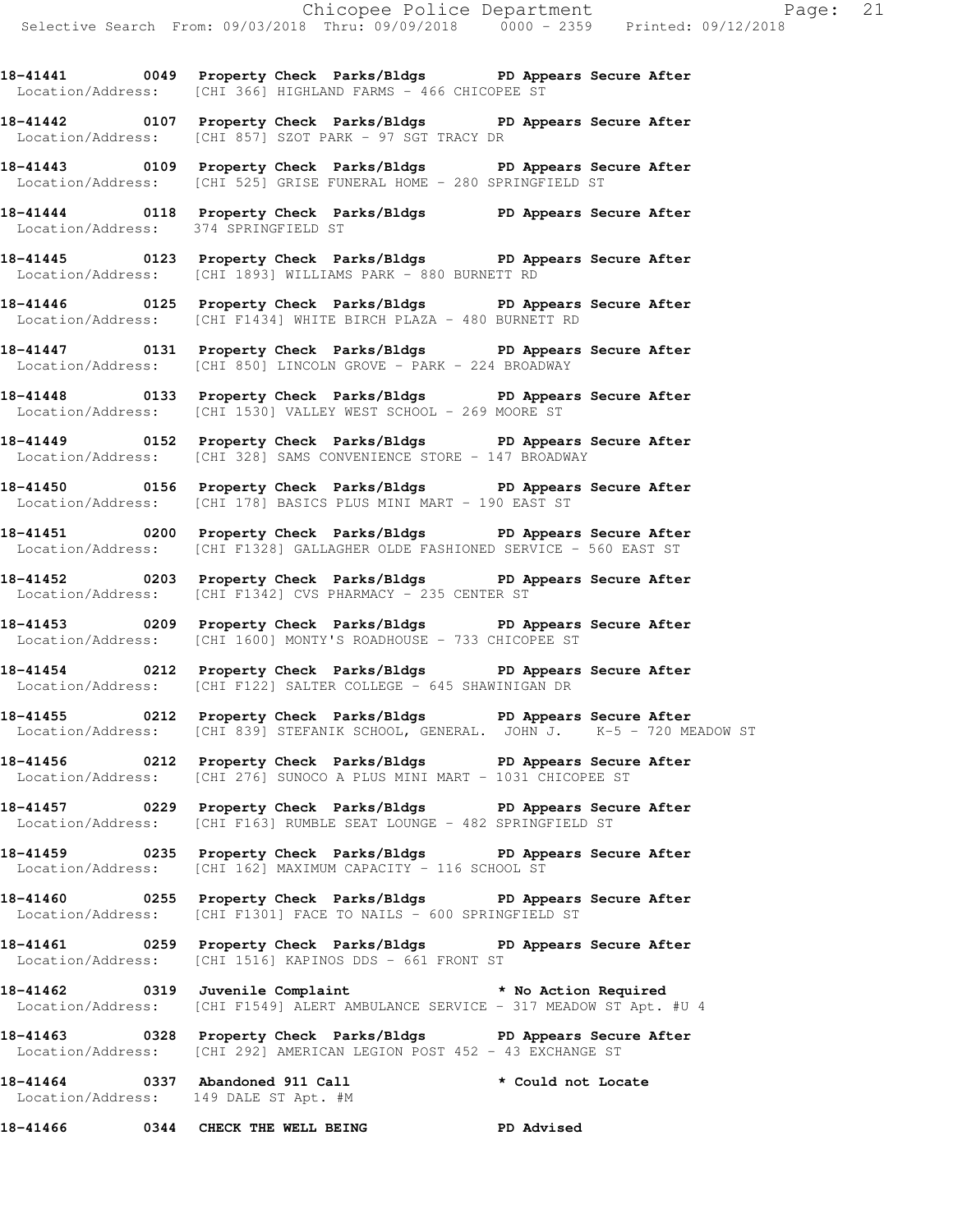Chicopee Police Department Page: 22 Selective Search From: 09/03/2018 Thru: 09/09/2018 0000 - 2359 Printed: 09/12/2018 Location/Address: [CHI 73] PRIDE CONVENIENCE - 363 BURNETT RD **18-41465 0346 Property Check Parks/Bldgs PD Appears Secure After**  Location/Address: [CHI 842] DUPONT MEM MID SCHOOL, 1ST SGT. KEVIN A. - 650 FRONT ST **18-41467 0356 Property Check Parks/Bldgs PD Appears Secure After**  Location/Address: [CHI 563] RITE AID PHARMACY - 577 MEADOW ST **18-41468 0356 Property Check Parks/Bldgs PD Appears Secure After**  Location/Address: [CHI F620] ALS DINER - 14 YELLE ST **18-41469 0357 Property Check Parks/Bldgs PD Appears Secure After**  Location/Address: [CHI 919] BIG Y WORLD CLASS MARKETS - 650 MEMORIAL DR **18-41470 0358 Property Check Parks/Bldgs PD Appears Secure After**  Location/Address: [CHI F80] DR DEEGANS DELI - 510 BURNETT RD **18-41471 0359 Property Check Parks/Bldgs PD Appears Secure After**  Location/Address: [CHI F621] FAMILY DOLLAR - 209 EXCHANGE ST **18-41473 0428 Property Check Parks/Bldgs PD Appears Secure After**  Location/Address: [CHI 1498] HONEYLAND FARMS - 206 NEWBURY ST **18-41474 0434 Property Check Parks/Bldgs \* Unfounded**  Location/Address: [CHI 325] BOAT RAMP, MEDINA STREET - 100 MEDINA ST **18-41475 0453 Property Check Parks/Bldgs PD Appears Secure After**  Location/Address: [CHI F337] WHITE EAGLE LIQUORS - 620 FULLER RD **18-41476 0454 Property Check Parks/Bldgs PD Appears Secure After**  Location/Address: [CHI 992] CHICOPEE DEPT. OF PUBLIC WORKS - 115 BASKIN DR **18-41477 0518 CHECK THE WELL BEING PD Complaint Taken Care**  Location/Address: [CHI 252] DUNKIN DONUTS - 751 MEADOW ST **18-41479 0527 Property Check Parks/Bldgs PD Appears Secure After**  Location/Address: [CHI F1276] MASSES SEAFOOD - 1329 MEMORIAL DR **18-41481 0535 Property Check Parks/Bldgs PD Appears Secure After**  Location/Address: [CHI 1122] LIGHTHOUSE LIQUORS - 856 MEMORIAL DR **18-41483 0553 Public Service PD Report Made**  Location/Address: 110 CHURCH ST **18-41484 0609 Property Check Parks/Bldgs PD Appears Secure After**  Location/Address: [CHI 174] COMMUNITY SUBSTANCE ABUSE CENTER - 628 CENTER ST **18-41485 0610 Property Check Parks/Bldgs PD Appears Secure After**  Location/Address: [CHI F207] WESTOVER SUPER MART - 1782 WESTOVER RD **18-41486 0611 Property Check Parks/Bldgs PD Appears Secure After**  Location/Address: [CHI 931] TD BANK NA - 153 MEADOW ST **18-41487 0613 Property Check Parks/Bldgs PD Appears Secure After**  Location/Address: [CHI 269] JENROSE WINES & LIQUORS - 945 CHICOPEE ST **18-41488 0614 Property Check Parks/Bldgs PD Appears Secure After**  Location/Address: [CHI 834] BOWE SCHOOL, PATRICK E. K-5 - 115 HAMPDEN ST **18-41490 0630 Crash Property Damage PD Report Made**  Location/Address: PLAINFIELD ST **18-41491 0634 Traffic Assignment PD Complaint Taken Care**  Location/Address: [CHI 832] BELLAMY MIDDLE SCHOOL, EDWARD 6-8 - 314 PENDLETON AVE **18-41492 0640 Motor Vehicle Stop PD Citation/Warning Issu**  Location/Address: 1775 WESTOVER RD @ 33 CHAMPION DR

**18-41493 0646 Traffic Assignment PD No Report Necessary**  Location/Address: 420 EAST ST @ 319 BEAUCHAMP TER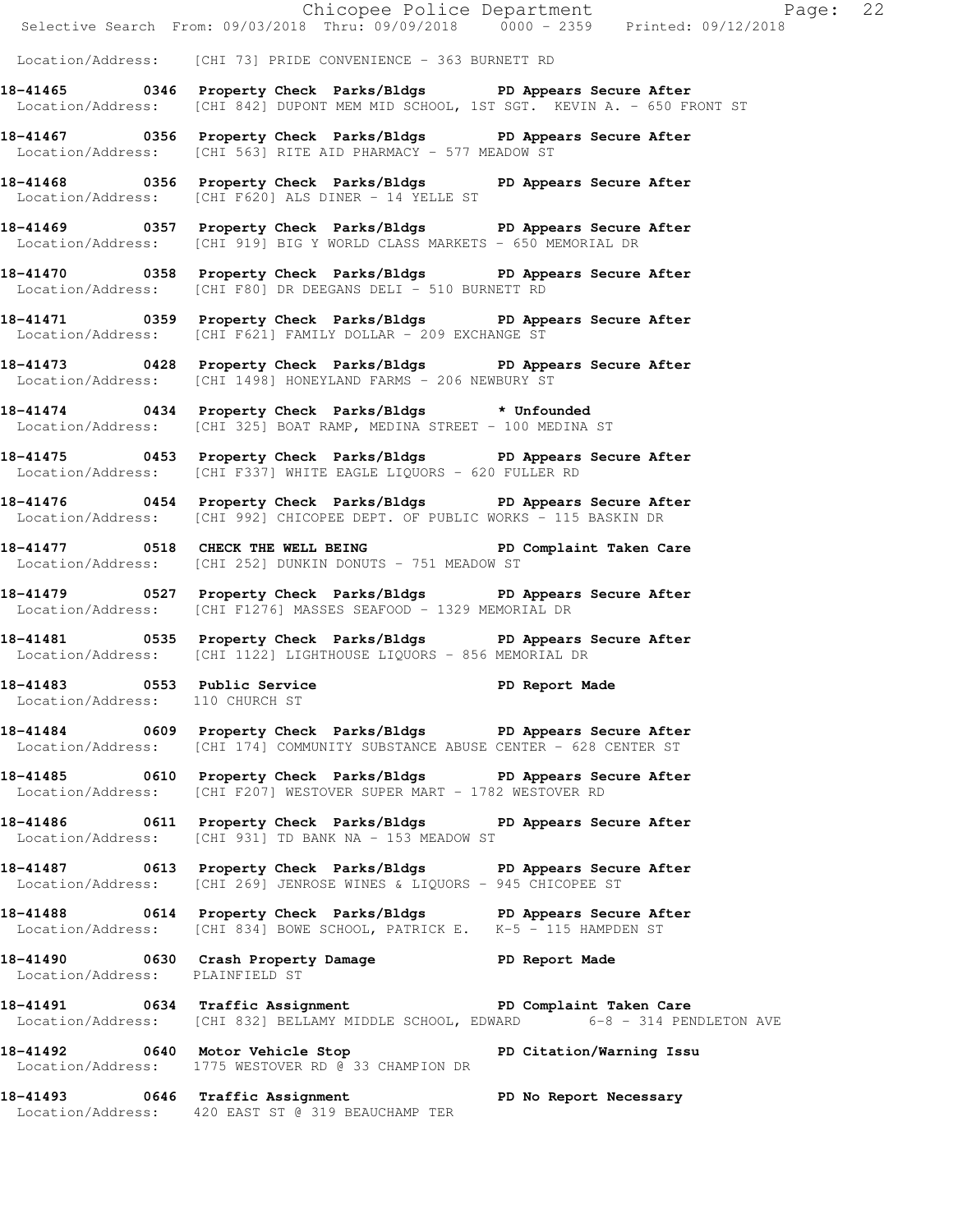Chicopee Police Department Fage: 23 Selective Search From: 09/03/2018 Thru: 09/09/2018 0000 - 2359 Printed: 09/12/2018 **18-41495 0654 Assist Ambulance PD Assisted other Agency**  Location/Address: 7 GASPEE ST **18-41498 0710 Traffic/Parking Complaint \* Could not Locate**  Location/Address: CHICOPEE ST **18-41499 0716 Animal Complaint \* Could not Locate**  Location/Address: 168 ASSELIN ST **18-41500 0718 Public Service PD Served in Hand**  Location/Address: [CHI F825] MASS TRIAL COURT [CHICOPEE] - 30 CHURCH ST **18-41501 0721 Property Check Parks/Bldgs PD Appears Secure After**  Location/Address: [CHI F1255] OUR FATHERS HOUSE CHURCH - 938 CHICOPEE ST **18-41502 0745 Crash Property Damage PD Report Made**  Location/Address: [CHI 309] MCDONALDS - 350 BURNETT RD **18-41504 0815 Assist Fire Department PD Assist Given**  Location/Address: [CHI F1150] CHICOPEE COMPREHENSIVE HIGH SCHOOL - 617 MONTGOMERY ST 18-41506 **0816** Transport Service **PED PERS** PD Transport Complete Location/Address: [CHI F825] MASS TRIAL COURT [CHICOPEE] - 30 CHURCH ST **18-41505 0817 Firearms Investigation PD Report Made**  Location/Address: 12 GREENPOINT CIR **18-41508 0823 Animal Complaint \* Could not Locate**  Location/Address: 140 ASSELIN ST **18-41509 0824 Crash Property Damage PD Advised**  Location/Address: [CHI 288] BORYS FURNITURE - 508 MONTGOMERY ST **18-41511 0852 Car Wash PD Complaint Taken Care**  Location/Address: [CHI 448] SOFT TOUCH AUTO WASH - 1469 GRANBY RD **18-41512 0901 Breaking & Entering-Report PD Report Made**  Location/Address: 20 GILL ST **18-41514 0912 Car Wash PD Complaint Taken Care**  Location/Address: [CHI 448] SOFT TOUCH AUTO WASH - 1469 GRANBY RD **18-41515 0927 Property Check Parks/Bldgs PD Appears Secure After**  Location/Address: [CHI F621] FAMILY DOLLAR - 209 EXCHANGE ST **18-41517 0930 Property Check Parks/Bldgs PD Appears Secure After**  Location/Address: [CHI 68] AMF LANES CHICOPEE - 291 BURNETT RD **18-41518 0937 Property Check Parks/Bldgs PD Appears Secure After**  Location/Address: [CHI 857] SZOT PARK - 97 SGT TRACY DR **18-41519 0938 Stolen M/V L/P Report PD No Report Necessary**  Location/Address: [CHI F729] U-HAUL MOVING AND STORAGE OF MEMORIAL DRIVE - 878 MEMORIAL DR **18-41520 0944 Stolen M/V L/P Report \* Could not Locate**  Location/Address: 109 JEAN CIR **18-41521 0952 CHECK THE WELL BEING \* False Alarm**  Location/Address: 57 PEMBROKE PL **18-41527 1059 Property Check Parks/Bldgs PD Appears Secure After**  Location/Address: [CHI F122] SALTER COLLEGE - 645 SHAWINIGAN DR **18-41529 1107 Motor Vehicle Stop PD Citation/Warning Issu**  Location/Address: 0 GRANBY RD @ 0 ELMCREST DR **18-41531 1109 Property Check Parks/Bldgs PD Appears Secure After**  Location/Address: [CHI 398] AMERICAN LEGION POST 275 - 41 ROBBINS RD **18-41533 1112 Unwanted Party/Undesirable PD Assist Given** 

Location/Address: 128 MARION ST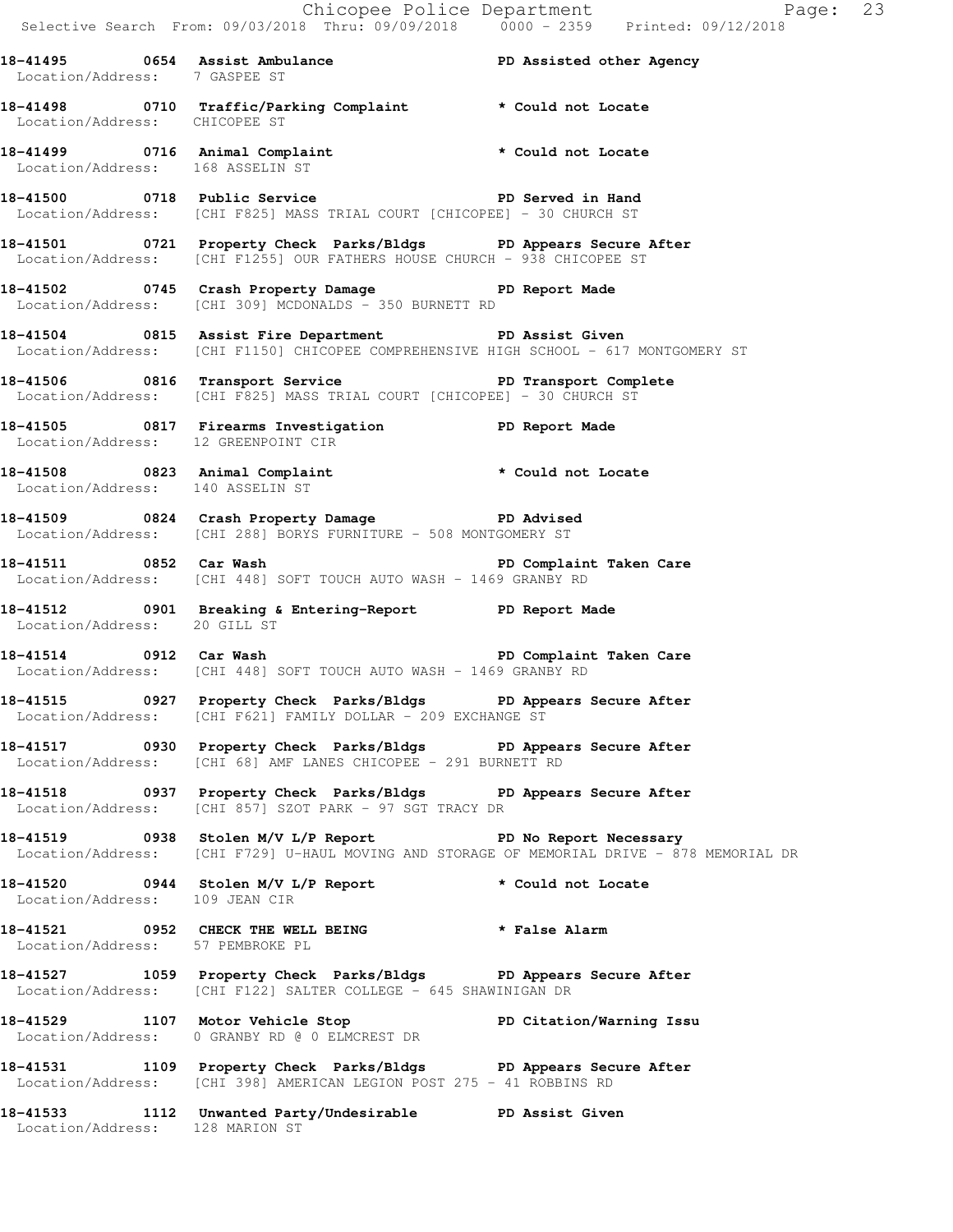**18-41535 1127 Property Check Parks/Bldgs PD Appears Secure After** 

 Location/Address: [CHI F1569] OREGAN SRPOTSMAN CLUB - 610 LOMBARD RD **18-41536 1131 Traffic/Parking Complaint PD Complaint Taken Care**  Location/Address: WILSON AVE **18-41537 1139 Property Check Parks/Bldgs PD Appears Secure After**  Location/Address: [CHI 74] WESTFIELD BANK - 435 BURNETT RD **18-41538 1142 Property Check Parks/Bldgs PD Appears Secure After**  Location/Address: [CHI 86] FOOD BAG - 947 BURNETT RD **18-41539 1146 Property Check Parks/Bldgs PD Appears Secure After**  Location/Address: [CHI 92] CHICOPEE CHLORINATION PLANT - 1356 BURNETT RD **18-41540 1154 Crash Property Damage PD Complaint Taken Care**  Location/Address: 121 MEADOW ST **18-41671 1154 Crash Property Damage \* Could not Locate**  Location/Address: 121 MEADOW ST **18-41542 1211 Property Check Parks/Bldgs PD Appears Secure After**  Location/Address: [CHI F89] CHICOPEE COUNTRY CLUB PRO-SHOP - 1290 BURNETT RD **18-41543 1233 Motor Vehicle Stop PD Advised**  Location/Address: 19 COLLEGE ST @ 497 BRITTON ST **18-41545 1247 Public Service PD Assist Given**  Location/Address: 42 STEPHENS ST **18-41547 1301 Breaking & Entering in progres \* Unfounded**  Location/Address: 94 NEWELL ST **18-41548 1303 Drug/Narcotic Activity PD Advised**  Location/Address: [CHI 1440] PANERA BREAD - 601 MEMORIAL DR **18-41549 1315 Crash Property Damage PD No Report Necessary**  Location/Address: 121 MEADOW ST **18-41550 1322 CHECK THE WELL BEING \* Could not Locate**  Location/Address: DARTMOUTH ST **18-41551 1323 Shoplifter PD Complaint Taken Care**  Location/Address: [CHI 938] HOME DEPOT - 655 MEMORIAL DR **18-41552 1346 CHECK THE WELL BEING \* No Action Required**  Location/Address: [CHI 653] DOLLAR GENERAL - 1968 MEMORIAL DR **18-41553 1408 Motor Vehicle Stop PD M/V Citation Issued**  Location/Address: 174 GRANBY RD @ 1 LAWRENCE RD **18-41554 1419 Property Check Parks/Bldgs PD Appears Secure After**  Location/Address: [CHI 1065] CHICOPEE HIGH SCHOOL - 820 FRONT ST **18-41555 1431 Motor Vehicle Stop PD M/V Citation Issued**  Location/Address: [CHI 1096] ARBOR KIDS, THE - 999 MEMORIAL DR **18-41557 1444 Breaking & Entering-Report PD Report Made**  Location/Address: 198 CHICOPEE ST Apt. #5 **18-41558 1455 Disabled Motor Vehicle PD Assist Given**  Location/Address: 395 BURNETT RD @ 200 NEW LOMBARD RD **18-41561 1504 Domestic Complaint PD Criminal Complaint Re**  Location/Address: 1565 WESTOVER RD **18-41564 1507 Stolen M/V L/P Report PD Report Made**  Location/Address: 130 OLD FIELD RD **18-41565 1518 Suspicious Person/Activity \* Could not Locate**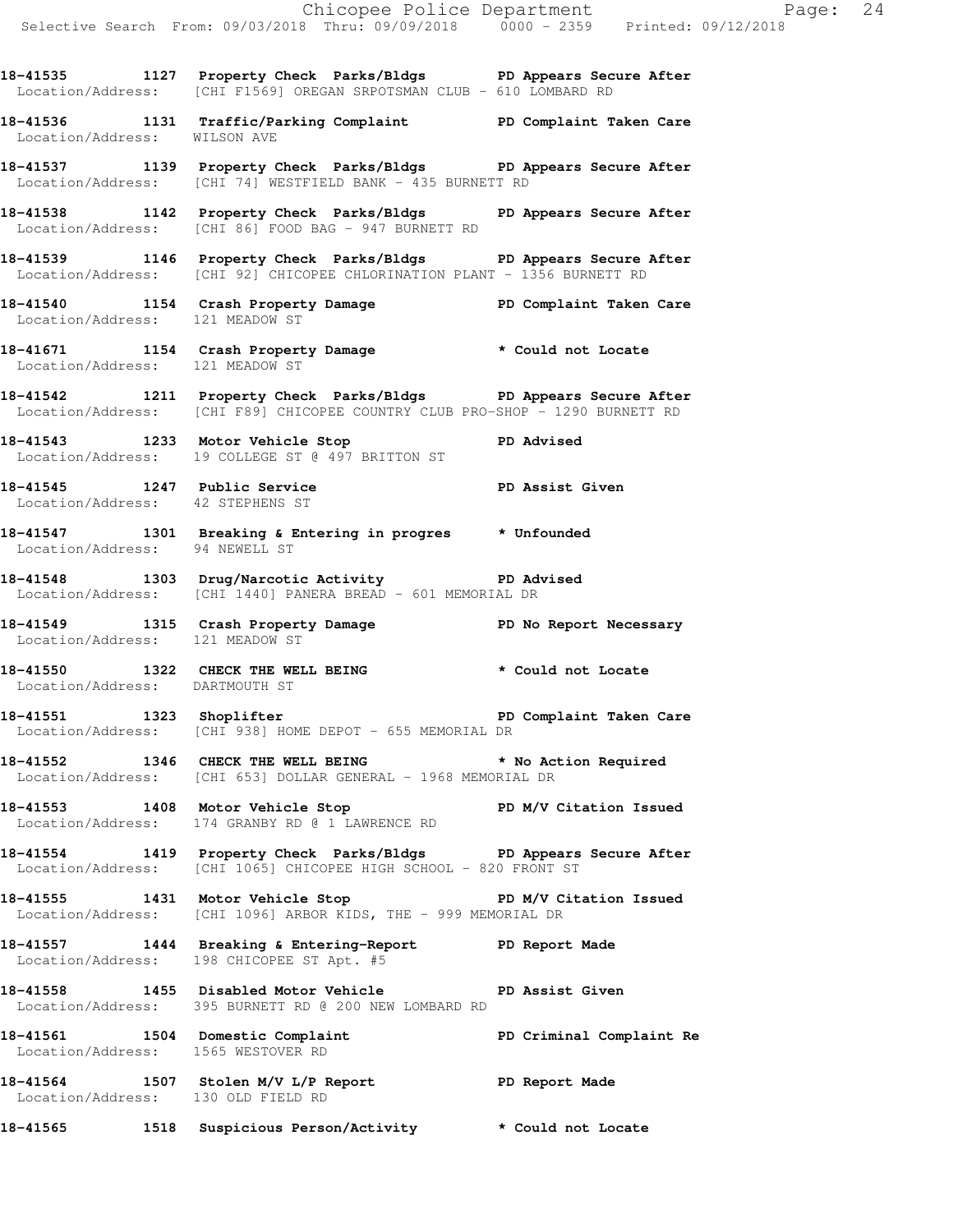|                                                                         | Chicopee Police Department<br>Selective Search From: 09/03/2018 Thru: 09/09/2018 0000 - 2359 Printed: 09/12/2018                                  | Page: 25                |
|-------------------------------------------------------------------------|---------------------------------------------------------------------------------------------------------------------------------------------------|-------------------------|
|                                                                         | Location/Address: 642 CHICOPEE ST @ 11 WALTER ST                                                                                                  |                         |
| Location/Address: 880 CHICOPEE ST                                       | 18-41566 1545 Crash Property Damage PD Report Made                                                                                                |                         |
|                                                                         | 18-41567 1546 Disabled Motor Vehicle PD Complaint Taken Care<br>Location/Address: [CHI F376] CURRY HONDA NISSAN - 767 MEMORIAL DR                 |                         |
| Location/Address: 14 GROCKI DR                                          | 18-41568 1614 Breaking & Entering-Report PD No Report Necessary                                                                                   |                         |
|                                                                         | 18-41569 1614 Missing Person Neport Made<br>Location/Address: [CHI F1150] CHICOPEE COMPREHENSIVE HIGH SCHOOL - 617 MONTGOMERY ST                  |                         |
|                                                                         | 18-41570 1627 CHECK THE WELL BEING PD Complaint Taken Care<br>Location/Address: [CHI 1938] SOLDIER ON - VETERAN HOME - 40 MEADOW ST Apt. #111     |                         |
|                                                                         | 18-41572   1652   Crash Property Damage   PD Report Made Location/Address:   161   CHICOPEE ST @ 11   WILSON AVE                                  |                         |
| 18-41574 1657 Disturbance                                               | Location/Address: [CHI F1253] 15 FRANKLIN ST Apt. #3L                                                                                             | * Unfounded             |
|                                                                         | 18-41576 1718 Crash Property Damage No Report Necessary<br>Location/Address: [CHI 715] TD BANK NA - 693 MEMORIAL DR                               |                         |
|                                                                         | 18-41577 1728 Property Check Parks/Bldgs PD Appears Secure After<br>Location/Address: [CHI 837] LITWIN SCHOOL, SGT. ROBERT R. X-5 - 135 LITWIN LN |                         |
|                                                                         | 18-41579 1732 Crash Property Damage 5 PD Report Made<br>Location/Address: FIFTIES DINER - BURNETT RD                                              |                         |
| Location/Address: 107 WASHINGTON ST                                     | 18-41578 1733 Abandoned/Found Property PD Report Made                                                                                             |                         |
|                                                                         | 18-41580 1739 Assist Ambulance No PD Assist Given<br>Location/Address: 31 MARY ST Apt. #3FL                                                       |                         |
|                                                                         | 18-41582 1744 Motor Vehicle Stop<br>Location/Address: SPRINGFIELD ST @ GRANBY RD                                                                  | <b>PD Advised</b>       |
| Location/Address: 5 GARRITY ST                                          | 18-41583 1757 Assist Other Police Department * Could not Locate                                                                                   |                         |
| Location/Address: 1565 WESTOVER RD                                      | 18-41584 1825 Domestic Complaint PD Arrest Made                                                                                                   |                         |
|                                                                         | 18-41587 1850 Domestic Complaint * Unfounded<br>Location/Address: [CHI F1582] 156 EAST ST Apt. #2FL                                               |                         |
| 18-41589 1920 Traffic Assignment<br>Location/Address: 684 MONTGOMERY ST |                                                                                                                                                   | PD Complaint Taken Care |
|                                                                         | 18-41590 1927 Repossessed Motor Vehicle/Othe PD Complaint Taken Care<br>Location/Address: 39 STEBBINS ST                                          |                         |
| Location/Address: 17 BEMIS ST                                           | 18-41591 1927 CHECK THE WELL BEING                                                                                                                | * Could not Locate      |
|                                                                         | 18-41594 1943 Robbery Unarmed PD Criminal Complaint Re<br>Location/Address: [CHI 849] RIVERS PARK - 19 ALDEN ST                                   |                         |
|                                                                         | 18-41593 1945 Crash Property Damage No Report Necessary<br>Location/Address: 540 MONTGOMERY ST @ 1161 GRANBY RD                                   |                         |
|                                                                         | 18-41595 1953 Unwanted Party/Undesirable PD Complaint Taken Care<br>Location/Address: [CHI 1604] BELCHER SCHOOL K-2 - 125 MONTGOMERY ST           |                         |
|                                                                         | 18-41598 2020 Unwanted Party/Undesirable PD Report Made<br>Location/Address: [CHI 1191] WALMART - 591 MEMORIAL DR                                 |                         |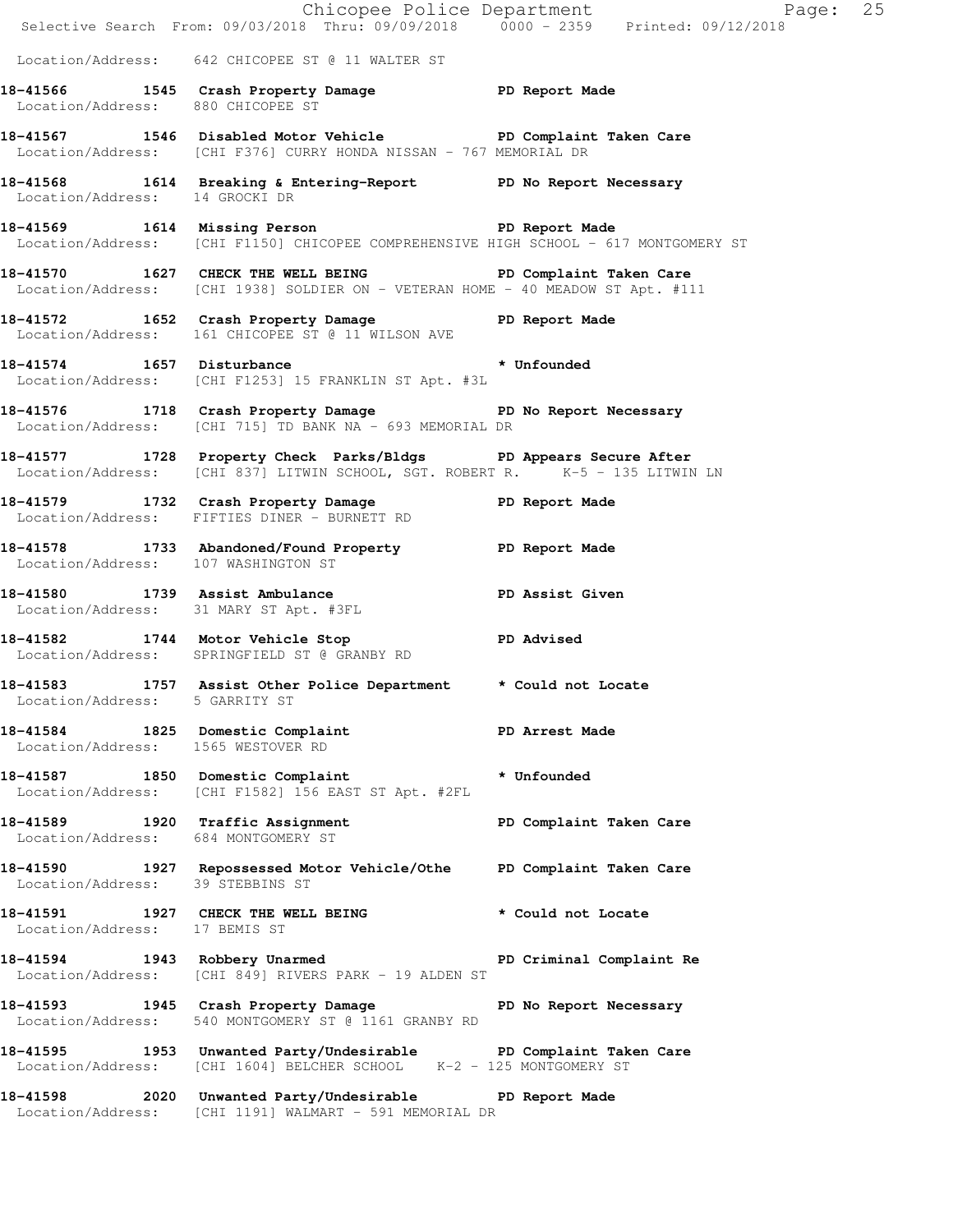**18-41599 2034 Shoplifter PD No Report Necessary**  Location/Address: [CHI 1191] WALMART - 591 MEMORIAL DR

**18-41600 2035 Disturbance \* Unfounded**  Location/Address: 16 WEST ST

**18-41601 2051 Disabled Motor Vehicle PD Report Made**  Location/Address: DAVITT BRIDGE - GRANBY RD

**18-41602 2113 Disturbance PD Advised**  Location/Address: [CHI 426] ARBORS (THE) AT CHICOPEE - 929 MEMORIAL DR

**18-41604 2122 Larceny- In Progress PD Advised**  Location/Address: WESTFIELD BANK - EXCHANGE ST

**18-41605 2147 CHECK THE WELL BEING PD Advised**  Location/Address: [CHI F621] FAMILY DOLLAR - 209 EXCHANGE ST

**18-41606 2228 Unwanted Party/Undesirable \* Could not Locate**  Location/Address: 46 AMES AVE Apt. #3R

**18-41608 2249 Domestic Complaint \* Could not Locate**  Location/Address: [CHI 238] JENNIFERS KITCHEN - 574 CHICOPEE ST

**18-41610 2311 Motor Vehicle Stop PD Advised**  Location/Address: 28 NEWBURY ST @ 11 GREENLEAF ST

# **For Date: 09/07/2018 - Friday**

**18-41613 0019 Property Check Parks/Bldgs PD Appears Secure After**  Location/Address: [CHI 958] PION PONTIAC (BOB) - 333 MEMORIAL DR

**18-41614 0027 Property Check Parks/Bldgs PD Appears Secure After**  Location/Address: [CHI 574] PRIDE - 27 MONTGOMERY ST

**18-41615 0028 Property Check Parks/Bldgs PD Appears Secure After**  Location/Address: [CHI 306] RITE AID PHARMACY - 1-5 ST JAMES AVE

**18-41616 0028 Property Check Parks/Bldgs PD Appears Secure After**  Location/Address: [CHI 292] AMERICAN LEGION POST 452 - 43 EXCHANGE ST

**18-41617 0030 Property Check Parks/Bldgs PD Appears Secure After**  Location/Address: [CHI 276] SUNOCO A PLUS MINI MART - 1031 CHICOPEE ST

**18-41618 0036 Property Check Parks/Bldgs PD Appears Secure After**  Location/Address: REAR LOT SZOT PARK - ABBEY MEMORIAL DR

**18-41620 0037 Assist Ambulance PD Assist Given**  Location/Address: 1697 WESTOVER RD

**18-41619 0038 Property Check Parks/Bldgs PD Appears Secure After**  Location/Address: [CHI 1027] DUNKIN DONUTS - 820 MEMORIAL DR

**18-41621 0039 Property Check Parks/Bldgs PD Appears Secure After**  Location/Address: [CHI 594] WESTOVER METROPOLITAN AIRPORT - 255 PADGETTE ST

**18-41623 0045 Motor Vehicle Stop PD Arrest Made**  Location/Address: [CHI 938] HOME DEPOT - 655 MEMORIAL DR

**18-41624 0050 Property Check Parks/Bldgs PD Appears Secure After**  Location/Address: [CHI F122] SALTER COLLEGE - 645 SHAWINIGAN DR

**18-41625 0051 Property Check Parks/Bldgs PD Appears Secure After**  Location/Address: [CHI 854] SARAH JANE PARK - 21 VIVIAN ST

**18-41626 0055 Property Check Parks/Bldgs PD Appears Secure After**  Location/Address: [CHI 857] SZOT PARK - 97 SGT TRACY DR

**18-41627 0057 Suspicious M/V PD Advised**  Location/Address: 96 CLARENDON AVE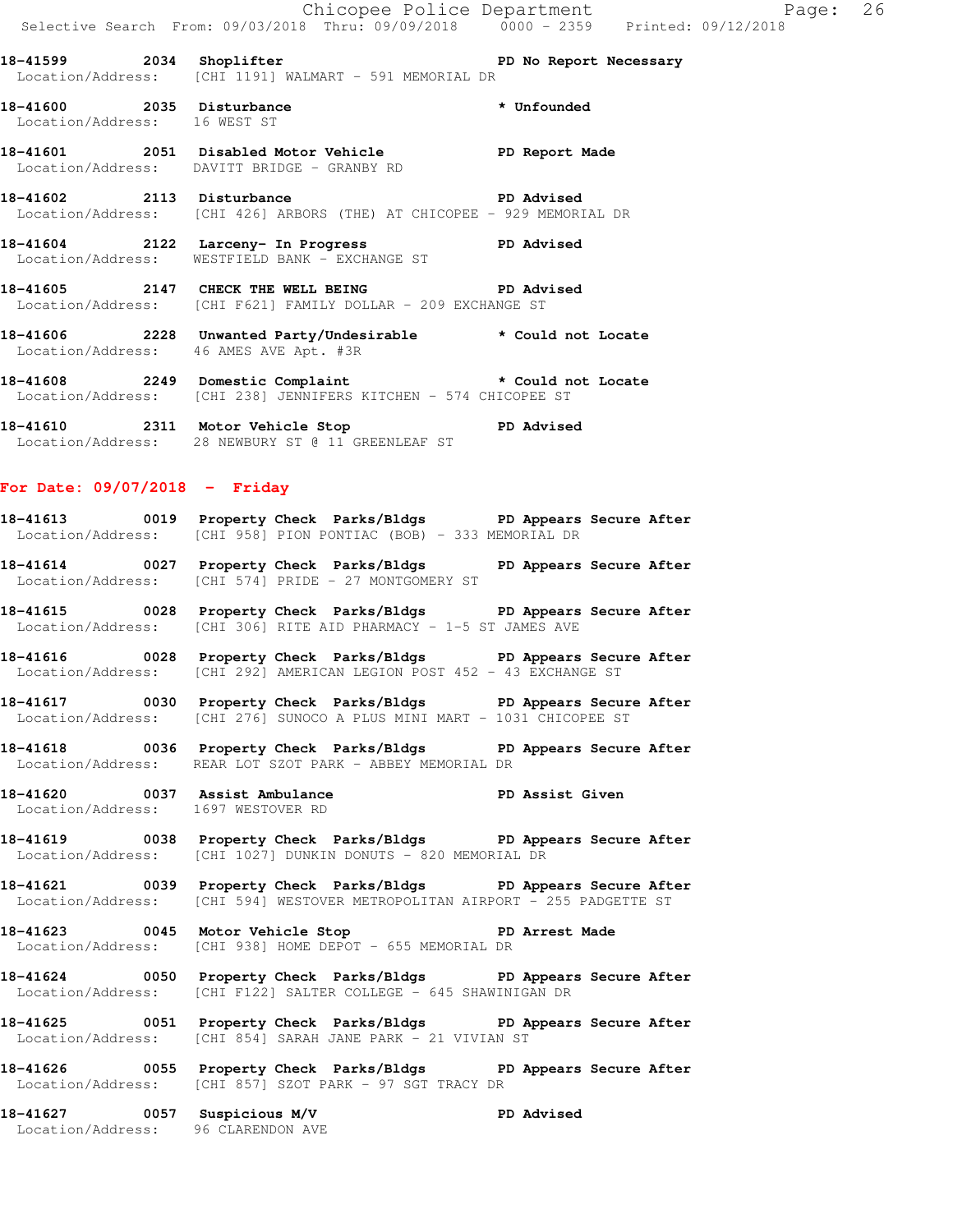**18-41628 0101 Property Check Parks/Bldgs PD Appears Secure After**  Location/Address: [CHI 1065] CHICOPEE HIGH SCHOOL - 820 FRONT ST

**18-41629 0101 Property Check Parks/Bldgs PD Appears Secure After**  Location/Address: [CHI 1122] LIGHTHOUSE LIQUORS - 856 MEMORIAL DR

**18-41630 0105 Suspicious M/V PD Advised**  Location/Address: [CHI F1253] 15 FRANKLIN ST

**18-41631 0107 Property Check Parks/Bldgs PD Appears Secure After**  Location/Address: [CHI 105] LIQUORSHED - 1345 BURNETT RD

**18-41632 0114 Property Check Parks/Bldgs PD Appears Secure After**  Location/Address: [CHI XF1656] MERCEDES-BENZ OF SPRINGFIELD - 295 BURNETT RD

**18-41633 0116 Property Check Parks/Bldgs PD Appears Secure After**  Location/Address: [CHI 178] BASICS PLUS MINI MART - 190 EAST ST

**18-41634 0117 Property Check Parks/Bldgs PD Appears Secure After**  Location/Address: [CHI 980] SHOP SMART CONVENIENCE STORE INC. - 659 GRATTAN ST Apt. #1

**18-41635 0128 Motor Vehicle Stop PD Citation/Warning Issu**  Location/Address: 494 MEADOW ST @ 23 EMPIRE ST

**18-41636 0131 Property Check Parks/Bldgs PD Appears Secure After**  Location/Address: [CHI F1328] GALLAGHER OLDE FASHIONED SERVICE - 560 EAST ST

**18-41637 0135 Motor Vehicle Stop PD Advised**  Location/Address: [CHI F182] HAMPDEN COUNTY WOMANS HOUSE OF CORRECTION - 701 CENTER ST

**18-41638 0144 Motor Vehicle Stop PD Criminal Complaint Re**  Location/Address: 279 CHICOPEE ST @ 20 HARDING ST

**18-41639 0151 Disturbance PD Report Made**  Location/Address: [CHI 426] ARBORS (THE) AT CHICOPEE - 929 MEMORIAL DR

**18-41640 0207 Property Check Parks/Bldgs PD Appears Secure After**  Location/Address: [CHI 269] JENROSE WINES & LIQUORS - 945 CHICOPEE ST

**18-41641 0213 Property Check Parks/Bldgs PD Appears Secure After**  Location/Address: [CHI 728] MCDONALDS - 1460 MEMORIAL DR

**18-41642 0222 Property Check Parks/Bldgs PD Appears Secure After**  Location/Address: [CHI 856] NASH FIELD PARK - 90 CALL ST

**18-41643 0240 Property Check Parks/Bldgs PD Appears Secure After**  Location/Address: [CHI F337] WHITE EAGLE LIQUORS - 620 FULLER RD

**18-41644 0302 Property Check Parks/Bldgs PD Appears Secure After**  Location/Address: [CHI 334] CHICOPEE MOOSE FAMILY CENTER  $-\overline{2}44$  FULLER RD

**18-41645 0303 Property Check Parks/Bldgs PD Appears Secure After**  Location/Address: [CHI 938] HOME DEPOT - 655 MEMORIAL DR

**18-41646 0315 Public Service PD Advised**  Location/Address: [CHI 1761] RESIDENCE INN BY MARRIOTT - 500 MEMORIAL DR

**18-41647 0322 Property Check Parks/Bldgs PD Appears Secure After**  Location/Address: [CHI 1394] WALGREENS DRUGS STORE - 1195 GRANBY RD

**18-41648 0322 Property Check Parks/Bldgs PD Appears Secure After**  Location/Address: [CHI 563] RITE AID PHARMACY - 577 MEADOW ST

**18-41649 0334 Property Check Parks/Bldgs PD Appears Secure After**  Location/Address: [CHI 882] VIEW STREET TAVERN - 13 VIEW ST

**18-41650 0411 Property Check Parks/Bldgs PD Appears Secure After**  Location/Address: [CHI 511] BAYSTATE RUG DIST. - 671 GRATTAN ST

**18-41651 0441 Property Check Parks/Bldgs PD Appears Secure After**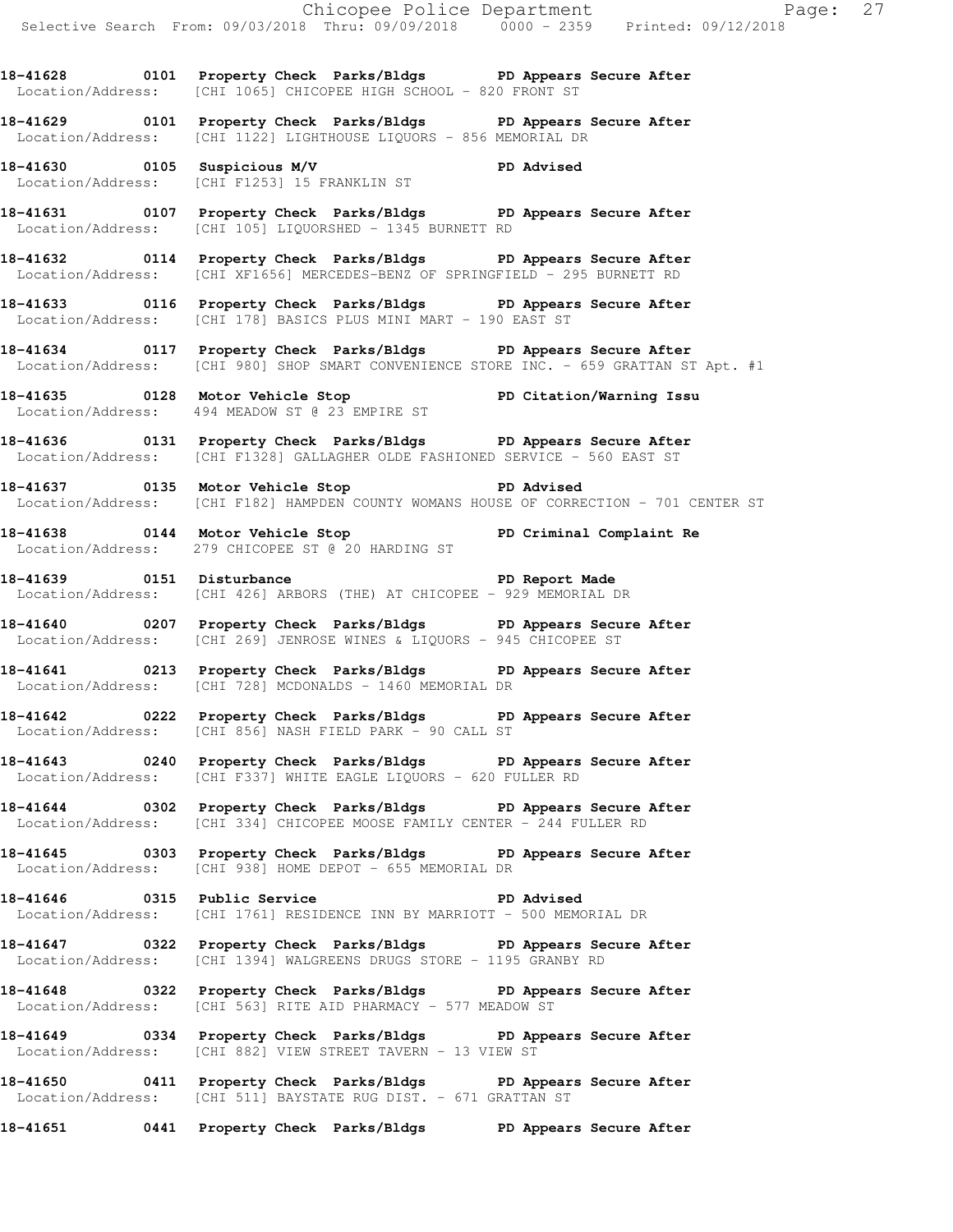|                                  |                                                                                                                                                          | Chicopee Police Department<br>Selective Search From: 09/03/2018 Thru: 09/09/2018 0000 - 2359 Printed: 09/12/2018 |  |
|----------------------------------|----------------------------------------------------------------------------------------------------------------------------------------------------------|------------------------------------------------------------------------------------------------------------------|--|
|                                  | Location/Address: [CHI F805] HUKE LAU - 705 MEMORIAL DR                                                                                                  |                                                                                                                  |  |
|                                  | 18-41652 0442 Domestic Complaint PD Arrest Made<br>Location/Address: [CHI 140] 50 LINDEN ST Apt. #1FR                                                    |                                                                                                                  |  |
|                                  | 18-41653 0457 Motor Vehicle Stop N/V Citation Issued<br>Location/Address: 207 GRATTAN ST @ 91 WARD ST                                                    |                                                                                                                  |  |
|                                  | 18-41654 0458 Property Check Parks/Bldgs PD Appears Secure After<br>Location/Address: [CHI 730] TOWN FAIR TIRE CENTERS INC - 886 MEMORIAL DR             |                                                                                                                  |  |
|                                  | 18-41655 0501 Property Check Parks/Bldgs PD Appears Secure After<br>Location/Address: [CHI F1276] MASSES SEAFOOD - 1329 MEMORIAL DR                      |                                                                                                                  |  |
|                                  | 18-41656 0515 Property Check Parks/Bldgs PD Appears Secure After<br>Location/Address: [CHI 832] BELLAMY MIDDLE SCHOOL, EDWARD 6-8 - 314 PENDLETON AVE    |                                                                                                                  |  |
|                                  | 18-41658 0557 Domestic Complaint PD Arrest Made<br>Location/Address: 93 EASTERN DR                                                                       |                                                                                                                  |  |
|                                  | 18-41659 0610 Property Check Parks/Bldgs PD Appears Secure After<br>Location/Address: [CHI F734] AMVETS CLUB POST 12 - 754 MONTGOMERY ST                 |                                                                                                                  |  |
|                                  | 18-41661 0633 Property Check Parks/Bldgs PD Appears Secure After<br>Location/Address: [CHI F1150] CHICOPEE COMPREHENSIVE HIGH SCHOOL - 617 MONTGOMERY ST |                                                                                                                  |  |
|                                  | 18-41662 0633 Property Check Parks/Bldgs PD Appears Secure After<br>Location/Address: [CHI 839] STEFANIK SCHOOL, GENERAL. JOHN J. K-5 - 720 MEADOW ST    |                                                                                                                  |  |
| Location/Address: 50 SILVIN RD   | 18-41663 0639 Breaking & Entering-Report TPD Report Made                                                                                                 |                                                                                                                  |  |
|                                  | 18-41664 0703 Public Service New PD Complaint Taken Care<br>Location/Address: [CHI 325] BOAT RAMP, MEDINA STREET - 100 MEDINA ST                         |                                                                                                                  |  |
|                                  | 18-41665 0705 Warrant Service<br>Location/Address: [CHI 832] BELLAMY MIDDLE SCHOOL, EDWARD 6-8 - 314 PENDLETON AVE                                       | * Could not Locate                                                                                               |  |
|                                  | 18-41666 0708 Public Service New PD Served in Hand<br>Location/Address: [CHI F825] MASS TRIAL COURT [CHICOPEE] - 30 CHURCH ST                            |                                                                                                                  |  |
|                                  | 18-41667 0727 Breaking & Entering-Report PD Report Made<br>Location/Address: 28 SIMARD DR Apt. #1                                                        |                                                                                                                  |  |
|                                  | 18-41668 0737 Breaking & Entering-Report PD Report Made<br>Location/Address: 58 REED ST                                                                  |                                                                                                                  |  |
|                                  | 18-41669 0812 Transport Service PD Transport Complete<br>Location/Address: [CHI F825] MASS TRIAL COURT [CHICOPEE] - 30 CHURCH ST                         |                                                                                                                  |  |
|                                  | 18-41670 0817 Property Check Parks/Bldgs PD Appears Secure After<br>Location/Address: [CHI 594] WESTOVER METROPOLITAN AIRPORT - 255 PADGETTE ST          |                                                                                                                  |  |
|                                  | 18-41672 		 0837 Property Check Parks/Bldgs 		 PD Appears Secure After<br>Location/Address: [CHI F122] SALTER COLLEGE - 645 SHAWINIGAN DR                |                                                                                                                  |  |
|                                  | 18-41674 0840 Motor Vehicle Stop North PD Citation/Warning Issu<br>Location/Address: 475 DALE ST @ 955 MONTGOMERY ST                                     |                                                                                                                  |  |
| Location/Address: 30 CAPT MAC ST | 18-41675 0840 Breaking & Entering-Report TPD Report Made                                                                                                 |                                                                                                                  |  |
| Location/Address: 20 CAPT MAC ST | 18-41676 6852 Breaking & Entering-Report PD Complaint Taken Care                                                                                         |                                                                                                                  |  |
|                                  | 18-41677 0855 Crash Property Damage * Unfounded<br>Location/Address: 391 OFF RAMP/ NEAR CVS - CENTER ST                                                  |                                                                                                                  |  |
| Location/Address: GRIFFITH RD    | 18-41678 0901 Property Check Parks/Bldgs PD Appears Secure After                                                                                         |                                                                                                                  |  |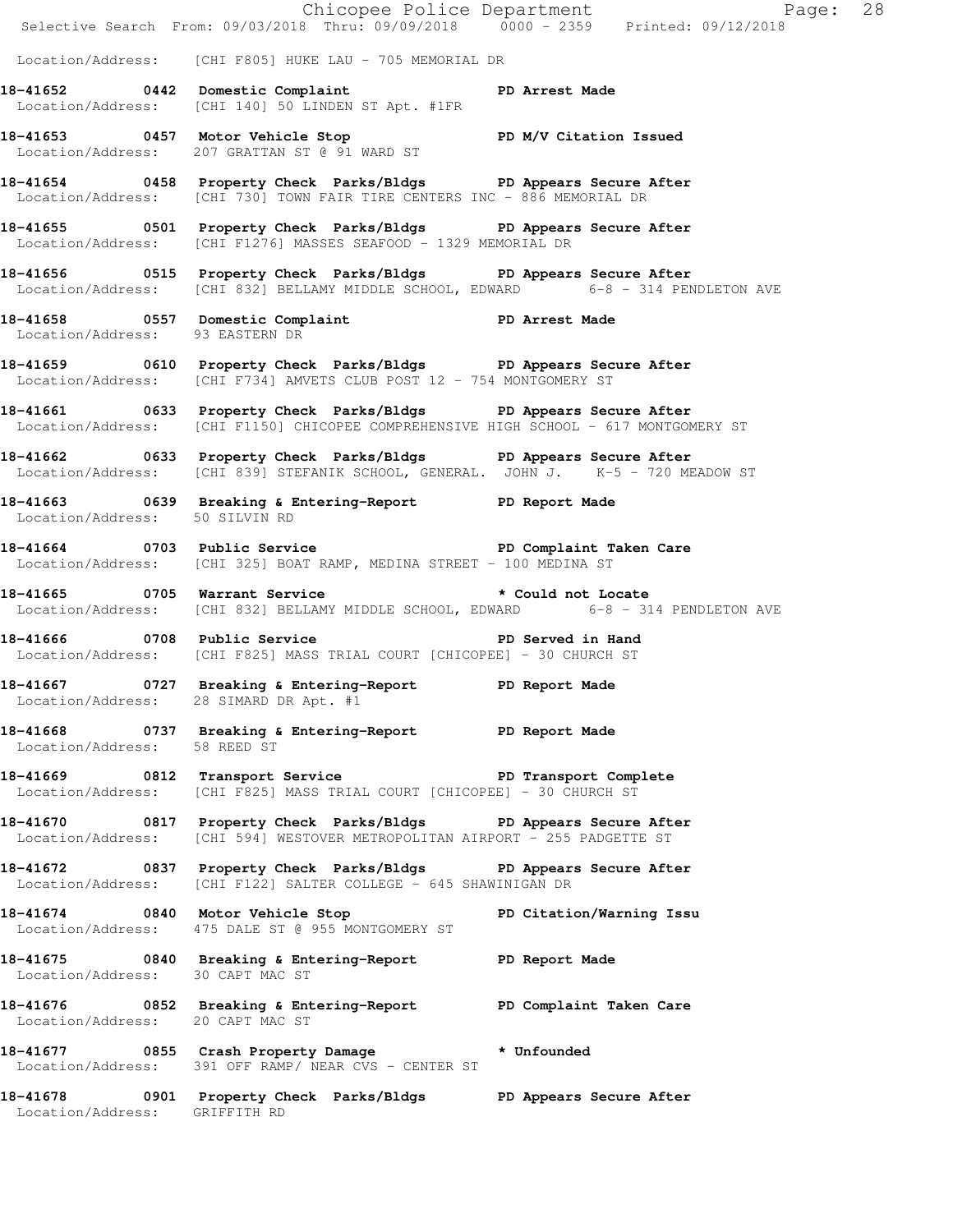|                                    | E Chicopee Police Department<br>Selective Search From: 09/03/2018 Thru: 09/09/2018 0000 - 2359 Printed: 09/12/2018                                      | Page: 29                |  |
|------------------------------------|---------------------------------------------------------------------------------------------------------------------------------------------------------|-------------------------|--|
|                                    | 18-41679 0902 Property Check Parks/Bldgs PD Appears Secure After<br>Location/Address: [CHI 68] AMF LANES CHICOPEE - 291 BURNETT RD                      |                         |  |
| 18-41680 0904 Car Wash             | Location/Address: [CHI 448] SOFT TOUCH AUTO WASH - 1469 GRANBY RD                                                                                       | PD Not Served           |  |
|                                    | 18-41681   0911   Motor Vehicle Stop   PD Citation/Warning Issu<br>Location/Address:   0 ROLF AVE @ 0 CRAWFORD AVE                                      |                         |  |
|                                    | 18-41682 0912 Property Check Parks/Bldgs PD Appears Secure After<br>Location/Address: [CHI 587] OREGON SPORTSMAN CLUB - 610 NEW LOMBARD RD              |                         |  |
|                                    | 18-41683<br>0913 Suspicious Person/Activity<br>PD Complaint Taken Care<br>Location/Address: [CHI 1402] MCKINSTRY GARDENS - 753 MONTGOMERY ST            |                         |  |
|                                    | 18-41684 0919 Property Check Parks/Bldgs PD Appears Secure After<br>Location/Address: [CHI 74] WESTFIELD BANK - 435 BURNETT RD                          |                         |  |
|                                    | 18-41686 		 0924 Property Check Parks/Bldgs 		 PD Appears Secure After<br>Location/Address: [CHI 837] LITWIN SCHOOL, SGT. ROBERT R. K-5 - 135 LITWIN LN |                         |  |
| Location/Address: LITWIN LN        | 18-41687 18929 Motor Vehicle Stop 1890 PD Citation/Warning Issu                                                                                         |                         |  |
| Location/Address: 91 CIRCLE DR     | 18-41688 0933 Sudden Death<br>Location (Address: 01 GIDGES PD                                                                                           |                         |  |
|                                    | 18-41690 0935 Transport Service New PD Transport Complete<br>Location/Address: [CHI 560] CHICOPEE CENTRAL MAINTENANCE GARAGE - 677 MEADOW ST            |                         |  |
|                                    | 18-41691 0941 Crash Property Damage Name PD Report Made<br>Location/Address: [CHI 592] SUNOCO - F.L. ROBERTS - 500 MONTGOMERY ST                        |                         |  |
| Location/Address: 305 BROADWAY     | 18-41692 0944 Abandoned/Found Property PD Report Made                                                                                                   |                         |  |
| Location/Address: 15 YORKTOWN CT   | 18-41693 0951 Service of a Summons PD Not Served                                                                                                        |                         |  |
|                                    | 18-41694 1008 CHECK THE WELL BEING PD Advised<br>Location/Address: 0 OHIO AVE @ 0 TOWNE ST                                                              |                         |  |
| Location/Address: 46 GRATTAN ST    | 18-41696 1032 Motor Vehicle Stop North PD Criminal Complaint Re                                                                                         |                         |  |
|                                    | 18-41697 1054 Property Check Parks/Bldgs PD Appears Secure After<br>Location/Address: [CHI 1065] CHICOPEE HIGH SCHOOL - 820 FRONT ST                    |                         |  |
| Location/Address: BROADWAY         | 18-41699 1104 Public Service 20 PD Complaint Taken Care                                                                                                 |                         |  |
|                                    | 18-41701 1147 Transport Service The PD Transport Complete<br>Location/Address: [CHI F825] MASS TRIAL COURT [CHICOPEE] - 30 CHURCH ST                    |                         |  |
| 18-41703 1155 Car Wash             | Location/Address: [CHI 448] SOFT TOUCH AUTO WASH - 1469 GRANBY RD                                                                                       | PD Complaint Taken Care |  |
|                                    | 18-41704 1200 Suspicious Person/Activity PD Advised<br>Location/Address: BEHIND - 34 MITCHELL DR                                                        |                         |  |
|                                    | 18-41707 1214 CHECK THE WELL BEING PD Assist Given<br>Location/Address: [CHI 1938] SOLDIER ON - VETERAN HOME - 40 MEADOW ST Apt. #111                   |                         |  |
| Location/Address: 205 EAST MAIN ST | 18-41708 1247 CHECK THE WELL BEING * Could not Locate                                                                                                   |                         |  |
|                                    | 18-41710 1347 CHECK THE WELL BEING PD Complaint Taken Care<br>Location/Address: [CHI 849] RIVERS PARK - 19 ALDEN ST                                     |                         |  |
|                                    | 18-41712   1353   Motor Vehicle Stop   PD Citation/Warning Issu<br>Location/Address: 411   GRANBY RD                                                    |                         |  |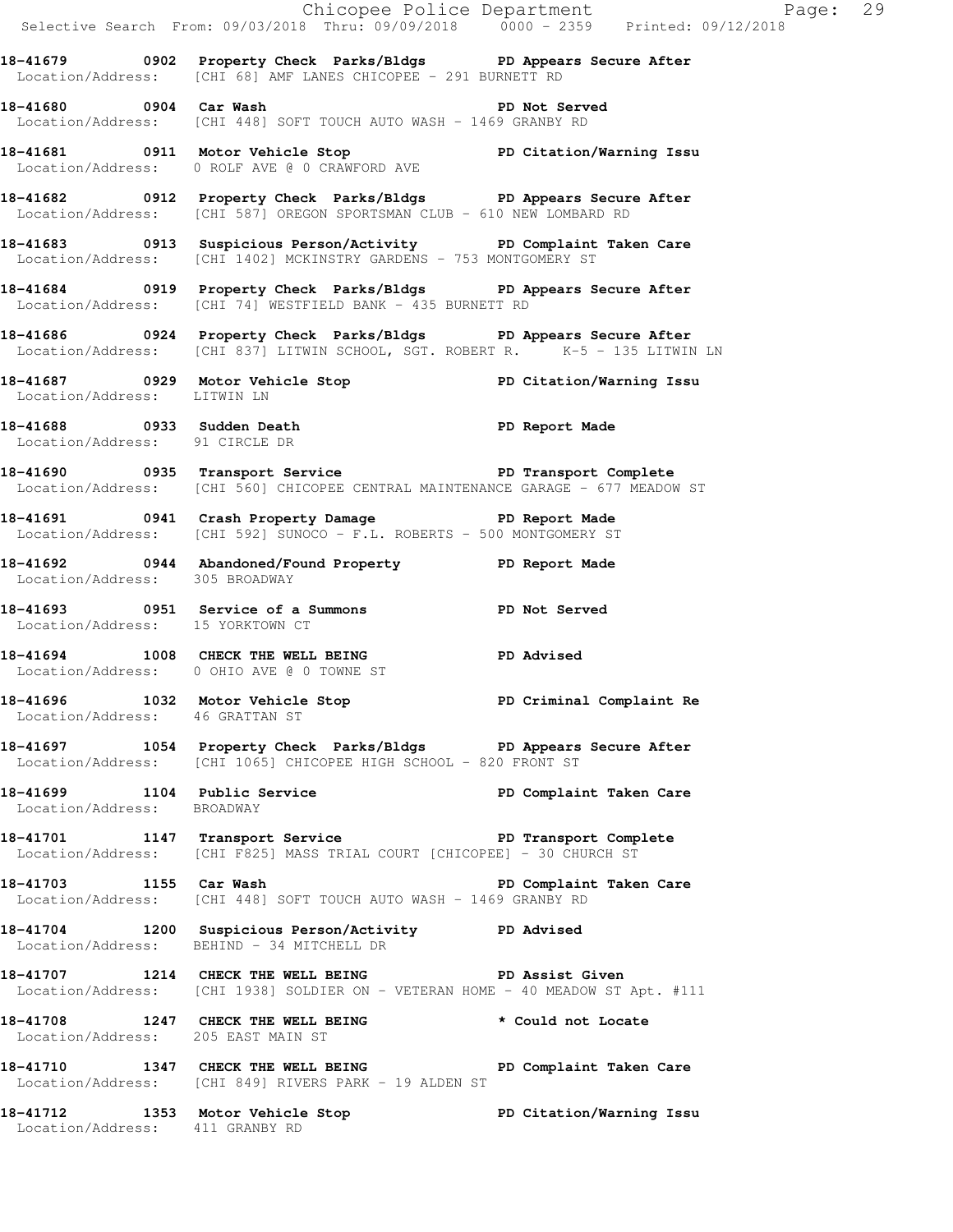**18-41713 1354 Keep The Peace-Others PD Assist Given** 

 Location/Address: 1565 WESTOVER RD **18-41695 1355 Traffic/Parking Complaint PD Complaint Taken Care**  Location/Address: BROADWAY @ COCHRAN ST **18-41714 1358 Traffic/Parking Complaint PD Complaint Taken Care**  Location/Address: BROADWAY @ COCHRAN ST **18-41715 1415 Malicious Damage-Past PD Report Made**  Location/Address: 68 AMES AVE **18-41716 1416 Motor Vehicle Stop PD Citation/Warning Issu**  Location/Address: EAST ST @ BROADWAY **18-41717 1424 Motor Vehicle Stop PD Citation/Warning Issu**  Location/Address: [CHI 253] KULIG OIL CO - 159 GRANBY RD **18-41718 1425 Crash Property Damage PD Report Made**  Location/Address: [CHI 188] PRIDE SERVICE STATION - 167 CHICOPEE ST **18-41720 1441 Property Check Parks/Bldgs PD Appears Secure After**  Location/Address: [CHI 670] CUMBERLAND FARMS - 1061 MEMORIAL DR **18-41721 1445 Traffic/Parking Complaint PD Complaint Taken Care**  Location/Address: BROADWAY @ COCHRAN ST **18-41723 1449 Crash Property Damage PD Report Made**  Location/Address: [CHI 1245] CHICOPEE STATE POOL - 750 MEADOW ST **18-41724 1450 Abandoned/Found Property PD Report Made**  Location/Address: FRONT ST **18-41725 1456 Motor Vehicle Stop PD Advised**  Location/Address: [CHI 214] 21ST CENTURY POOLS & SPAS - 1801 MEMORIAL DR 18-41727 1506 Prowler **18-41727** 1506 Prowler Location/Address: 203 GRANBY RD 18-41726 1508 Larceny Complaint Past **PD Report Made**  Location/Address: 107 SKEELE ST **18-41728 1518 Malicious Damage-Past PD Advised**  Location/Address: 17 SPRINGFIELD ST **18-41729 1522 Car Wash PD Complaint Taken Care**  Location/Address: [CHI 448] SOFT TOUCH AUTO WASH - 1469 GRANBY RD **18-41730 1523 Assist Ambulance PD Assist Given**  Location/Address: [CHI 269] JENROSE WINES & LIQUORS - 945 CHICOPEE ST **18-41733 1527 Domestic Complaint PD Arrest Made**  Location/Address: [CHI XP1974] JOHN FINN - 46 COLUMBA ST Apt. #1A **18-41734 1541 THREATS MADE PD Report Made**  Location/Address: 57 WASHINGTON ST **18-41736 1557 Traffic/Parking Complaint PD Advised**  Location/Address: 77 SOUTHWICK ST **18-41739 1623 Motor Vehicle Stop PD Report Made**  Location/Address: [CHI 1096] ARBOR KIDS, THE - 999 MEMORIAL DR **18-41740 1623 Missing Person \* Could not Locate**  Location/Address: 17 BEMIS ST Apt. #1FL **18-41744 1651 Larceny Complaint Past PD Report Made**  Location/Address: [CHI 1191] WALMART - 591 MEMORIAL DR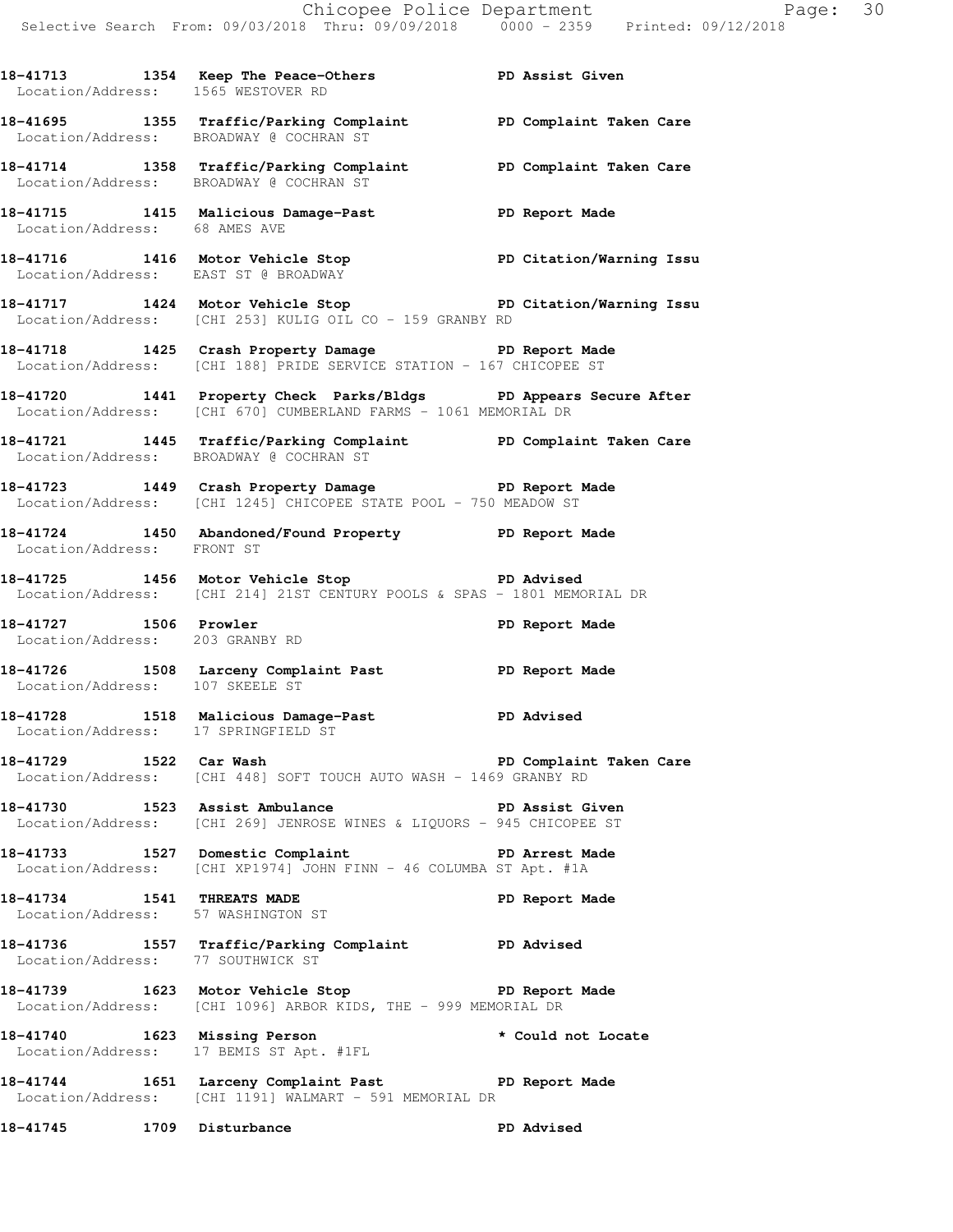Chicopee Police Department Page: 31 Selective Search From: 09/03/2018 Thru: 09/09/2018 0000 - 2359 Printed: 09/12/2018 Location/Address: 56 WELLS AVE **18-41746 1717 Crash Property Damage PD Report Made**  Location/Address: 589 PROSPECT ST **18-41747 1724 Disturbance \* Could not Locate**  Location/Address: 306 MANDALAY RD **18-41750 1753 Disturbance PD Advised**  Location/Address: 58 PELOQUIN DR **18-41752 1816 Disturbance \* Could not Locate**  Location/Address: CHERRYVALE ST 18-41751 1818 Public Service **PD** Advised Location/Address: [CHI 576] FRONTLINE MOTORS - 759 MEADOW ST **18-41753 1835 Unwanted Party/Undesirable PD Report Made**  Location/Address: [CHI 1191] WALMART - 591 MEMORIAL DR **18-41755 1840 CHECK THE WELL BEING \* Could not Locate**  Location/Address: [CHI F1520] AALIYAH'S GROCERY STORE - 830 CHICOPEE ST Apt. #A **18-41756 1844 Loud Music PD Advised**  Location/Address: [CHI XP1974] JOHN FINN - 46 COLUMBA ST Apt. #7B **18-41757 1845 Shoplifter \* Could not Locate**  Location/Address: [CHI 1191] WALMART - 591 MEMORIAL DR 18-41758 **1845** CHECK THE WELL BEING **PD** Complaint Taken Care Location/Address: 728 PENDLETON AVE 18-41759 **1856** Crash Property Damage **PD Complaint Taken Care**  Location/Address: 464 CHICOPEE ST 18-41761 1857 CHECK THE WELL BEING **PD** Complaint Taken Care Location/Address: EXCHANGE ST **18-41762 1906 Larceny- In Progress PD Advised**  Location/Address: HU KE LAU - MEMORIAL DR **18-41764 1919 Disabled Motor Vehicle PD Complaint Taken Care**  Location/Address: OLD CHICOPEE ST @ PROSPECT ST **18-41765 1920 Disabled Motor Vehicle PD Assist Given**  Location/Address: [CHI 857] SZOT PARK - 97 SGT TRACY DR **18-41766 1931 Assault & Battery Complaint PD Report Made**  Location/Address: 110 CHURCH ST **18-41767 1934 Identity Fraud/Theft PD Advised**  Location/Address: 16 VICTORIA PARK **18-41768 1941 Assist Ambulance PD Assisted other Agency**  Location/Address: [CHI 146] MCKINLEY HOUSE APARTMENTS - 38 ASINOF AVE Apt. #405 18-41770 **2006** Crash Property Damage **PD Complaint Taken Care** Location/Address: [CHI 931] TD BANK NA - 153 MEADOW ST **18-41771 2007 Investigation/DB PD Report Made**  Location/Address: [CHI F307] CHICOPEE CONVENIENCE MART - 201 EXCHANGE ST **18-41774 2020 Breaking & Entering-Report PD Criminal Complaint Re**  Location/Address: 828 CHICOPEE ST Apt. #1 18-41775 2052 Assist Ambulance **PD Assist Given**  Location/Address: 56 BOURBEAU ST **18-41777 2054 Property Check Parks/Bldgs PD Appears Secure After** 

Location/Address: [CHI 854] SARAH JANE PARK - 21 VIVIAN ST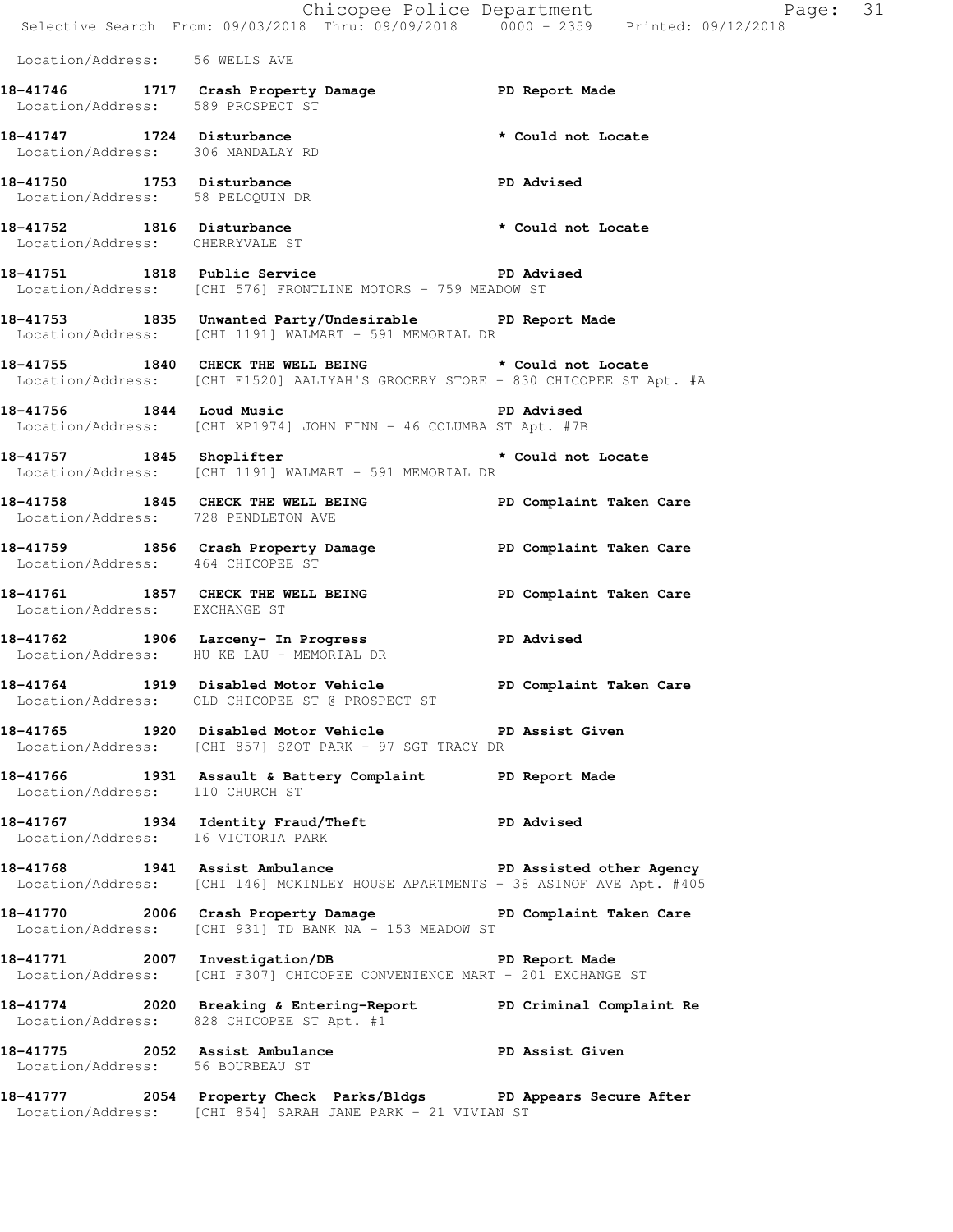|                                                               | Chicopee Police Department<br>Selective Search From: 09/03/2018 Thru: 09/09/2018 0000 - 2359 Printed: 09/12/2018 | Page: 32             |  |
|---------------------------------------------------------------|------------------------------------------------------------------------------------------------------------------|----------------------|--|
| 18-41780 2144 Shoplifter                                      | <b>PD</b> Arrest Made<br>Location/Address: [CHI 1191] WALMART - 591 MEMORIAL DR                                  |                      |  |
|                                                               | <b>PD Assist Given</b><br>Location/Address: [CHI 202] EZ MART - 345 CHICOPEE ST                                  |                      |  |
| Location/Address:                                             | PARENTEAU CT                                                                                                     |                      |  |
| Location/Address: 29 CIRCLE DR                                | 18-41785 2238 Assist Fire Department                                                                             | * No Action Required |  |
| 18-41786 2241 Missing Person<br>Location/Address: 17 BEMIS ST |                                                                                                                  | * Could not Locate   |  |
| 18-41788 2257 Disturbance                                     | Location/Address: [CHI 561] POLEP, J. DISTR SERVICES - 705 MEADOW ST                                             | PD Report Made       |  |
| 18-41790                                                      | 2353 Disturbance                                                                                                 | PD Advised           |  |

Location/Address: [CHI XP1977] JOHN FOSTER - 186 GRATTAN ST Apt. #3FL

**18-41789 2354 Domestic Complaint PD Advised**  Location/Address: 5 VOLPE DR Apt. #22

#### **For Date: 09/08/2018 - Saturday**

**18-41791 0032 Property Check Parks/Bldgs PD Appears Secure After**  Location/Address: [CHI 594] WESTOVER METROPOLITAN AIRPORT - 255 PADGETTE ST

**18-41792 0033 Property Check Parks/Bldgs PD Appears Secure After**  Location/Address: [CHI 1658] THE APARTMENTS AT AMES PRIVILEGE - 1 SPRINGFIELD ST

**18-41793 0033 Property Check Parks/Bldgs PD Appears Secure After**  Location/Address: [CHI 1839] MCDONALDS - 639 MEMORIAL DR

**18-41794 0037 Disturbance PD Advised**  Location/Address: EDMUND ST @ ST JAMES AVE

**18-41795 0045 Property Check Parks/Bldgs PD Appears Secure After**  Location/Address: 374 SPRINGFIELD ST

**18-41797 0045 Assist Ambulance PD Assist Given**  Location/Address: 40 ANDERSEN RD

**18-41796 0046 ASSIST OTHER AGENCY PD Assist Given**  Location/Address: 31 PROSPECT ST @ 1043 CHICOPEE ST

**18-41798 0047 Property Check Parks/Bldgs PD Appears Secure After**  Location/Address: [CHI 73] PRIDE CONVENIENCE - 363 BURNETT RD

**18-41801 0050 Property Check Parks/Bldgs PD Appears Secure After**  Location/Address: [CHI XP2059] RIVOLI THE - 41 SPRINGFIELD ST

**18-41800 0051 Transport Service PD Transport Complete**  Location/Address: [CHI F182] HAMPDEN COUNTY WOMANS HOUSE OF CORRECTION - 701 CENTER ST

**18-41802 0109 Domestic Complaint PD Criminal Complaint Re**  Location/Address: [CHI F1305] 1060 CHICOPEE ST - 1060 CHICOPEE ST Apt. #3FL

**18-41805 0112 Assist Other Police Department \* Could not Locate**  Location/Address: [CHI 39] MAC ARTHUR TERRACE APARTMENTS - 70 BROADWAY

**18-41803 0113 Property Check Parks/Bldgs PD Appears Secure After**  Location/Address: [CHI F1342] CVS PHARMACY - 235 CENTER ST

**18-41804 0119 Property Check Parks/Bldgs PD Appears Secure After**  Location/Address: [CHI F1401] SHERIDAN CIRCLE HOUSING COOPERATIVE - 1 CENTRAL AVE

**18-41806 0120 Property Check Parks/Bldgs PD Appears Secure After**  Location/Address: [CHI 1839] MCDONALDS - 639 MEMORIAL DR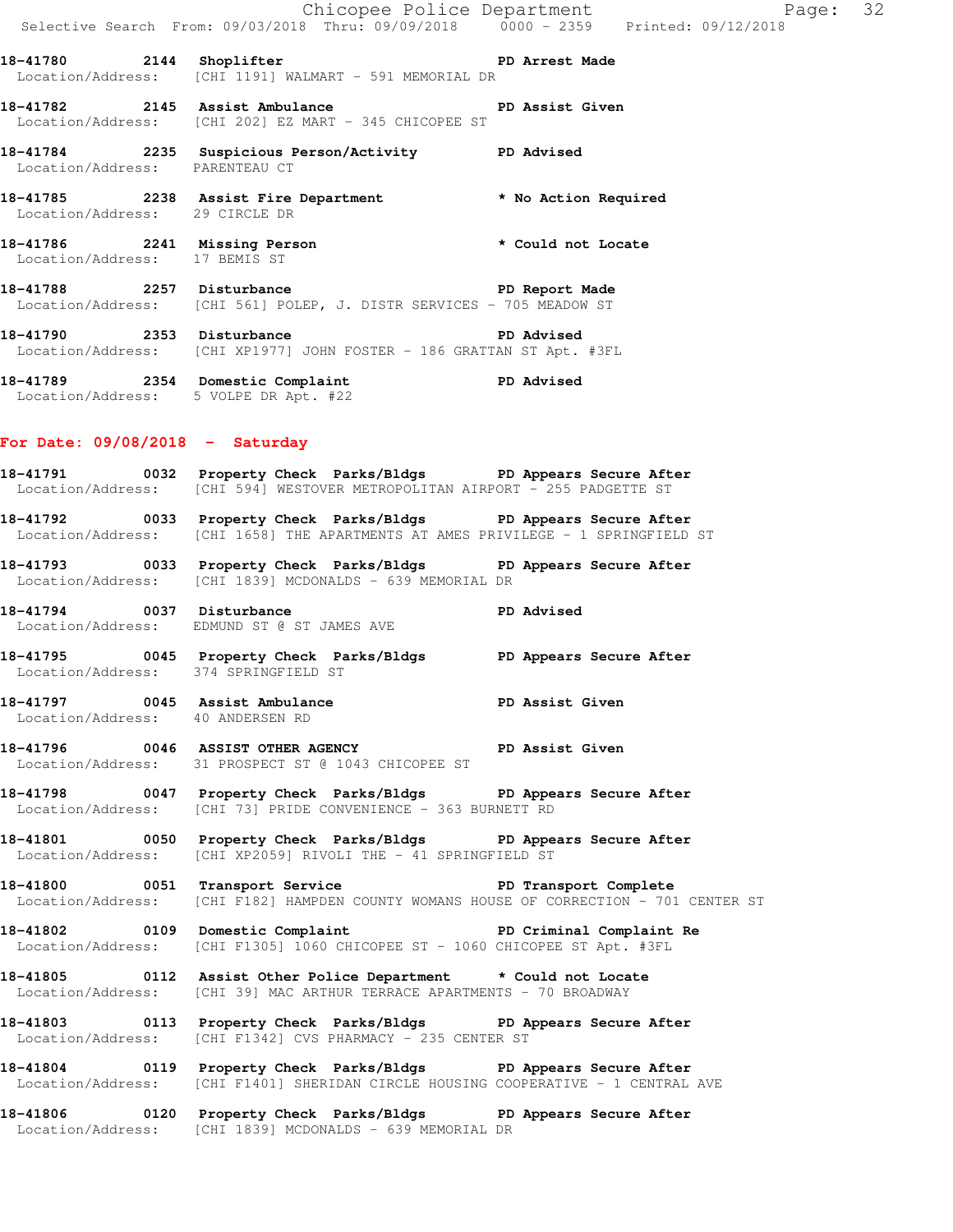**18-41807 0127 Property Check Parks/Bldgs PD Appears Secure After**  Location/Address: [CHI 328] SAMS CONVENIENCE STORE - 147 BROADWAY

**18-41808 0132 Property Check Parks/Bldgs PD Appears Secure After**  Location/Address: [CHI 525] GRISE FUNERAL HOME - 280 SPRINGFIELD ST

**18-41809 0135 Motor Vehicle Stop \* No Action Required**  Location/Address: EAST MAIN ST

**18-41810 0140 Property Check Parks/Bldgs PD Appears Secure After**  Location/Address: [CHI 840] STREIBER SCHOOL, HUGH SCOTT K-5 - 40 STREIBER DR

**18-41811 0140 Disturbance PD Advised**  Location/Address: 78 DEBRA DR Apt. #3E

**18-41812 0143 Property Check Parks/Bldgs PD Appears Secure After**  Location/Address: [CHI 850] LINCOLN GROVE - PARK - 224 BROADWAY

**18-41813 0144 Property Check Parks/Bldgs PD Appears Secure After**  Location/Address: [CHI 842] DUPONT MEM MID SCHOOL, 1ST SGT. KEVIN A. - 650 FRONT ST

**18-41814 0156 Property Check Parks/Bldgs PD Appears Secure After**  Location/Address: STONINA DR

**18-41815 0213 Property Check Parks/Bldgs PD Appears Secure After**  Location/Address: [CHI 856] NASH FIELD PARK - 90 CALL ST

**18-41816 0214 Property Check Parks/Bldgs PD Appears Secure After**  Location/Address: [CHI F621] FAMILY DOLLAR - 209 EXCHANGE ST

**18-41817 0220 Property Check Parks/Bldgs PD Appears Secure After**  Location/Address: [CHI 857] SZOT PARK - 97 SGT TRACY DR

**18-41818 0223 Property Check Parks/Bldgs PD Appears Secure After**  Location/Address: [CHI 292] AMERICAN LEGION POST 452 - 43 EXCHANGE ST

**18-41819 0235 Property Check Parks/Bldgs PD Appears Secure After**  Location/Address: [CHI 309] MCDONALDS - 350 BURNETT RD

**18-41820 0235 Property Check Parks/Bldgs PD Appears Secure After**  Location/Address: [CHI 1714] UNION MART-2 - 457 GRANBY RD

**18-41821 0237 Disturbance \* Could not Locate**  Location/Address: [CHI F3001] KIRBY SCHOOL APARTMENTS - 90 MCKINSTRY AVE

**18-41822 0240 Property Check Parks/Bldgs PD Appears Secure After**  Location/Address: [CHI 1027] DUNKIN DONUTS - 820 MEMORIAL DR

**18-41823 0246 Property Check Parks/Bldgs PD Appears Secure After**  Location/Address: [CHI F1328] GALLAGHER OLDE FASHIONED SERVICE - 560 EAST ST

**18-41824 0252 Suspicious Person/Activity \* Could not Locate**  Location/Address: 25 MEDFORD ST

**18-41825 0257 Property Check Parks/Bldgs PD Appears Secure After**  Location/Address: [CHI 958] PION PONTIAC (BOB) - 333 MEMORIAL DR

**18-41826 0304 Property Check Parks/Bldgs PD Appears Secure After**  Location/Address: [CHI 660] OCEAN STATE JOB LOT - 1451 MEMORIAL DR

**18-41827 0305 Motor Vehicle Stop PD M/V Citation Issued**  Location/Address: 525 GRANBY RD

**18-41828 0315 Property Check Parks/Bldgs PD Appears Secure After**  Location/Address: [CHI 334] CHICOPEE MOOSE FAMILY CENTER - 244 FULLER RD

**18-41830 0329 Property Check Parks/Bldgs PD Appears Secure After**  Location/Address: [CHI 1160] CHICOPEE LIBRARY-EMILY PARTYKA CENTER BRANCH - 449 FRONT ST

**18-41831 0334 Motor Vehicle Stop PD M/V Citation Issued**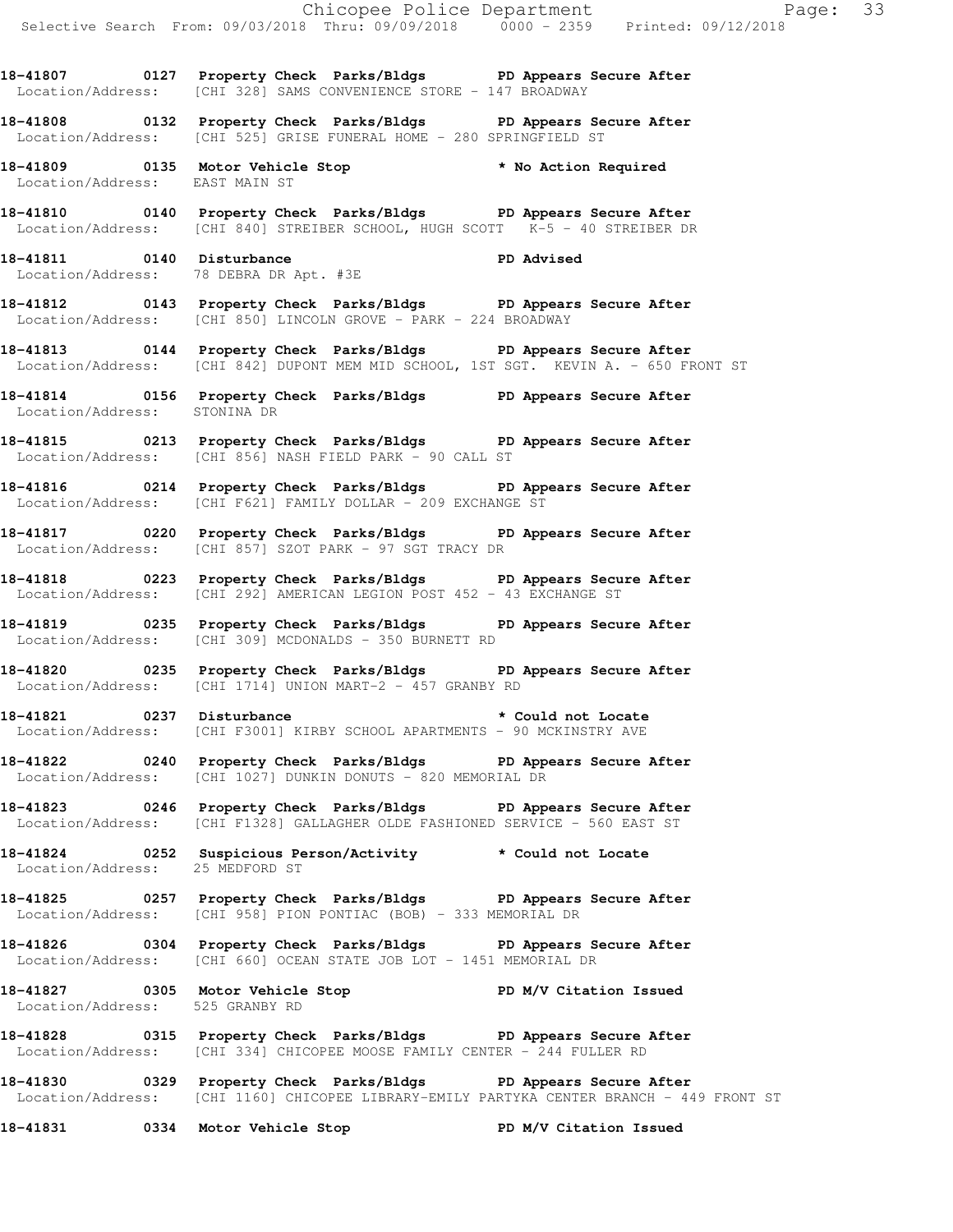|                                     |                                                                                                                                                       | Chicopee Police Department<br>Page: 34<br>Selective Search From: 09/03/2018 Thru: 09/09/2018  0000 - 2359  Printed: 09/12/2018 |  |
|-------------------------------------|-------------------------------------------------------------------------------------------------------------------------------------------------------|--------------------------------------------------------------------------------------------------------------------------------|--|
| Location/Address: 565 GRANBY RD     |                                                                                                                                                       |                                                                                                                                |  |
|                                     | 18-41832 		 0435 Property Check Parks/Bldgs 		 PD Appears Secure After<br>Location/Address: [CHI 188] PRIDE SERVICE STATION - 167 CHICOPEE ST         |                                                                                                                                |  |
|                                     | 18-41833 10435 Loud Music 2008 10 PD Appears Secure After<br>Location/Address: [CHI F1088] MEMORIAL APTS [ INC DEBRA DR.] - 1302 MEMORIAL DR Apt. #4C |                                                                                                                                |  |
|                                     | 18-41836 0446 Larceny Complaint Past PD Criminal Complaint Re<br>Location/Address: [CHI 305] CUMBERLAND FARMS - 37 MONTCALM ST                        |                                                                                                                                |  |
|                                     | 18-41835 0449 Property Check Parks/Bldgs PD Appears Secure After<br>Location/Address: [CHI 1658] THE APARTMENTS AT AMES PRIVILEGE - 1 SPRINGFIELD ST  |                                                                                                                                |  |
|                                     | 18-41837 18958 Property Check Parks/Bldgs PD Appears Secure After<br>Location/Address: [CHI 1196] SHELL - 95 WEST ST                                  |                                                                                                                                |  |
|                                     | 18-41838 0504 Property Check Parks/Bldgs PD Appears Secure After<br>Location/Address: [CHI 566] SAM'S FOOD STORES (SUNOCO) - 810 MEADOW ST            |                                                                                                                                |  |
|                                     | 18-41839 0526 Property Check Parks/Bldgs PD Appears Secure After<br>Location/Address: [CHI 834] BOWE SCHOOL, PATRICK E. K-5 - 115 HAMPDEN ST          |                                                                                                                                |  |
|                                     | 18-41840 0547 Domestic Complaint PD Advised<br>Location/Address: [CHI 385] CORNER STORE OF CHICOPEE - 444 FRONT ST                                    |                                                                                                                                |  |
|                                     | 18-41843 0650 Property Check Parks/Bldgs PD Appears Secure After<br>Location/Address: [CHI F805] HUKE LAU - 705 MEMORIAL DR                           |                                                                                                                                |  |
|                                     | 18-41844 0708 Motor Vehicle Stop 50 PD Report Made<br>Location/Address: [CHI 1191] WALMART - 591 MEMORIAL DR                                          |                                                                                                                                |  |
|                                     | 18-41845 0708 Traffic Assignment New PD Complaint Taken Care<br>Location/Address: [CHI 1754] LOY RESIDENCE (CHRISTINA) - 451 EAST MAIN ST             |                                                                                                                                |  |
|                                     |                                                                                                                                                       |                                                                                                                                |  |
| Location/Address: 303 EAST MAIN ST  | 18-41849 0730 Motor Vehicle Stop N/V Citation Issued                                                                                                  |                                                                                                                                |  |
|                                     | 18-41853 0843 Breaking & Entering-Report PD Report Made<br>Location/Address: END OF - PENNSYLVANIA AVE                                                |                                                                                                                                |  |
|                                     | 18-41854 0850 Property Check Parks/Bldgs PD Appears Secure After<br>Location/Address: [CHI 189] PLUMBERS / PIPEFITTERS UNION #104 - 168 CHICOPEE ST   |                                                                                                                                |  |
|                                     | 18-41855 0859 Property Check Parks/Bldgs PD Appears Secure After<br>Location/Address: [CHI 429] KNIGHTS OF COLUMBUS - 460 GRANBY RD                   |                                                                                                                                |  |
| Location/Address: 49 SPRINGFIELD ST | 18-41857 0920 Neighbor/Landlord Dispute PD Advised                                                                                                    |                                                                                                                                |  |
|                                     | 18-41860 0934 Assist Ambulance New PD Assist Given<br>Location/Address: [CHI 1586] CRUICKSHANK RESIDENCE - 85 FALMOUTH RD                             |                                                                                                                                |  |
|                                     | 18-41861 0943 Property Check Parks/Bldgs PD Appears Secure After<br>Location/Address: [CHI 1245] CHICOPEE STATE POOL - 750 MEADOW ST                  |                                                                                                                                |  |
|                                     | 18-41862 1004 Property Check Parks/Bldgs PD Appears Secure After<br>Location/Address: $[CHI 837]$ LITWIN SCHOOL, SGT. ROBERT R. $K-5$ - 135 LITWIN LN |                                                                                                                                |  |
| Location/Address: 49 SPRINGFIELD ST | 18-41863 1011 Neighbor/Landlord Dispute PD Report Made                                                                                                |                                                                                                                                |  |
|                                     | 18-41867 1107 Suspicious M/V 18-41867 PD Report Made<br>Location/Address: [CHI 1233] WINDSOR COURT APARTMENTS - 470 MEMORIAL DR                       |                                                                                                                                |  |
| Location/Address: 35 LORRAINE ST    | 18-41869 1135 Motor Vehicle Stop 5 PD Advised                                                                                                         |                                                                                                                                |  |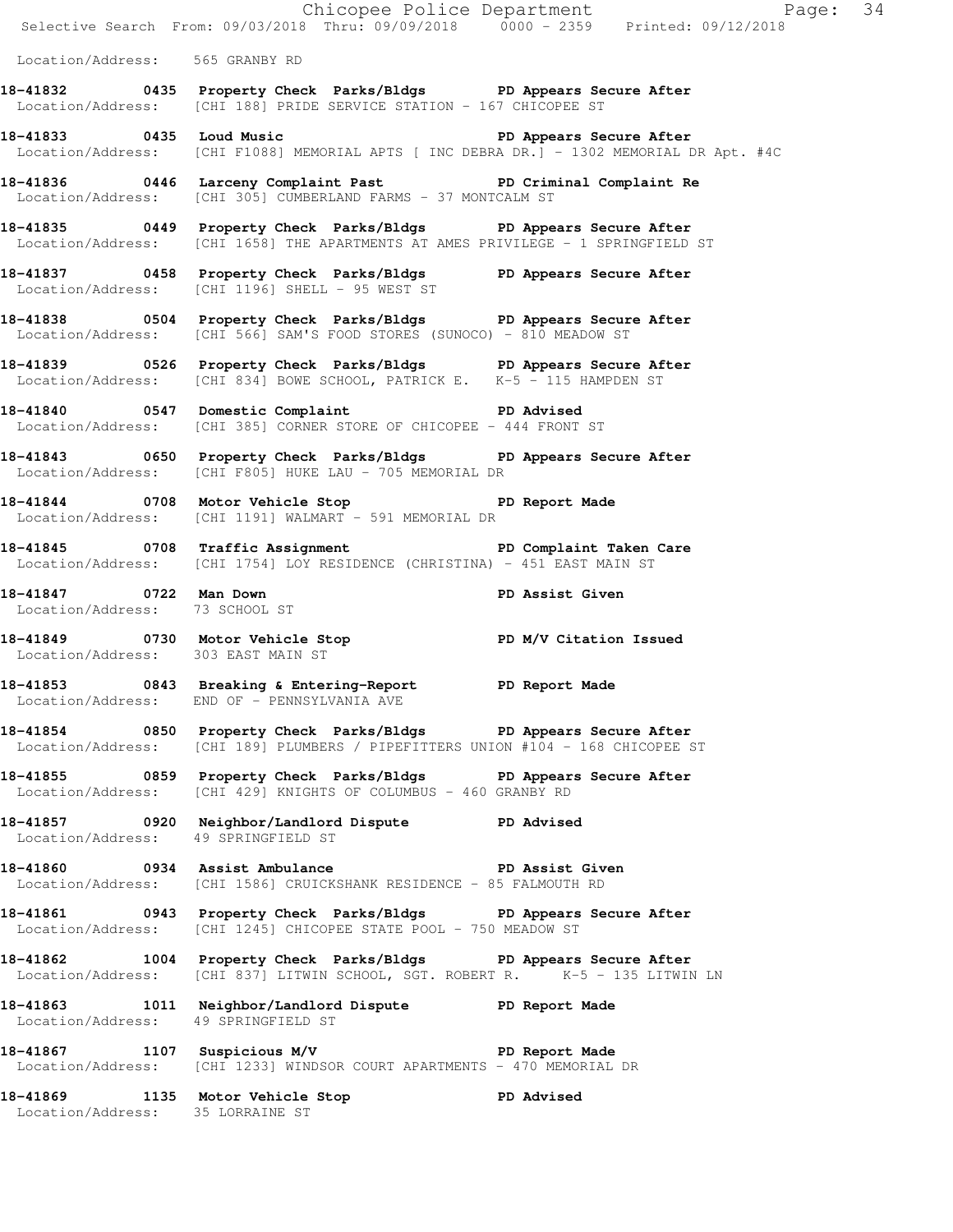**18-41870 1150 Firearms Investigation PD Complaint Taken Care**  Location/Address: 33 SHERMAN AVE **18-41871 1204 Criminal Harassment PD Report Made**  Location/Address: [CHI 1233] WINDSOR COURT APARTMENTS - 470 MEMORIAL DR **18-41873 1223 Breaking & Entering-Report PD Report Made**  Location/Address: 45 WILLIAM ST **18-41874 1246 Suspicious M/V PD Advised**  Location/Address: 85 SPRINGFIELD ST Apt. #BSMNT **18-41876 1323 Traffic/Parking Complaint PD Criminal Complaint Re**  Location/Address: 43 GRAPE ST @ 347 FRONT ST 18-41877 1328 Traffic Assignment **PD Complaint Taken Care**  Location/Address: 161 CHICOPEE ST @ 11 WILSON AVE **18-41878 1335 Property Check Parks/Bldgs PD Complaint Taken Care**  Location/Address: [CHI F1161] CHICOPEE MARKETPLACE - 591 MEMORIAL DR **18-41879 1341 Identity Fraud/Theft PD Report Made**  Location/Address: 54 ARMANELLA ST **18-41880 1345 Domestic Complaint PD Arrest Made**  Location/Address: 45 THEROUX DR Apt. #6K **18-41883 1431 Identity Fraud/Theft PD Report Made**  Location/Address: 146 GOODHUE AVE **18-41884 1436 Domestic Complaint PD Advised**  Location/Address: 47 CENTRAL AVE **18-41885 1446 Disturbance PD Complaint Taken Care**  Location/Address: 100 WEST MAIN ST **18-41887 1530 Property Check Parks/Bldgs PD Appears Secure After**  Location/Address: [CHI 847] RAY ASH PARK - 52 ARCADE ST **18-41888 1543 Suspicious Person/Activity \* Could not Locate**  Location/Address: [CHI 854] SARAH JANE PARK - 21 VIVIAN ST 18-41891 1715 Shoplifter **18-41891** PD Complaint Taken Care Location/Address: [CHI 1191] WALMART - 591 MEMORIAL DR **18-41892 1733 Domestic Complaint PD Complaint Taken Care**  Location/Address: 54 ARTISAN ST **18-41895 1827 Firearms Investigation PD Advised**  Location/Address: [CHI F162] 30 CENTER ST - 30 CENTER ST Apt. #11 18-41896 1835 Domestic Complaint **18-41896** PD Complaint Taken Care Location/Address: 79 EASTERN DR **18-41900 1955 Shoplifter PD Advised**  Location/Address: [CHI 660] OCEAN STATE JOB LOT - 1451 MEMORIAL DR **18-41901 2003 Domestic Complaint PD Criminal Complaint Re**  Location/Address: 46 ELMER DR **18-41902 2009 Domestic Complaint PD Advised**  Location/Address: 8 YALE ST 18-41903 2017 Disturbance **PD** Report Made Location/Address: 0 WHEATLAND AVE @ 0 BLISS ST **18-41905 2023 Assist Ambulance PD Assist Given**  Location/Address: 48 PLANTE CIR **18-41906 2040 Disturbance PD Advised** 

Location/Address: [CHI F1508] 597 CHICOPEE ST - 597 CHICOPEE ST Apt. #2L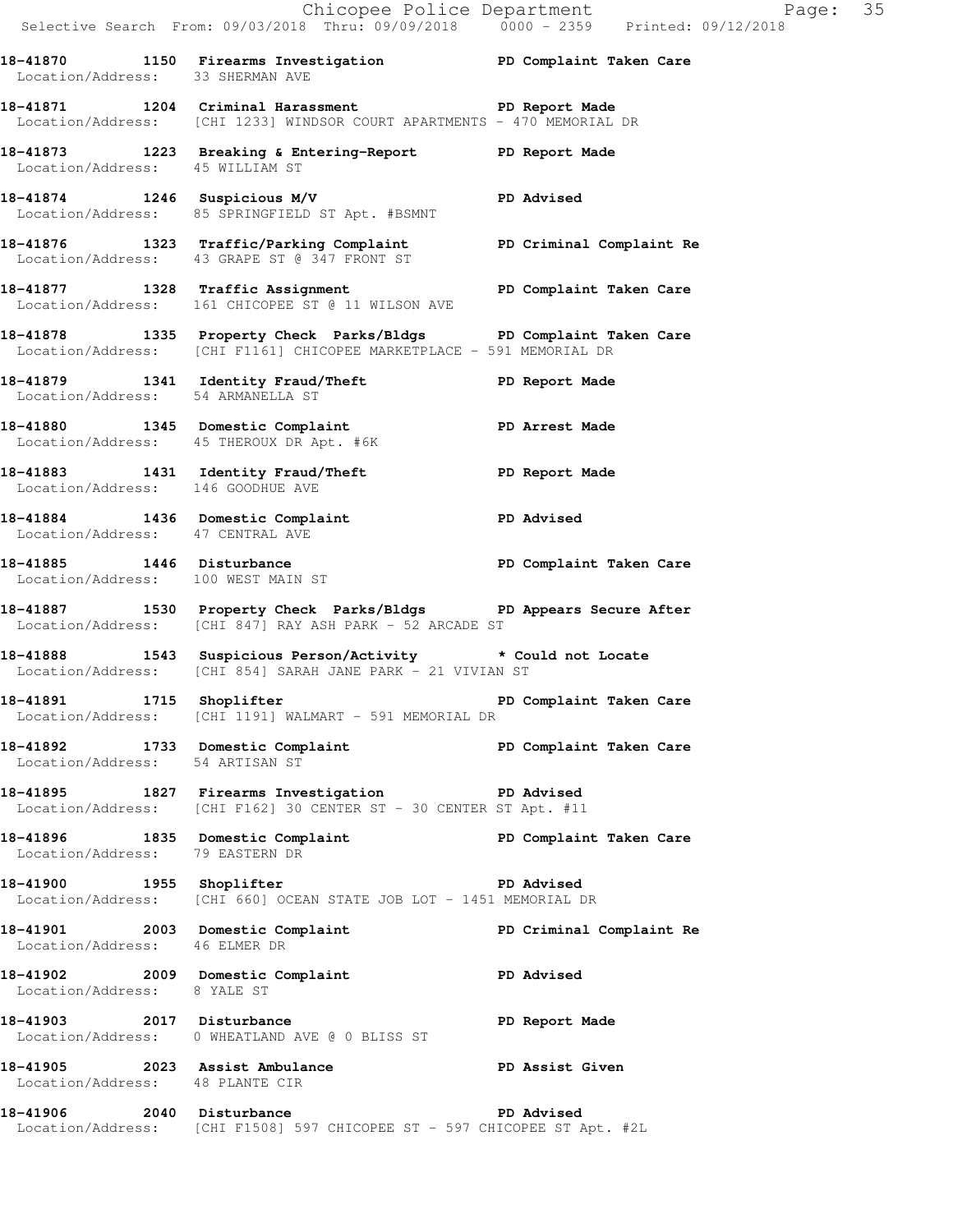**18-41907 2054 THREATS MADE PD Advised**  Location/Address: [CHI F1508] 597 CHICOPEE ST - 597 CHICOPEE ST Apt. #1L **18-41908 2058 Assist Other Police Department PD Assisted other Agency**  Location/Address: 156 CRESCENT DR **18-41909 2105 Crash Property Damage PD Report Made**  Location/Address: 61 KIMBALL ST

**18-41910 2114 Crash Property Damage \* Could not Locate**  Location/Address: NEAR ENTRANCE STOP N SHOP - MEMORIAL DR

**18-41911 2127 Assist Ambulance \* No Action Required**  Location/Address: 45 ELLERTON ST Apt. #1FL

**18-41912 2128 Domestic Complaint PD Complaint Taken Care**  Location/Address: [CHI XF1625] JONES RESIDENCE - 1297 GRANBY RD

**18-41918 2221 Motor Vehicle Stop PD M/V Citation Issued**  Location/Address: BROADWAY @ EAST ST

**18-41919 2230 Assault & Battery Complaint PD Complaint Taken Care**  Location/Address: [CHI 1852] ROMANO'S PIZZA - 191 EXCHANGE ST

**18-41920 2243 Loud Music PD Complaint Taken Care**  Location/Address: [CHI XP1974] JOHN FINN - 46 COLUMBA ST Apt. #7B

**18-41922 2310 Domestic Complaint PD Criminal Complaint Re**  Location/Address: 46 ELMER DR

**18-41923 2339 Identity Fraud/Theft PD Advised**  Location/Address: 60 PLANTE CIR Apt. #60

### **For Date: 09/09/2018 - Sunday**

**18-41924 0002 CHECK THE WELL BEING PD Advised**  Location/Address: 69 MCKINSTRY AVE

**18-41925 0008 Suspicious M/V PD Advised**  Location/Address: 260 EXCHANGE ST

**18-41928 0050 Property Check Parks/Bldgs PD Appears Secure After**  Location/Address: [CHI 692] GIOVANNIS PIZZA SHOP - 1885 MEMORIAL DR

**18-41929 0056 Property Check Parks/Bldgs PD Appears Secure After**  Location/Address: [CHI XF1665] MASS ALTERNATIVE CARE - 1247 EAST MAIN ST

**18-41930 0101 Property Check Parks/Bldgs PD Appears Secure After**  Location/Address: [CHI 832] BELLAMY MIDDLE SCHOOL, EDWARD 6-8 - 314 PENDLETON AVE

**18-41931 0111 Property Check Parks/Bldgs PD Appears Secure After**  Location/Address: [CHI F1328] GALLAGHER OLDE FASHIONED SERVICE - 560 EAST ST

**18-41932 0113 Property Check Parks/Bldgs PD Appears Secure After**  Location/Address: [CHI 931] TD BANK NA - 153 MEADOW ST

**18-41933 0137 Disturbance PD Complaint Taken Care**  Location/Address: [CHI F473] MY BROTHERS PLACE - 185 GROVE ST

**18-41934 0141 Property Check Parks/Bldgs PD Appears Secure After**  Location/Address: [CHI 86] FOOD BAG - 947 BURNETT RD

**18-41935 0145 Property Check Parks/Bldgs PD Appears Secure After**  Location/Address: [CHI 105] LIQUORSHED - 1345 BURNETT RD

**18-41936 0203 Property Check Parks/Bldgs PD Appears Secure After**  Location/Address: [CHI F122] SALTER COLLEGE - 645 SHAWINIGAN DR

**18-41937 0205 Property Check Parks/Bldgs PD Appears Secure After**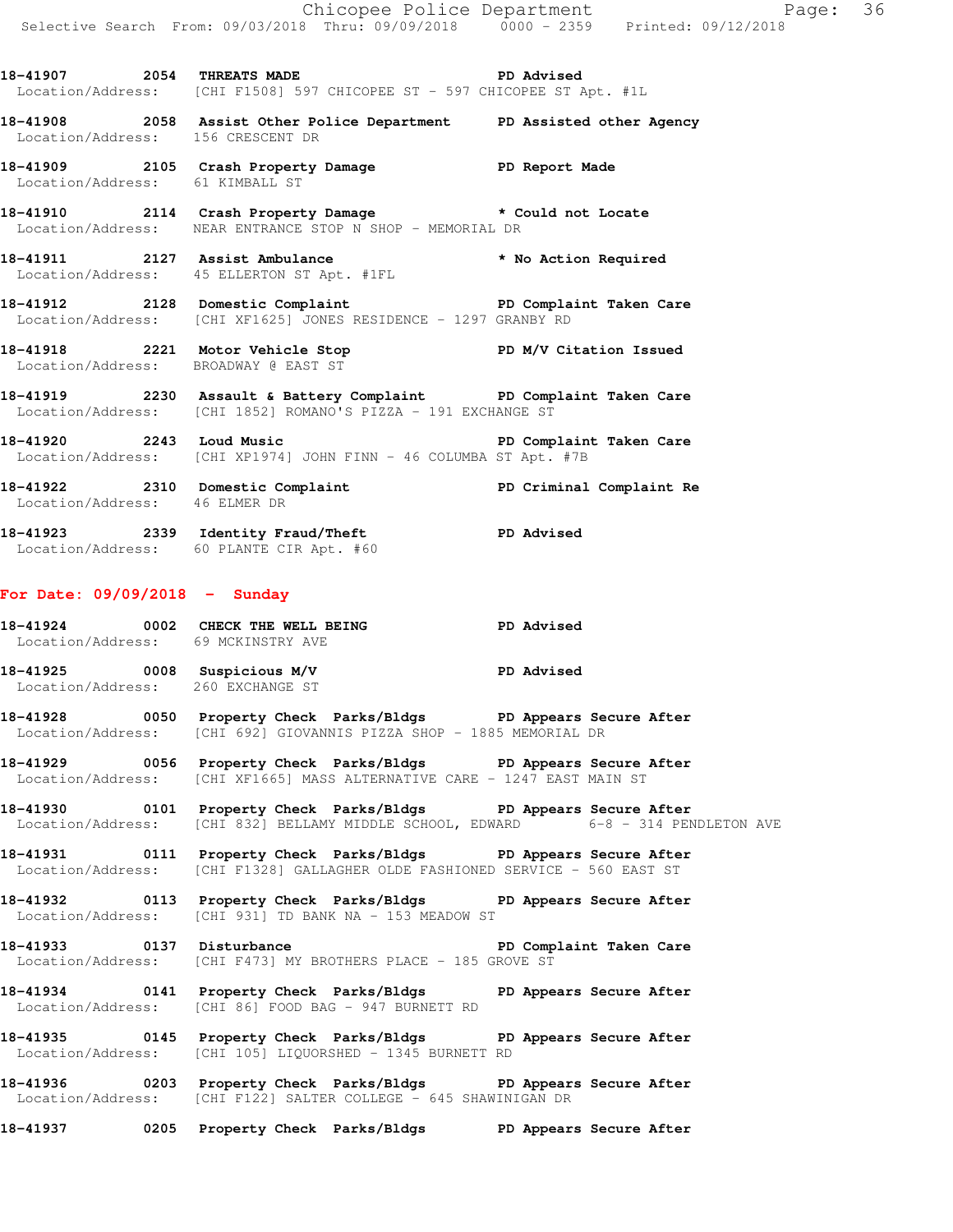|                                    | E Chicopee Police Department<br>Selective Search From: 09/03/2018 Thru: 09/09/2018 0000 - 2359 Printed: 09/12/2018                                     | Page: 37                |
|------------------------------------|--------------------------------------------------------------------------------------------------------------------------------------------------------|-------------------------|
|                                    | Location/Address: [CHI 238] JENNIFERS KITCHEN - 574 CHICOPEE ST                                                                                        |                         |
|                                    | 18-41939 		 0209 Property Check Parks/Bldgs 		 PD Appears Secure After<br>Location/Address: [CHI 857] SZOT PARK - 97 SGT TRACY DR                      |                         |
|                                    | 18-41940 0215 Property Check Parks/Bldgs PD Appears Secure After<br>Location/Address: [CHI F1476] RIVOLI THEATER BAR - 43 SPRINGFIELD ST               |                         |
|                                    | 18-41941 0223 Property Check Parks/Bldgs PD Appears Secure After<br>Location/Address: [CHI 269] JENROSE WINES & LIQUORS - 945 CHICOPEE ST              |                         |
|                                    | 18-41942 0226 Threatening Phone Calls 5 PD Report Made<br>Location/Address: 697 GRATTAN ST Apt. #3R                                                    |                         |
|                                    | 18-41944 0239 Property Check Parks/Bldgs PD Appears Secure After<br>Location/Address: [CHI 850] LINCOLN GROVE - PARK - 224 BROADWAY                    |                         |
|                                    | 18-41945 0258 Property Check Parks/Bldgs PD Appears Secure After<br>Location/Address: [CHI 328] SAMS CONVENIENCE STORE - 147 BROADWAY                  |                         |
|                                    | 18-41946 		 0339 Property Check Parks/Bldgs 		 PD Appears Secure After<br>Location/Address: [CHI 366] HIGHLAND FARMS - 466 CHICOPEE ST                 |                         |
|                                    | 18-41947 		 0343 Abandoned/Found Property 		 PD Report Made<br>Location/Address: [CHI 882] VIEW STREET TAVERN - 13 VIEW ST                             |                         |
| Location/Address: 28 THORNWOOD ST  | 18-41948 0351 Domestic Complaint PD Advised                                                                                                            |                         |
| Location/Address: ALVORD AVE       | 18-41950 0401 Loud Music<br>Institute of the Music of the Music PD Advised                                                                             |                         |
|                                    | 18-41951 0433 CHECK THE WELL BEING PD Complaint Taken Care<br>Location/Address: [CHI 728] MCDONALDS - 1460 MEMORIAL DR                                 |                         |
| Location/Address: 46 ELMER DR      | 18-41953 6509 Breaking & Entering in progres the Unfounded                                                                                             |                         |
|                                    | 18-41954 0512 Property Check Parks/Bldgs PD Appears Secure After<br>Location/Address: [CHI 92] CHICOPEE CHLORINATION PLANT - 1356 BURNETT RD           |                         |
|                                    | 18-41955 6523 Property Check Parks/Bldgs PD Appears Secure After<br>Location/Address: [CHI F208] CAVALIER RESTAURANT, ALCOA CATERING - 366 CHICOPEE ST |                         |
|                                    | Location/Address: [CHI 1729] HALL OF FAME BARBER SHOP - 734 CHICOPEE ST                                                                                | PD Advised              |
|                                    | 18-41958 0643 Property Check Parks/Bldgs PD Appears Secure After<br>Location/Address: [CHI 719] PRICE RITE - 1600 MEMORIAL DR                          |                         |
|                                    | 18-41959 0651 Motor Vehicle Stop 30 PD Citation/Warning Issu<br>Location/Address: [CHI 879] FAIRVIEW PEDIATRICS - 1176 MEMORIAL DR                     |                         |
| Location/Address: 465 EAST MAIN ST | 18-41961 0712 Traffic Assignment PD Complaint Taken Care<br>Location/Address: 465 FAST MAIN ST                                                         |                         |
| Location/Address: 465 EAST MAIN ST | 18-41962 0714 Traffic Assignment                                                                                                                       | PD Complaint Taken Care |
|                                    | 18-41963 0727 CHECK THE WELL BEING PD Assist Given<br>Location/Address: 65 BROADWAY Apt. #18                                                           |                         |
| Location/Address:                  | 18-41966 0748 Neighbor/Landlord Dispute PD Advised<br>37 THEROUX DR Apt. #5N                                                                           |                         |
|                                    | 18-41967 0852 Property Check Parks/Bldgs PD Appears Secure After<br>Location/Address: [CHI 837] LITWIN SCHOOL, SGT. ROBERT R. K-5 - 135 LITWIN LN      |                         |
|                                    | 18-41968 0855 Motor Vehicle Stop N/V Citation Issued<br>Location/Address: [CHI 1027] DUNKIN DONUTS - 820 MEMORIAL DR                                   |                         |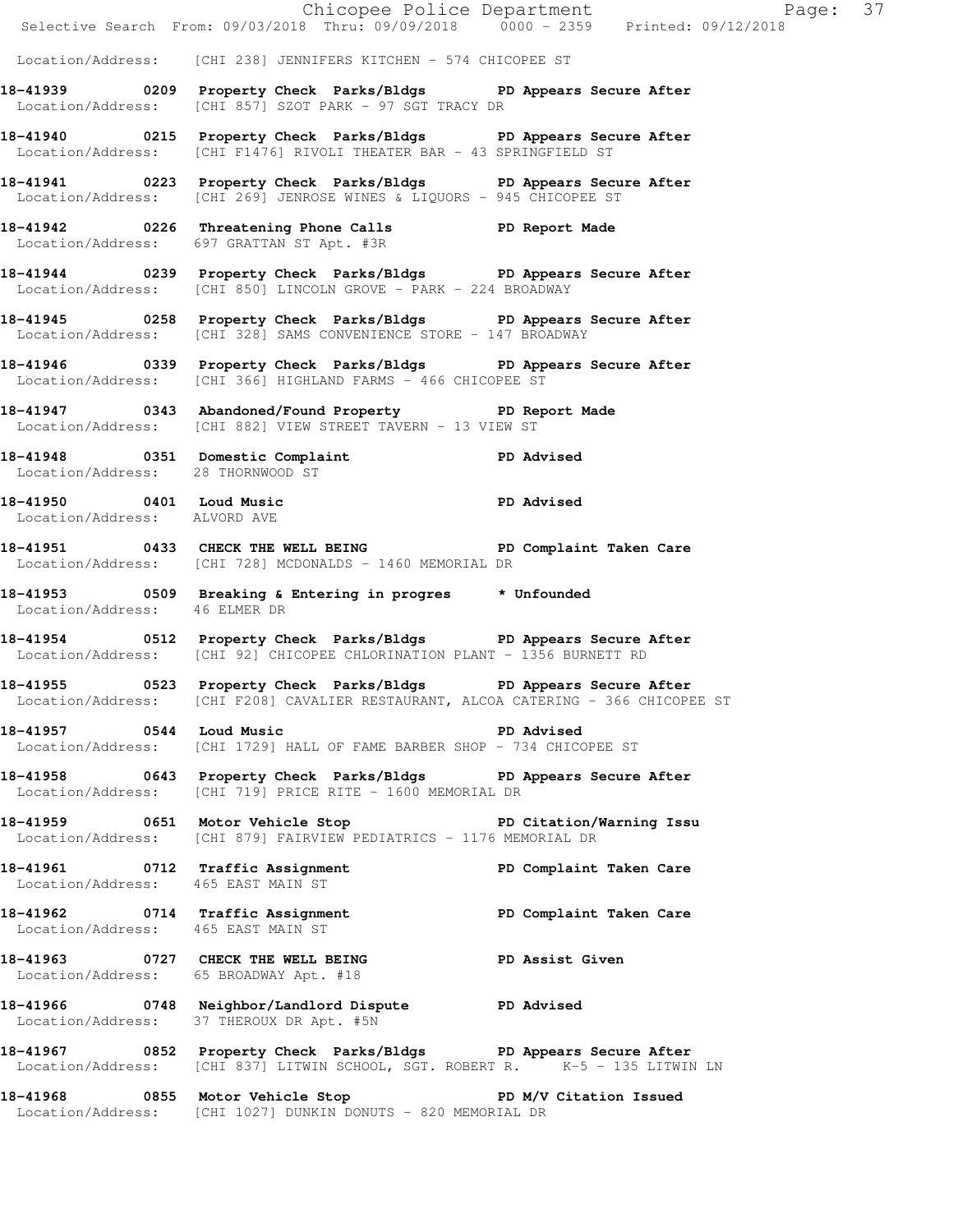|                                     | Chicopee Police Department<br>Selective Search From: 09/03/2018 Thru: 09/09/2018   0000 - 2359   Printed: 09/12/2018                                      | Page: 38                |  |
|-------------------------------------|-----------------------------------------------------------------------------------------------------------------------------------------------------------|-------------------------|--|
|                                     | 18-41969 0902 Car Wash the Sea of PD Complaint Taken Care<br>Location/Address: [CHI 448] SOFT TOUCH AUTO WASH - 1469 GRANBY RD                            |                         |  |
| Location: LUDLOW JAIL               | 18-41971 0914 Transport Service New PD Transport Complete                                                                                                 |                         |  |
|                                     | 18-41973 0945 Property Check Parks/Bldgs PD Appears Secure After<br>Location/Address: [CHI 1893] WILLIAMS PARK - 880 BURNETT RD                           |                         |  |
| Location/Address: 15 YORKTOWN CT    | 18-41974 0945 Service of a Summons PD Not Served                                                                                                          |                         |  |
| Location/Address: 125 OLD LYMAN RD  | 18-41975 0957 Service of a Summons TPD Served in Hand                                                                                                     |                         |  |
|                                     | 18-41976 1014 Traffic/Parking Complaint PD Complaint Taken Care<br>Location/Address: [CHI F1161] CHICOPEE MARKETPLACE - 591 MEMORIAL DR                   |                         |  |
|                                     | 18-41978 1019 Traffic/Parking Complaint PD Complaint Taken Care<br>Location/Address: [CHI F1187] MONTCALM HEIGHTS - 185 NEW LUDLOW RD                     |                         |  |
|                                     | 18-41980 1028 Assist Ambulance New PD Assist Given<br>Location/Address: [CHI 719] PRICE RITE - 1600 MEMORIAL DR                                           |                         |  |
|                                     | 18-41982 1032 Property Check Parks/Bldgs PD Appears Secure After<br>Location/Address: [CHI 847] RAY ASH PARK - 52 ARCADE ST                               |                         |  |
| Location/Address: 56 WELLS AVE      | 18-41983 1043 Neighbor/Landlord Dispute PD Report Made                                                                                                    |                         |  |
|                                     | 18-41984 1045 Abandoned/Found Property PD Complaint Taken Care<br>Location/Address: [CHI F937] SUNSHINE VILLAGE FOR COMMUNITY SERVICES INC - 75 LITWIN LN |                         |  |
|                                     | 18-41986 1054 Service of a Summons PD Served in Hand<br>Location/Address: 185 IRENE ST Apt. #2FL                                                          |                         |  |
|                                     | 18-41987 1054 Keep The Peace-Others PD Assist Given<br>Location/Address: 199 MEADOW ST Apt. #2ND                                                          |                         |  |
|                                     | 18-41989 1103 Domestic Complaint PD Arrest Made<br>Location/Address: [CHI 563] RITE AID PHARMACY - 577 MEADOW ST                                          |                         |  |
| Location/Address: 178 HOLYOKE AVE   | 18-41991 1146 Domestic Complaint                                                                                                                          | PD Complaint Taken Care |  |
|                                     | 18-41994 1210 Investigation/DB PD Arrest Made<br>Location/Address: 110 CHURCH ST                                                                          |                         |  |
| Location/Address: 1731 WESTOVER RD  | 18-41995 1221 Criminal Harassment PD Advised                                                                                                              |                         |  |
|                                     | 18-41999 1314 Shoplifter 1888 PD Complaint Taken Care<br>Location/Address: [CHI 1191] WALMART - 591 MEMORIAL DR                                           |                         |  |
| Location/Address: 18 VIVIAN ST      | 18-42000 1320 Assist Fire Department PD Report Made                                                                                                       |                         |  |
| Location/Address: 502 CHICOPEE ST   | 18-42005 1347 Larceny Complaint Past PD Report Made                                                                                                       |                         |  |
|                                     | 18-42008 1402 Crash Property Damage PD Assist Given<br>Location/Address: NEAR EXIT 2 OFF RAMP - CENTER ST                                                 |                         |  |
| Location/Address: 421 BROADWAY      | 18-42009 1415 Assist Ambulance No PD Assist Given                                                                                                         |                         |  |
| Location/Address: 355 NEW LUDLOW RD | 18-42014 1502 Assist Ambulance No PD Report Made                                                                                                          |                         |  |
|                                     | 18-42016 1509 Malicious Damage-Past PD Advised<br>Location/Address: [CHI 637] FRIENDLYS ICE CREAM CORP - 529 MEMORIAL DR                                  |                         |  |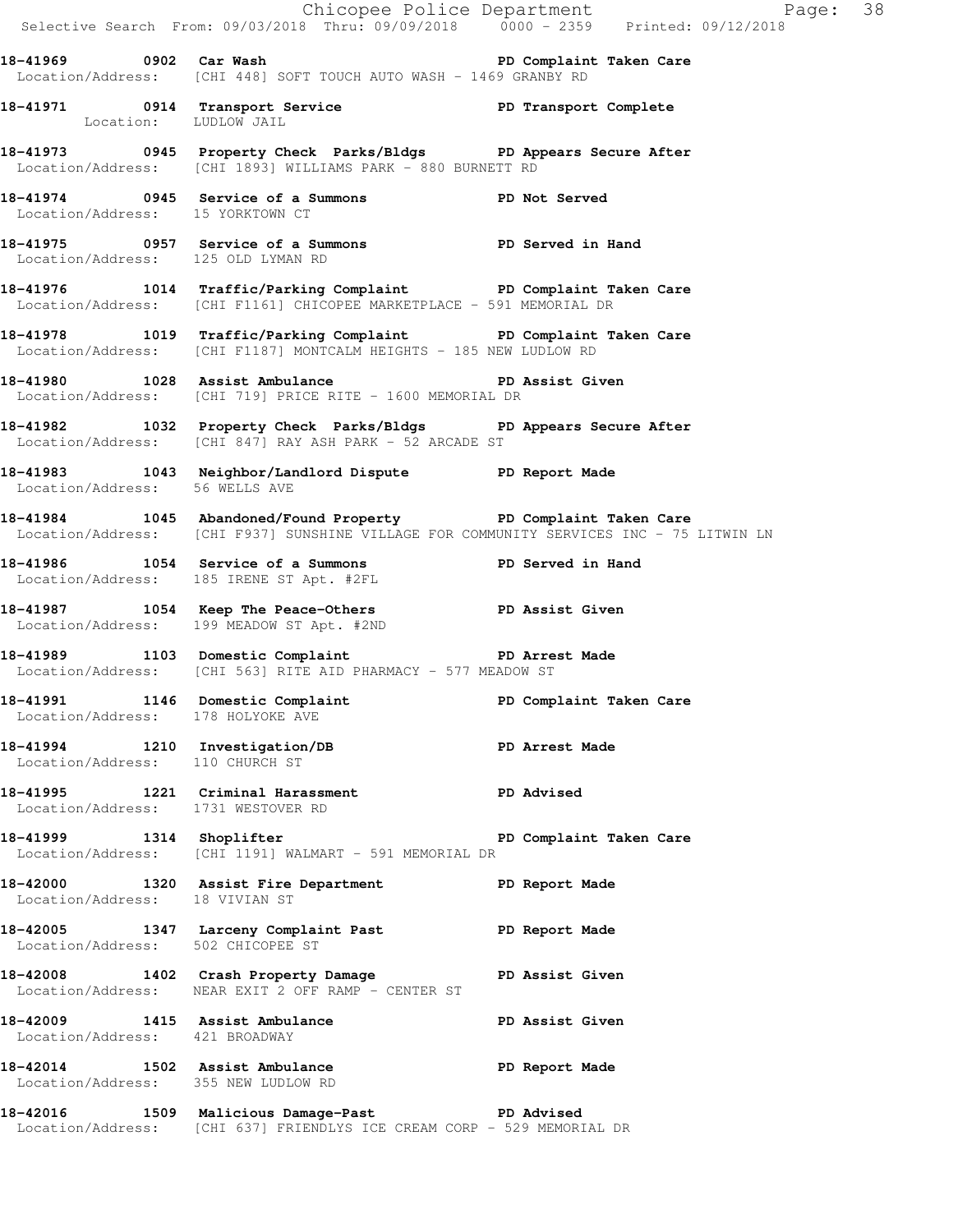|                                   |                                                                                                                                                 | Chicopee Police Department<br>Page: 39<br>Selective Search From: 09/03/2018 Thru: 09/09/2018 0000 - 2359 Printed: 09/12/2018 |  |
|-----------------------------------|-------------------------------------------------------------------------------------------------------------------------------------------------|------------------------------------------------------------------------------------------------------------------------------|--|
|                                   | 18-42018 1552 Assist Other Police Department PD Assist Given<br>Location/Address: 42 YVONNE ST                                                  |                                                                                                                              |  |
|                                   | 18-42019 1631 Domestic Complaint PD Advised<br>Location/Address: 24 HILTON ST Apt. #3FL                                                         |                                                                                                                              |  |
| Location/Address: 28 THORNWOOD ST | 18-42022 1634 Domestic Complaint PD Advised                                                                                                     |                                                                                                                              |  |
|                                   | 18-42024 1643 Domestic Complaint * Could not Locate<br>Location/Address: [CHI 1440] PANERA BREAD - 601 MEMORIAL DR                              |                                                                                                                              |  |
|                                   | 18-42028 1724 Public Service<br>Location/Address: 192 OLD LYMAN RD                                                                              | PD No Report Necessary                                                                                                       |  |
| Location/Address: SILVIN RD       | 18-42030 1758 Traffic/Parking Complaint * Could not Locate                                                                                      |                                                                                                                              |  |
|                                   | 18-42031 1801 Motor Vehicle Stop 180 PD Advised<br>Location/Address: [CHI 1267] MASS MUTUAL LEARNING & CONFERENCE CENTER - 350 MEMORIAL DR      |                                                                                                                              |  |
| Location/Address: 22 BENEFIT ST   | 18-42032 1804 Breaking & Entering-Report PD Report Made                                                                                         |                                                                                                                              |  |
| Location/Address: 59 THADDEUS ST  | 18-42033 1822 Sudden Death                                                                                                                      | PD No Report Necessary                                                                                                       |  |
|                                   | 18-42034 1832 CHECK THE WELL BEING<br>Location/Address: 30 NASSAU ST Apt. #3FL                                                                  | PD Report Made                                                                                                               |  |
|                                   | 18-42036 1837 Disabled Motor Vehicle PD Complaint Taken Care<br>Location/Address: BROADWAY @ E MAIN ST                                          |                                                                                                                              |  |
|                                   | 18-42037 1840 Suspicious Person/Activity PD Advised<br>Location/Address: 92 DEBRA DR Apt. #2D                                                   |                                                                                                                              |  |
| Location/Address: 68 ELCON DR     | 18-42038 1855 Repossessed Motor Vehicle/Othe PD Complaint Taken Care                                                                            |                                                                                                                              |  |
| Location/Address: 75 CENTRAL AVE  | 18-42040 1910 Domestic Complaint                                                                                                                | PD Criminal Complaint Re                                                                                                     |  |
| 18-42041 1927 Shoplifter          | Location/Address: [CHI 1191] WALMART - 591 MEMORIAL DR                                                                                          | PD Arrest Made                                                                                                               |  |
| Location/Address:                 | 18-42042 1942 Domestic Complaint * Could not Locate<br>[CHI F1221] 71 MONTGOMERY ST - 71 MONTGOMERY ST                                          |                                                                                                                              |  |
|                                   | 18-42044 1950 Identity Fraud/Theft<br>Location/Address: 13 LUTHER ST Apt. #2FL                                                                  | PD Report Made                                                                                                               |  |
| Location/Address: 72 EASTERN DR   | 18-42046 2015 Abandoned 911 Call                                                                                                                | * False Alarm                                                                                                                |  |
|                                   | 18-42047 2017 Domestic Complaint <b>18-42047</b> PD Complaint Taken Care<br>Location/Address: [CHI F43] BLUE ROOM CAFE - 139 BROADWAY Apt. #4FL |                                                                                                                              |  |
|                                   | 18-42048 2021 Assist Ambulance<br>Location/Address: 363 DALE ST Apt. #1B                                                                        | PD Assist Given                                                                                                              |  |
|                                   | 18-42050 2027 Domestic Complaint<br>Location/Address: 88 RIVERS AVE Apt. #5                                                                     | <b>PD Advised</b>                                                                                                            |  |
|                                   | 18-42051 2032 Shoplifter<br>Location/Address: [CHI F1342] CVS PHARMACY - 235 CENTER ST                                                          | PD Report Made                                                                                                               |  |
|                                   | 18-42053 2051 CHECK THE WELL BEING<br>Location/Address: 208 PROSPECT ST Apt. #2FL                                                               | * Could not Locate                                                                                                           |  |
| 18-42054                          | 2109 CHECK THE WELL BEING                                                                                                                       | * No Action Required                                                                                                         |  |